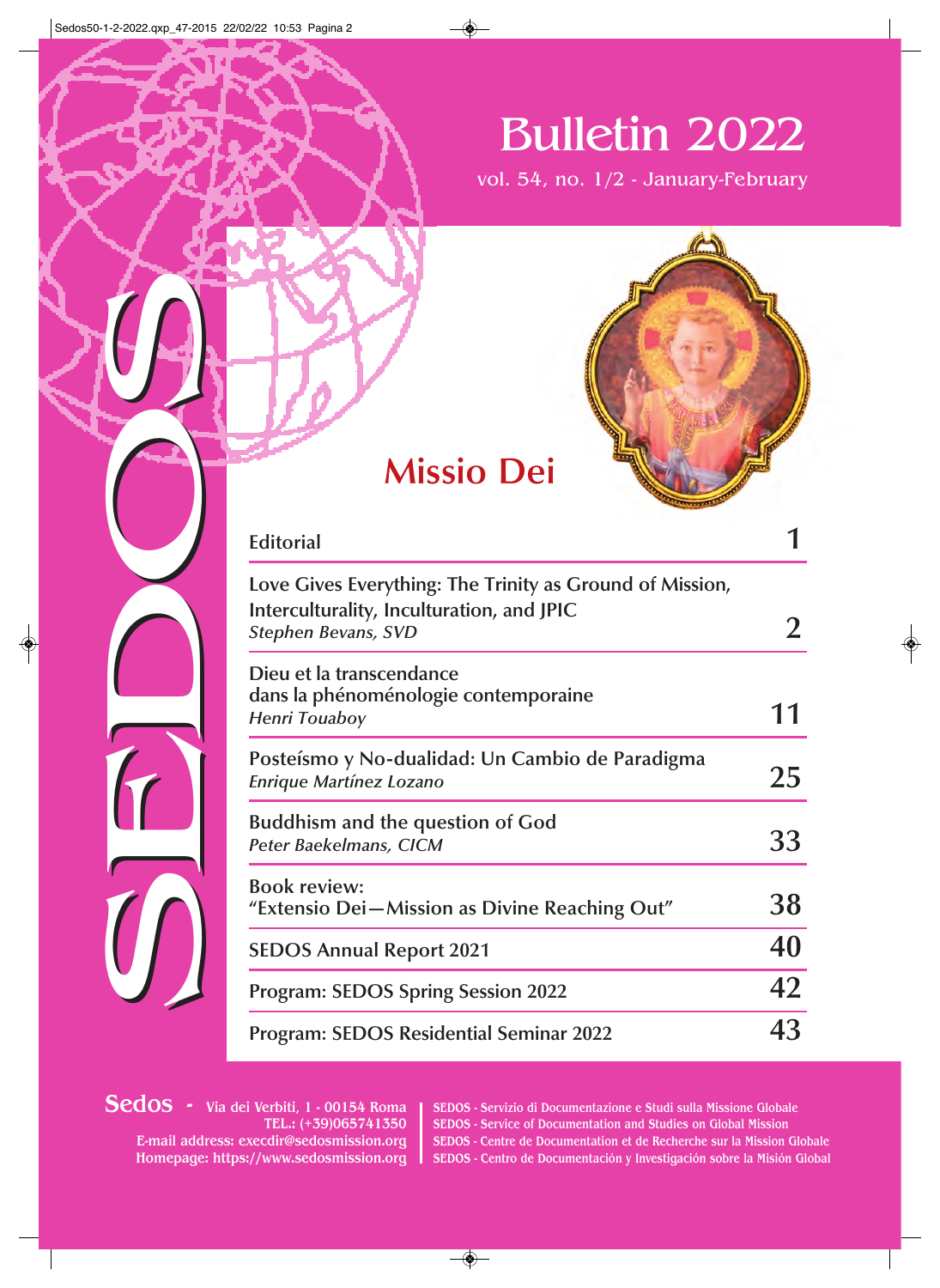## **SEDOS**

(Service of Documentation and Study on Global Mission) is a forum open to Roman-Catholic Institutes of Consecrated Life. which commit themselves to deepening their understanding of Global Mission. It encourages research and disseminates information through its Bulletin, Website, Seminars and Workshops.

#### Members of the SEDOS Executive Committee 2022

Tesfaye Tadesse Gebresilasie, MCCJ (President) Mary Barron, OLA (Vice-President) Peter Baekelmans, CICM (Director) Biji Thomas, SVD (Bursar) Nestor Anaya, FSC Geni Santos Camargo, SFB Chris Chaplin, MSC Sreeja David, SND Rachel Oommen, ICM André-Léon Simonart, M.AFR

#### **SEDOS BULLETIN 2022**

Editor: Fr. Peter Baekelmans, CICM Secretariat: Sr. Celine Kokkat, CJMJ **Translations:** Ms. Philippa Wooldridge **Printing:** Tipografia DON BOSCO

SEDOS Bulletin is a bi-monthly publication, and is free of charge for SEDOS Members (max. 3). The yearly subscription is:  $\epsilon$ 30 in Europe,  $\epsilon$ 45 outside Europe. For further information, advice, or change in subscription, *please write to:* redacsed@sedosmission.org

The digital version of the articles, and an English translation of some of most of the articles, can be found on the SEDOS website: www.sedosmission.org. The digital version can be received by email for free on a regular basis. Let us know if you are interested.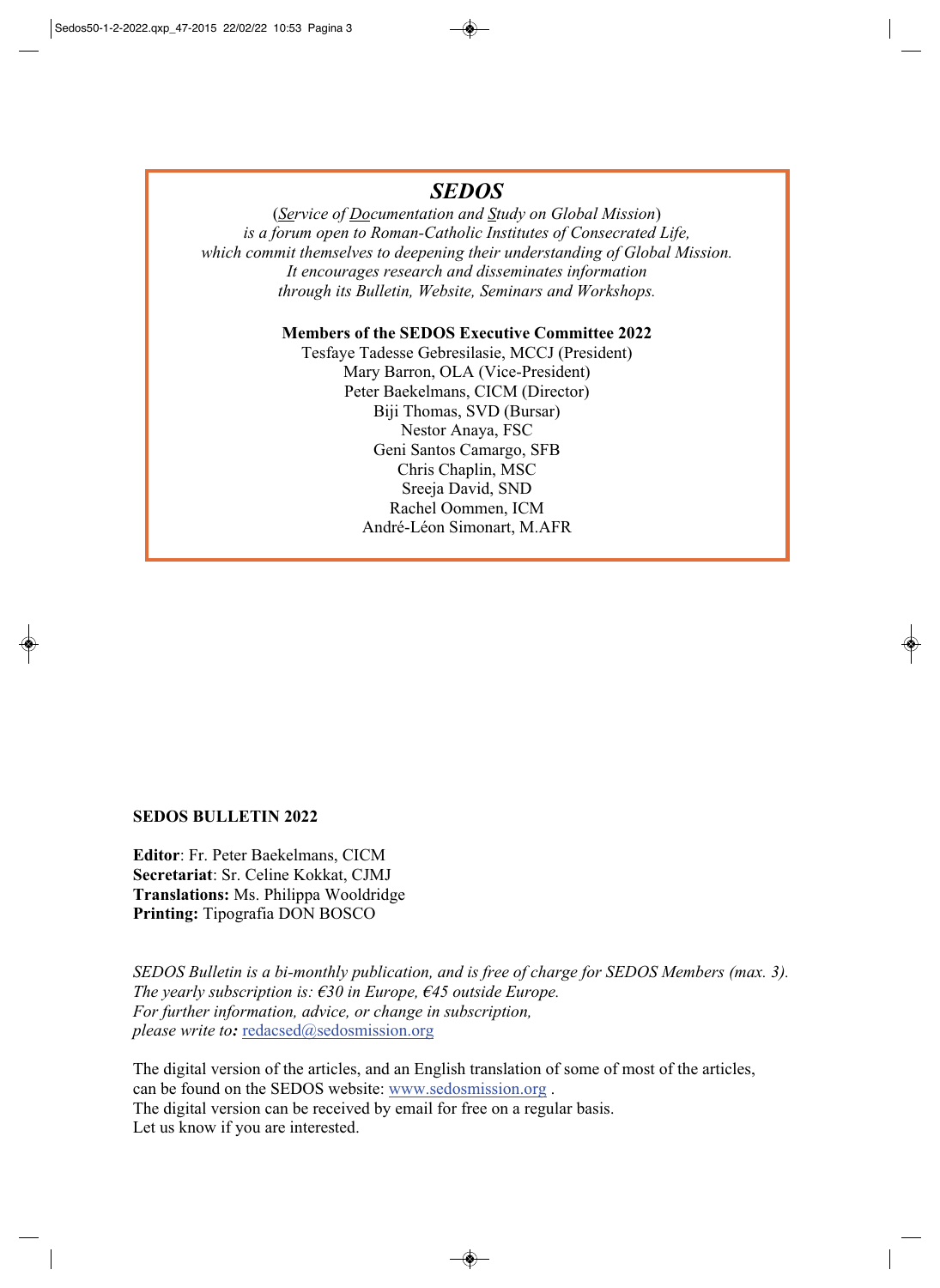# *Editorial*



#### **Dear Readers,**

The theme of this Bulletin, *Missio Dei*, is taken from the results of the SEDOS Mission Symposium of last

year when it was concluded that "Mission starts in the mind/heart of God". Thus, the question that arises is: "Who is God?" We start therefore with the article by Fr. Stephen Bevans who describes "that great interpersonal movement or 'dance' among the Three Persons of the Holy Trinity: Holy Mystery, Holy Word, and Holy Spirit," and our own participation in "God's life of mission" through *giving everything*, as the love of the Triune God teaches us.

From this basic understanding of God as a Holy Trinity, we move to a more (post-) modern question about the transcendence of God. Is it correct to present God only as a personal creator god? What about the "hiddenness" of God, the *deus absconditus*? The current understanding of God seems to focus on this 'forgotten' aspect of Christian theology. We start therefore with a longer philosophical article by Henry Touaboy that seeks to point out the *immanence within the transcendence* of God's Being. The reason is that if God would be perfectly transcendent we would not be able to know of Him.

The next—more radical—article is from the pen of Enrique Martínez Lozano who considers this move towards a more "nondual" vision of God and human beings as a paradigm shift which he calls "*post-theism*". It wants to move away from the I and Thou view in theology to an understanding of God as "the common foundation of all beings our ultimate identity-," and to perceive it as "the greatest cohesive force."

I am the author of the last article. My interest in Buddhism as a missionary to Japan led me to reflect on the question of whether Buddhism has an experience of God. It is

said that "there is no God in Buddhism", but this is based on a certain (mis-)conception of what or who God is. Buddhism teaches respect for his/its "hiddenness". It is only in the silence of the heart that God's love and wisdom for this world is perceived in depth. This reasoning has been developed more indepth in a consequent book on "The 'god' of Buddhism" that will soon be published by Angelico Press, New York, and an Italian version of the book is on the way as well.

We end this reflection on how we can understand God in the context of mission with a book review of the latest work by Fr. Jacob Kavunkal, SVD. He speaks in line with the article by his confrere Stephen Bevans by stressing the idea of the *extensio dei*, the "divine who reaches out" in mission, with His love for his creation: Mission as a "Divine Reaching Out". At its root is the biblical narrative of divine goodness, culminating in the ministry, death and Resurrection of the Incarnate Word of God, continued in the creation of the Church, at the service of the "divine self-reaching out."

Every year, SEDOS holds a General Assembly for its more than 80 member Congregations. We publish here the Annual Report that the Director of SEDOS presented at the General Assembly which was held at the Generalate of the Lasalle Brothers, on 10 December 2021.

To close this Bulletin, we would like to inform our Readers of two upcoming events of SEDOS, namely the Spring Session on the theme of *Mission in a Secular Europe*, and the Residential Seminar on the theme of *Formation for Mission*. One can see from the programs that the contributions to these themes will be rich and that our understanding of mission in these fields will be enriched as well.

> Peter Baekelmans, CICM Director of SEDOS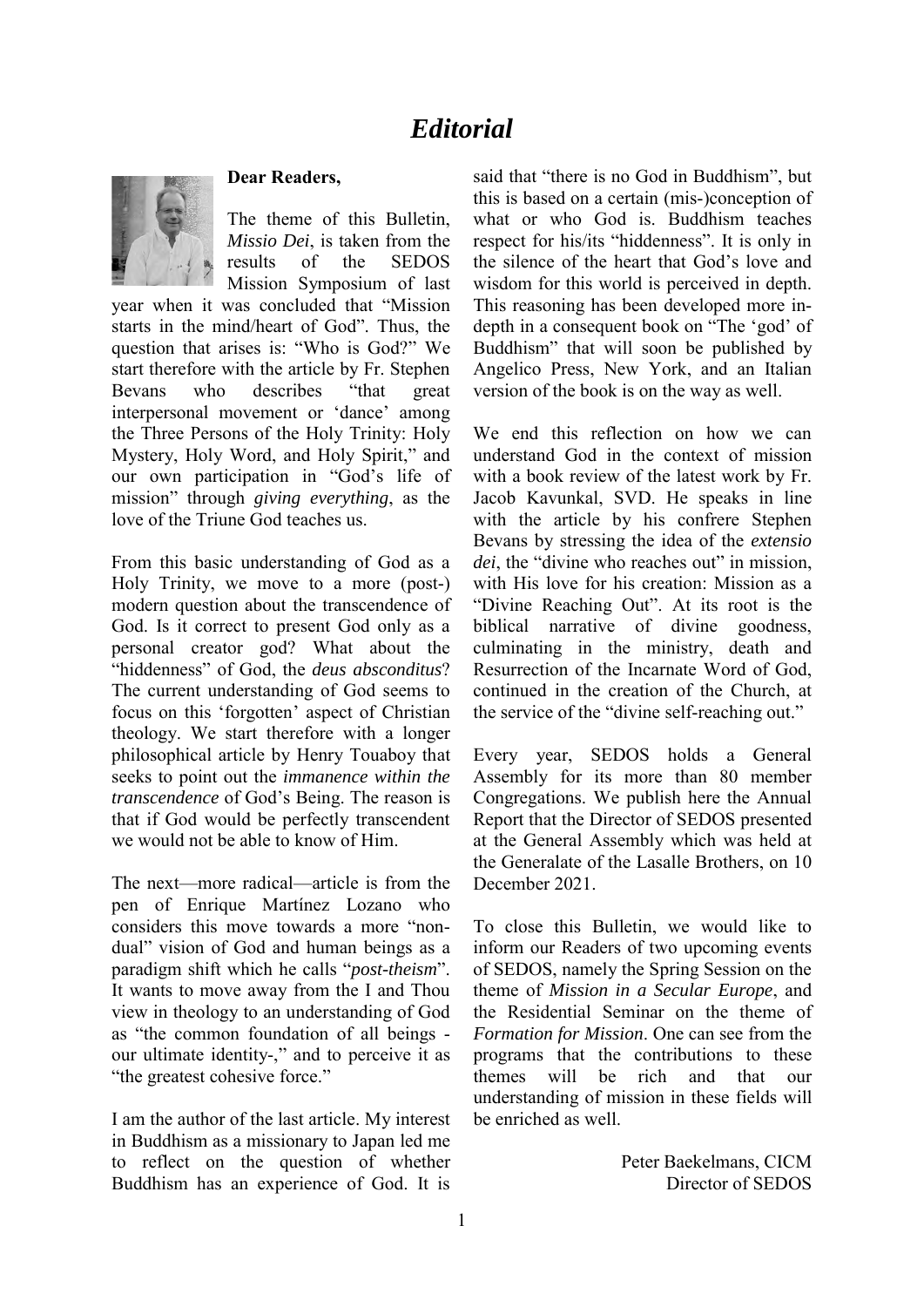# **Love Gives Everything**

#### **The Trinity as Ground of Mission, Interculturality, Inculturation, and JPIC**

*Lecture given to the SVD Community in Rome, January 15, 2022, at the occasion of the feast day of the Founder of Society of Divine Word, Arnold Janssen (1837-1909).* 

As you see from the title of my presentation, it might look like this essay should really be *four* essays! However, it is important to see that all four of these topics are interrelated, and in a kind of Trinitarian *perichoresis* that great interpersonal movement or "dance" among Holy Mystery, Holy Word, and Holy Spirit—they explain one another, enrich one another, play with one another. Like the Trinitarian persons, we can focus on these distinct topics, but we only can fully understand them when we grasp them all together. They are each one and all, different ways of understanding and participating in the truth that Love Gives Everything!<sup>1</sup>

Love Gives Everything! What a wonderful way of expressing the inexpressible reality of our Triune God, and our own participation in God's life of mission! That God is Love Giving Everything points to the metaphor that God is a verb, a mystery, as Gloria has shown us, of flourishing relationship, a loving that moves out of itself and draws others in—humans, animals, every particle of creation. Theology in its own stuttering way tells us that the divine "persons" are persons not in their own right, but only insofar as the participate in relationship—with one another and with everything that exists. And so it is with us. The famous African proverb tells us that "I am because we are," and that is true because we are made in God's image. As Richard Rohr has put it beautifully, God is not being but *interbeing*, the Trinity is not the dancers, but the dance itself.<sup>2</sup> And so it is with us and everything. As images of God, we exist as interbeings, caught up in the dance. Everything is interrelated, as contemporary scientists, especially physicists, tell us.<sup>3</sup>

The triune God is Love Giving Everything, "before" the world's creation—again speaking metaphorically—from its first nanosecond, every nanosecond thereafter, and every nanosecond into the future. New Testament scholar Michael J. Gorman reflects on the hymn that Paul quotes in the letter to the Philippians (2:6-11), suggesting that the English of the first line might be rendered both as "*Although* he was in the form of God …" and *"Because* he was in the form of God." The former—"although"—is what he calls the text's *surface* structure; the latter—"because"—he calls the text's *deep* structure. "*Although* he was in the form of God," points to how "Christ acted differently than 'normal' gods act." "*Because* he was in the form of God" points to the fact that "Christ acted as he did because that is the character of true divinity."<sup>4</sup> Perhaps it would not be out of place to paraphrase Thomas Aquinas as quoted by Pope Francis in *Evangelii Gaudium*: "it is proper to God to empty Godself, through which God's

3 See Pope Francis, Encyclical Letter *Laudato Sì* (LS),

2

<sup>1</sup> This essay was originally written for a Symposium on the Trinity, sponsored by the School Sisters of Notre Dame (SSND), July 27-29, 2021. The title is inspired by the document "Love Gives Everything," Directional Statement, School Sisters of Notre Dame, 24th General Chapter, October 24, 2017.

<sup>1</sup> 2 Richard Rohr, Disk One of *The Divine Dance: Exploring the Mystery of the Trinity*, 2004.

http://www.vatican.va/content/francesco/en/encyclicals/documents/papafrancesco 20150524 enciclica-laudato-si.html, 138. In her paper at the SSND Symposium, Gloria Schaab quotes Heesoon Bai and Hartley Banack, "'To See a World in a Grain of Sand': Complexity Ethics and Moral Education," *Complicity: An International Journal of Complexity and Education* 3:1 (2006): 5–20 at 9–10. 4 Michael J. Gorman, *Becoming the Gospel: Paul, Participation, and Mission* (Grand Rapids, MI: Eerdmans, 2015), 119 and 106, note 6.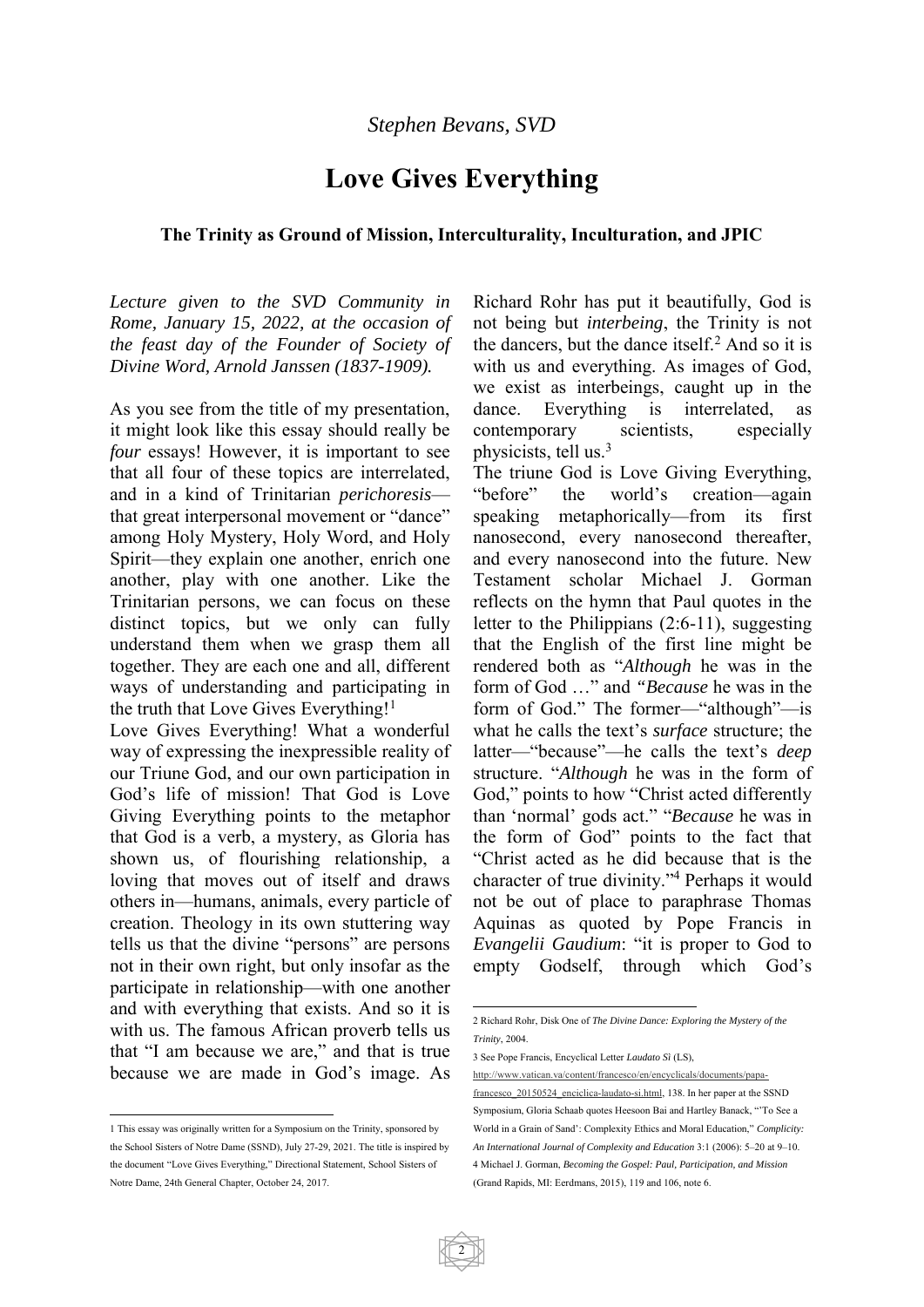omnipotence is manifested in the greatest degree."<sup>5</sup> God is Love Giving Everything: Holy Mystery emptying Godself into creation through the Word made flesh, through the gentle and tender power of the Holy Spirit—so that "the darkness of sin and the night of unbelief" might "vanish before the light of the Word and the Spirit of grace."<sup>6</sup>

It is this Love Giving Everything, this "Verb in which all beings participate, move, and have their being. … not limited by any object but soaring everywhere,"<sup>7</sup> that is the ground of the church's mission, its commitment to inculturation and interculturality, and its commitment in mission to justice and peace. It will be the exploration of this ground on which this presentation will focus.



**(Photo by Joshua Earle on Unsplash)** 

#### **Mission**

In early January 2021, one of our theology students in the formation house where I live, Roger Kyaw Thu from Myanmar, offered a short reflection at our daily Eucharist (which we are so lucky to have during this time of pandemic!) on the day's gospel, Mk 1:14-20, the call of Simon and Andrew and James and John. Roger began by wondering why Jesus called disciples at all, since, being God, God

5 Thomas Aquinas, *Summa Theologiae*, II-II, question 30, ad 4, Respondeo. See Pope Francis, Apostolic Exhortation *Evangelii Gaudium* (EG),

 $\overline{a}$ 

http://www.vatican.va/content/francesco/en/apost\_exhortations/documents/papafrancesco\_esortazione-ap\_20131124\_evangelii-gaudium.html, 37.

7 Elizabeth A. Johnson, *She Who Is: The Mystery of God in Feminist Discourse* (New York: Crossroad, 1992), 239. Johnson, of course, is alluding to Acts 17:28. *could* do it all by Godself. But then he said, perhaps the reason was that God *liked* to work with others, and so involved others by calling them as disciples. God *could* have done it by Godself, but God *chose* to do it with others. It was a really lovely, faith-filled reflection, and very well done.

This fine reflection, however, stimulated me to think in a different direction, and push a bit more daringly. I was already thinking about writing the text of this presentation, and so my creative juices began to flow. Perhaps, I began to think, that Jesus chose disciples to help him with his work was no caprice; it was not something that he simply decided to do just because he wanted to. Jesus, as God, *could not have done it by himself*, because God *can never can do anything by God's self.* This is the point of the Trinity. To *be* God is *never to be alone*. And so, in calling disciples, Jesus reveals the true nature of God as a communion of persons, a communion-in-mission. The Holy Mystery that is God empties Godself by uttering the Word, the breathing forth and the breathing back of which is the Holy Spirit. God is never alone. God is Love Giving Everything.

And because God *is* never alone God never *acts* alone. It is God's nature to be a partner. When God creates, what is created becomes a partner, invited to freely participate in God's continuously creating work. As Elizabeth Johnson writes, "it is if at the Big Bang the Spirit gave the natural world a push saying, "Go have an adventure, see what you can become."<sup>8</sup> When God reveals Godself, those to whom God reveals Godself become partners, for revelation is not simply the communication of knowledge, but an offer of friendship, as Vatican II puts it, an offer to share God's very life.<sup>9</sup> When God works to heal and redeem the world from the power of evil and sin, those whom God heals and redeems become partners in healing and

<sup>6</sup> This is the prayer of St. Arnold Janssen, the founder of the Society of the Divine Word, to which I belong.

 8 Elizabeth A. Johnson, *Ask the Beasts: Darwin and the God of Love* (London: Bloomsbury, 2014), 156.

<sup>9</sup> Vatican Council II, Dogmatic Constitution on Revelation, *Dei Verbum* (DV), https://www.vatican.va/archive/hist\_councils/ii\_vatican\_council/documents/vatii const 19651118 dei-verbum en.html, 2.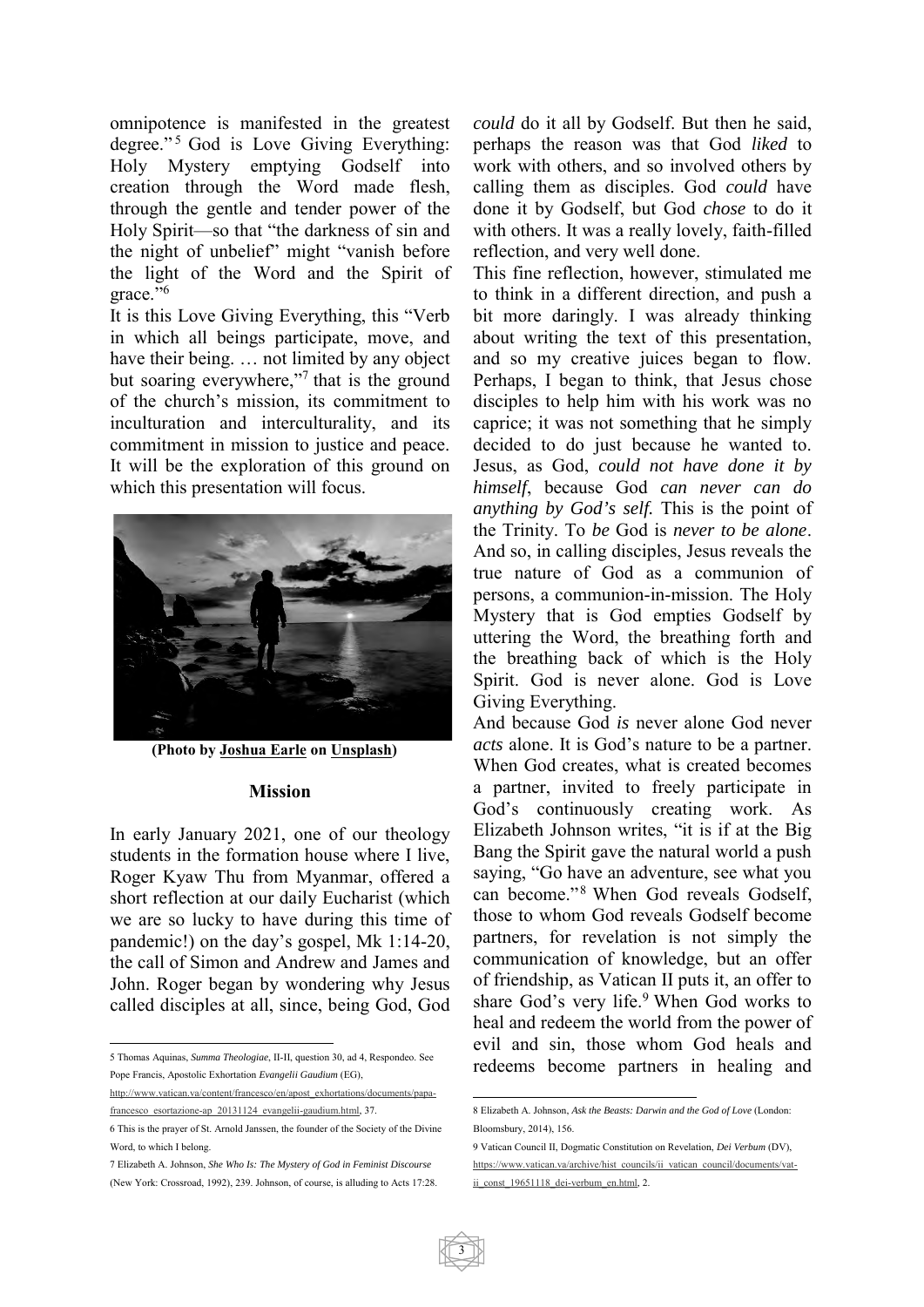redemption. Holy Mystery, the Love that Gives Everything, is revealed in the world through the Word made flesh, Jesus of Nazareth, who is anointed by the Spirit at his baptism to "bring good news to the poor, … to proclaim release to the captives and recovery of sight to the blind, to let the oppressed go free" (Lk 4:18).

Here we see the essence of God's mission and the church's mission as rooted in Trinitarian life. The overflowing fountain of love that is the deepest reality of God's mystery, sends the Word into the world by the power of the Spirit.<sup>10</sup> Jesus of Nazareth, that incarnate word, gathers disciples, and after his death—by which he loved his disciples "to the end" (Jn 13:1)—bestowed on them the same Spirit that had anointed him and had raised him from the dead (Jn 20:22-23; Rom 8:11). In this way the mission of God is shared with the church, and so the church is truly "missionary by its very nature," a "community of missionary disciples."<sup>11</sup>

The Eastern tradition of Christian theology talks about how Christians share God's life and mission as *theosis* or deification. There are strong Pauline (e.g. adoption) and Johannine (vine and branches) roots to this idea, but perhaps the main text to which Eastern Christians refer is that of 2Pet 1:4: God has given us the power to "become participants in the divine nature." Gregory Nazianzus, for example, speaks of the Christian as a "*zoon theoumenon*," or "an animal that is being deified."12 One could get the impression that the process of *theosis* is something that is only personal, spiritual. Michael J. Gorman, however, insists that *theosis* is always *missional theosis*. 13

 $\overline{a}$ 10 See Vatican Council II, Decree on Missionary Activity (AG),

http://www.vatican.va/archive/hist\_councils/ii\_vatican\_council/documents/vatii decree 19651207 ad-gentes en.html, 2.

Baptism plunges us into the very life of the Triune God, who is a missionary God, and so to share God's life is to participate in God's very mission. "Discipleship," says the World Council of Churches' "The Arusha Call to Discipleship," "is both a gift and a calling to be active collaborators with God for the transforming of the world (1Thessalonians 3:2). In what the church's early theologians called 'theosis' or deification, we share God's grace by sharing God's mission."<sup>14</sup> For Orthodox theology, missiologist Petros Vassiliadis insists, "human nature was never considered as a closed, autonomous, and static entity; its very existence was always determined by its *relationship* with God. Guided, therefore, by a vision of how to 'know' God, and 'participate' in His life, Christian witness is closely connected with the notion of a *synergetic* theology of *theosis* or *deification*." 15 Romanian Orthodox theologian Cristian Sonea sees a strong connection between Eucharist and a missionary understanding of *theosis*. 16

Mission and its Trinitarian ground is intimately connected to the other three topics that I will reflect on in this presentation, and it will be more and more developed as we reflect on each of them. What I want to stress here, however, is that God, in God's triune nature as Love Giving Everything, incorporates us into the divine life so intimately that we become ourselves partners in that Love that Gives Everything.

<sup>11</sup> AG 2; EG, 24. *You Are Sent*, Constitution of the School Sisters of Notre Dame (1986), Prologue; I.2.

<sup>12</sup> Kallistos Ware, *Orthodox Theology in the Twenty-First Century* (Geneva: WCC Publications, 2012), 44

<sup>13</sup> Michael J. Gorman, *Abide and Go: Missional Theosis in the Gospel of John* (Eugene, OR: Cascade Books, 2018), 8-13.

<sup>1</sup> 14 World Council of Churches' Conference on World Mission and Evangelism, 2018, "The Arusha Call to Discipleship," *International Review of Mission*, 107.2 (407), (December, 2018): 542.

<sup>15</sup> Petros Vassiliadis, "Joining in with the Spirit in the 21st Century: A Response to Dana Robert," given at the celebration of the completion of the Regnum Books series on the Edinburgh 1910 Centenary, Oxford, September 4, 2015. This paper, to my knowledge, has never been published, but Dr. Vassiliadis very kindly sent me a manuscript copy of his paper, after I heard him deliver it in person at the Oxford celebration.

<sup>16</sup> Cristian Sonea, "The Liturgy after the Liturgy and Deep Solidarity: The Orthodox Understanding of Christian Witness and Its Implications for Human Society," *Mission Studies*, 37 (2020): 466-68.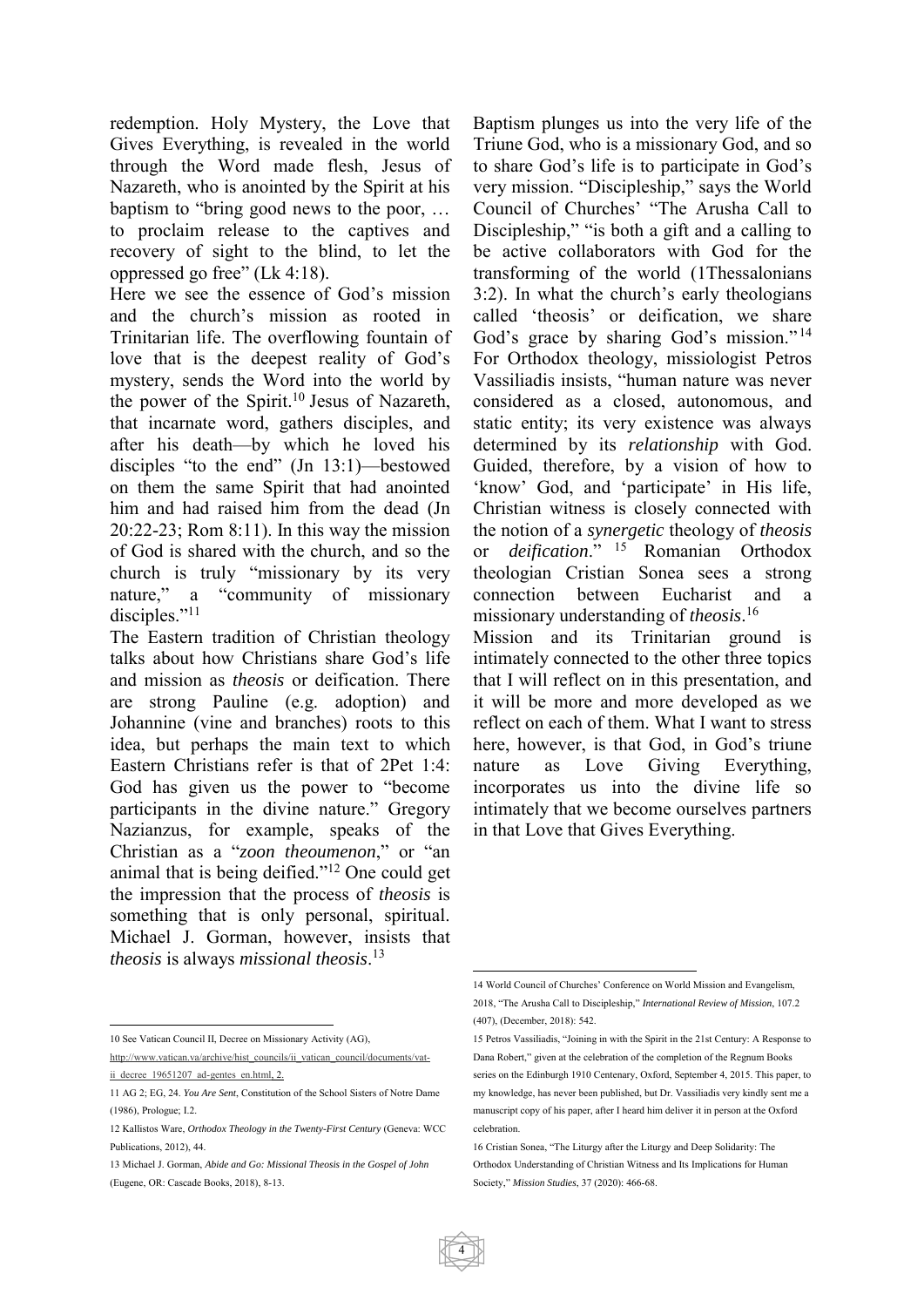#### **Interculturality**

The SVD 2018 General Chapter stated: "Moved by the Spirit of Jesus, we build our communities interculturally when we experience relationships of trust, openness, co-responsibility, mutuality and fraternity. Striving to live as truly intercultural communities is already a key element of our SVD mission." <sup>17</sup> How, however, is interculturality connected with *Trinitarian* life and mission?

One powerful way of thinking about mission is to connect it with the completion of creation. God's mission, in which Christians are called to participate, is a commitment to work with God in continuing and completing God's dream of creation's full flourishing. Israel was called to work with God in bringing about a blessing for all nations (Gen 12:3), a blessing expressed so beautifully especially by the prophet Isaiah (see, for example, Is 2:2-5;  $11:1-9$ .<sup>18</sup> Jesus, anointed by the Spirit, expressed this vision in the "manifesto" of his mission in the synagogue at Nazareth (Lk 4:16-16-21). He spoke of it, as Mark reports (1:15), as the imminent coming of the reign of God—a term that might be better rendered as the "Kingdom of God," or in the wonderful phrases of Willie Jennings and Gregory Boyle, God's reign of "revolutionary intimacy," and "radical kinship." 19 At the heart of his vision was intercultural harmony and energy.

Jesus of Nazareth, like us in all things but sin (Heb 2:17; 4:15), was thoroughly a Jew, with all the Jewish prejudices about foreigners and non-Jews, but, as Argentinian New Testament writer Adriana Milmanda, SSpS, argues, Jesus was able to overcome his prejudices as he encounters the Canaanite / Syro-Phoenician woman (Matt 15:21-28; Mk

 $\overline{a}$ 

7:24-29) who so desperately needed his help. Her desperation awakened Jesus' compassion. He "listens to her. He comes to his senses and remembers who and what he is. … This woman, in her weakness and need, shows Jesus God's dream for humanity. ... He listens to the Spirit, awakening in his humanity God's allinclusive and humanitarian dream."20 What a marvelous portrait of Trinitarian mission in action! We might imagine that this powerful encounter with a person of another culture inspired Jesus to tell the story of the Good Samaritan (Lk 10:25-37). Jewish New Testament scholar Amy-Jill Levine offers a stunning commentary on the radicality of the parable with a powerful, present-day analogy: "The man in the ditch is an Israeli Jew; a rabbi and a Jewish member of the Israeli Knesset fail to help the wounded man, but a member of Hamas shows him compassion."21 Pope Francis, concluding his reflection on the parable in Chapter Two of his 2020 encyclical *Fratelli Tutti*, links its message with the triune God: "believers come to know that God loves every man and woman with infinite love and 'thereby confers infinite dignity' upon all humanity. … If we go to the ultimate source of that love which is the very life of the triune God, we encounter in the community of the three divine Persons the origin and perfect model of all life and society."<sup>22</sup>

Francis's words point to an important move in Trinitarian theology, first articulated by Karl Rahner in more formal theological language, but later expressed by Catherine LaCugna, interpreted by Kathleen Cahalan, in language that is more accessible: "who God is in essence is what God does."<sup>23</sup> What

<sup>17</sup> Statement of the General Chapter, 2018, 3.2, 27,

https://www.svdcuria.org/members/histtrad/gchapter/gc2018/docs/1808docen.htm. 18 For a powerful elaboration of the mission of Israel, see Christopher J. H. Wright, *The Mission of God: Unlocking the Bible's Grand Narrative* (Downers Grove, IL: IVP Academic, 2006), 191-264.

<sup>19</sup> Willie James Jennings, *Acts* (Nashville, TN: Abingdon, 2017), 29; Gregory Boyle, *Tattoos on the Heart: The Power of Boundless Compassion* (New York: Free Press, 2010), 187-212; *Barking to the Choir: The Power of Radical Kinship* (New York: Simon & Schuster, 2017).

<sup>1</sup> 20 Adriana Carla Milmanda, SSpS, "The Intercultural Journey of Jesus," in ed. Maria Cimperman, RSCJ and Roger P. Schroeder, SVD, *Engaging Our Diversity: Interculturality and Consecrated Life Today* (Maryknoll, NY: Orbis Books, 2020),

<sup>70.</sup> 

<sup>21</sup> Amy-Jill Levine, *The Misunderstood Jew: The Church and the Scandal of the Jewish Jesus* (New York: HarperOne, 2006), 149.

<sup>22</sup> Pope Francis, Encyclical letter *Fratelli Tutti* (FT),

http://www.vatican.va/content/francesco/en/encyclicals/documents/papafrancesco\_20201003\_enciclica-fratelli-tutti.html, 85.

<sup>23</sup> Kathleen A. Cahalan, *Introducing the Practice of Ministry* (Collegeville, MN: The Liturgical Press, 2010), 149, referring to Catherine Mowry LaCugna, *God for*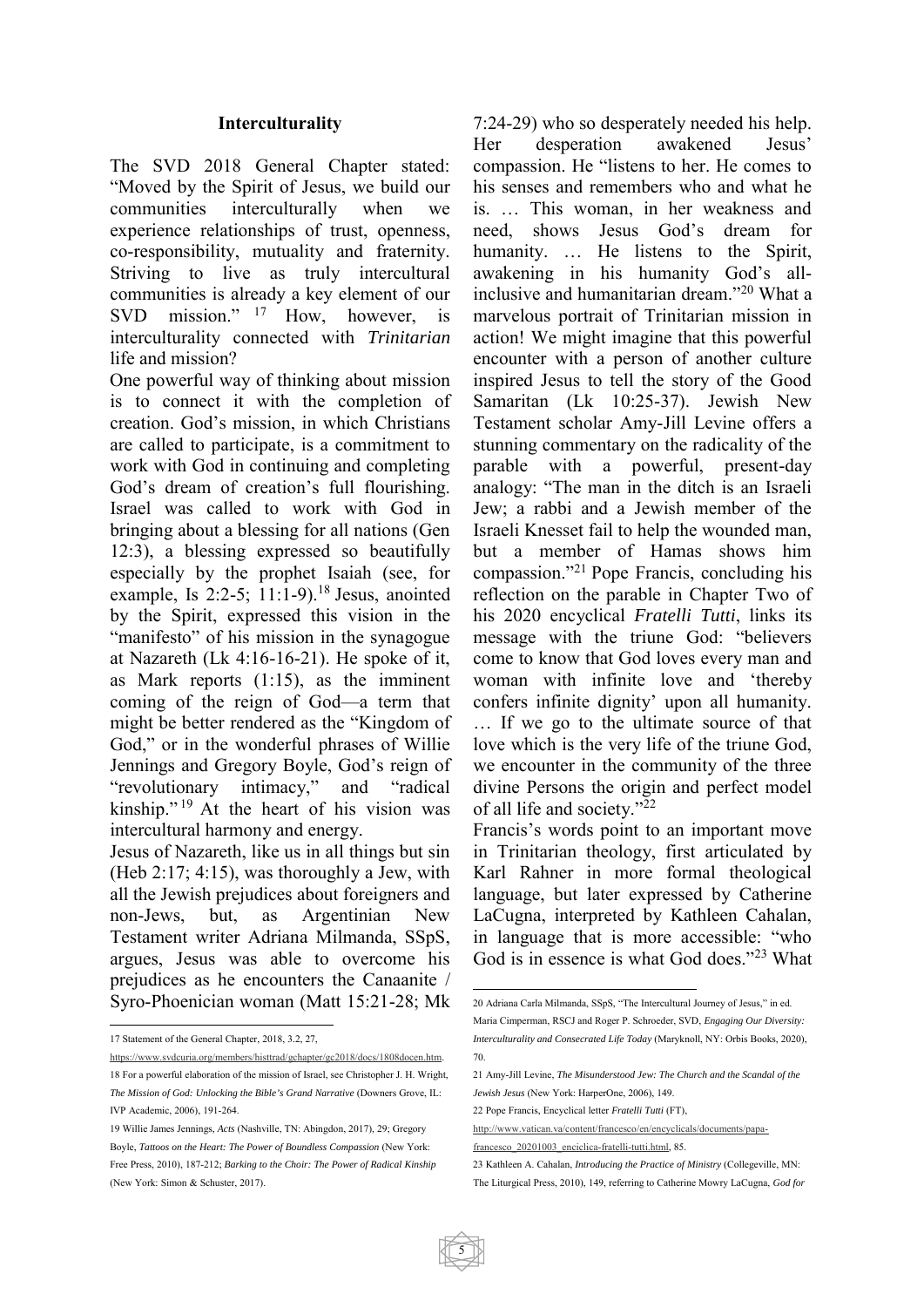this means is that, as we see God at work in Jesus, inspired by the Spirit, we get an understanding of who God is in God's deepest reality—working to realize the divine dream of "radical kinship" among all peoples, and with the whole of creation. This working for community reveals the secret of what God is in God's self: a community, a relationship of radical equality, dialogue, and sharing, a model for the human task of interculturality that will realize God's dream for creation. How God works in the world for "radical kinship," through Jesus of Nazareth, through the Holy Spirit, is described in classical theology as God in Godself being community of radical equality and diversity in unity. God is what God does: "At the heart of holy mystery is not monarchy but communion; not absolute rule, but threefold *koinonia*."24 Trinity is the mystery of Love Giving Everything, calling us to do the same with one another.



 **(Photo by Santiago Sauceda from Pexels)**

We see this call for equality and diversity among ourselves in the great story in Acts 10 of the "conversion of Peter," as Justo González calls it.25 Peter does what could be called something unthinkable. He accepts a non-Jew, a member of the army that is occupying his country, into the Jesus community, and actually eats with Cornelius and his family. Peter's conversion, as well as that of Cornelius, was clearly a work of the Spirit that fell upon him and his household. "'Can anyone withhold the water for baptizing these people who have received the Holy Spirit just as we have?' So he ordered them to be baptized in the name of Jesus Christ" (Acts 10:47-48). Several chapters later, when doubts were raised about the superiority of Jewish culture over that of Greek understandings of Christianity in Antioch, the Spirit of Jesus was at work again. As the letter sent to the Antioch community stated that "it has seemed good to the Holy Spirit and to us to impose on you no further burden than these essentials" (Acts 15:28).

Sometimes the famous verse from Gal 3:28 is strongly critiqued. I recently heard tell of an Aboriginal woman who said that she thought it was the most oppressive verse in the Bible since it erased differences, calling for assimilation into the culture of the West.<sup>26</sup> I think we need, rather, to interpret it in the light of Paul's insistence that the unity in Christ the verse attests to—no longer Jew or Greek, slave or free, male or female—is the unity in diversity that the Spirit of Christ creates. This is attested to in 1Cor 12: "Now there are varieties of gifts, but the same Spirit; and there are varieties of services, but the same Lord." Intercultural living is intimately tied to mission, as the statement from the SVD 2018 General Chapter insists. However, missiologist Andrew Walls's interpretation is also powerful and challenging for us in terms of intercultural

 *Us: The Trinity and Christian* Life (New York: HarperOne, 1991), 411. Rahner's famous phrase is "The economic Trinity is the immanent Trinity, and vice-versa." See his *The Trinity* (New York: Continuum, 1970), for example, 21-24, 82-103. 24 Johnson, *She Who Is*, 216.

 25 Justo L. González, *Acts: The Gospel of the Holy Spirit* (Maryknoll, NY: Orbis Books, 2001), 134.

<sup>26</sup> This was a remark made in a Webinar on "Apostolicity and Intercultural Theology," sponsored by the Overseas Ministries Study Center, Princeton, NJ, given by John G. Flett on January 14, 2021.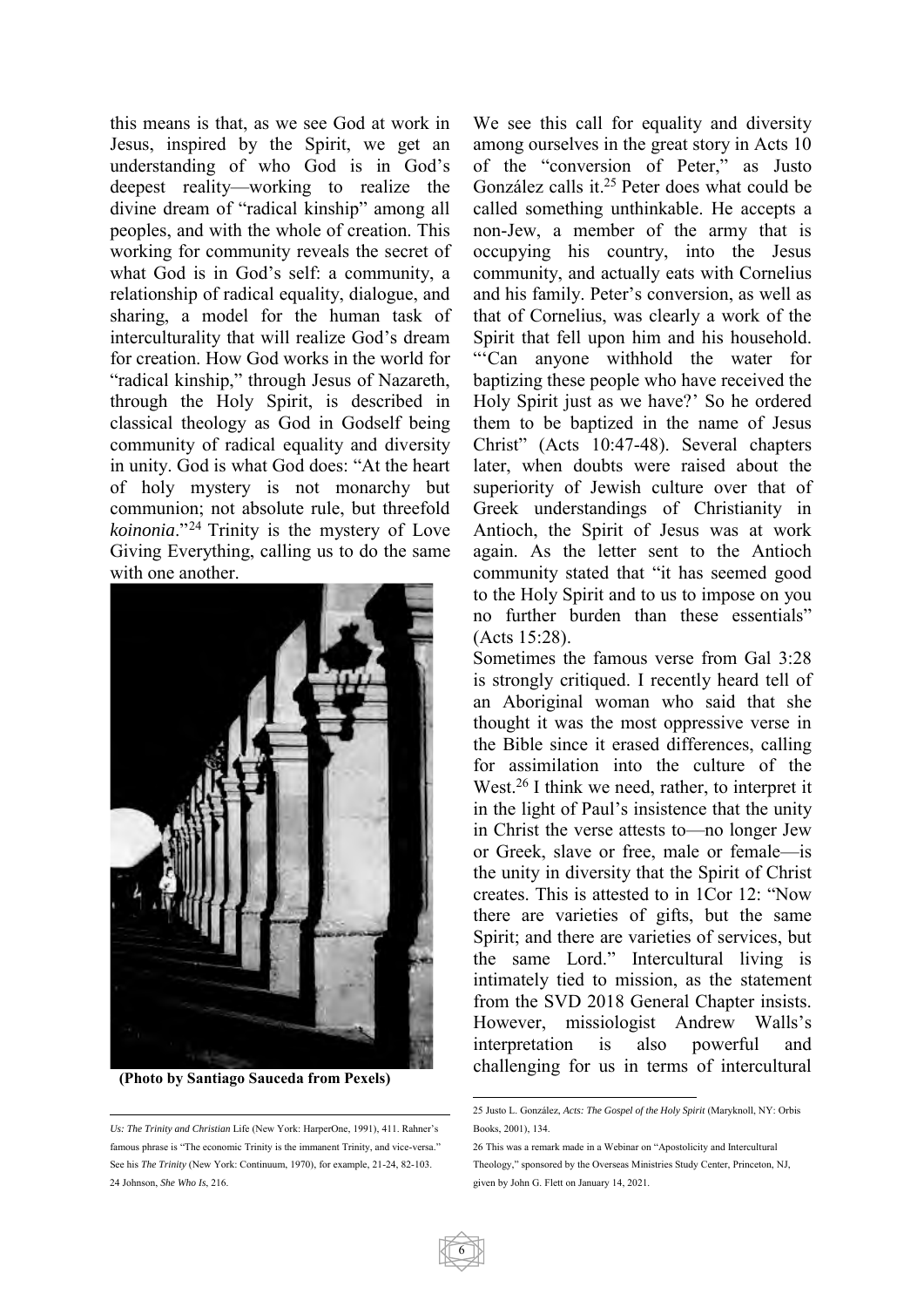living. He speaks of an "Ephesian Moment" when two cultures—Greek and Jewish succeeded to live together in a mutually enriching and challenging way. Neither "was a form of Christian faith complete and valid in itself, apart from the other. Each was necessary to the other, each was to complete and correct the other; for each was an expression of Christ under certain specific conditions, and Christ is humanity completed."27 I don't think that we can get a better description of a Trinitarian-grounded life of interculturality than this. The Love that Gives Everything calls us to a life of loving and giving as we live with one another and work for the "revolutionary intimacy" of God's Kindom.

#### **Inculturation**

What is always important as we reflect on the Trinity is to cultivate a healthy apophatic sense. We need to know that we are dealing with mystery, and that any language we use is more untrue than it is true. The American poet Christian Wiman speaks of God as "my bright abyss."28 One of my favorite poems of Rainer Maria Rilke reads:

*We must not portray you in king's robes, you drifting mist that brought forth the morning.* 

*Once again from the old paintboxes we take the same gold for scepter and crown that has disguised you through the ages.* 

*Piously we produce our images of you till they stand around you like a thousand walls.* 

*And when our hearts would simply open, our fervent hands hide you.*<sup>29</sup>

"I know so little," exclaims Denise Levertov in prayer, "You have brought me so far." "I know enough about you," writes William Cleary in a beautiful prayer, "to hesitate to name you in any particular way."<sup>30</sup>

In the midst of her beautiful chapter on the Trinity in *She Who Is*, Elizabeth Johnson admits that language about God in general and the Trinity in particular "is not a literal description of the inner being of God who is in any event beyond human understanding." This is because, as Thomas Aquinas says "we cannot know what God is, but only what God is not," and so "such speech is always indirect, having a metaphorical, analogical, or symbolic character. … No concept is adequate, no model mirrors directly."31 We know God, as Rilke says, "when our hearts would simply open," in our experience of being taken up by the Spirit to recognize God's saving power in Jesus the Christ.

But this does not mean that we must remain speechless, nor does it mean that our language about God is totally meaningless. This is because, from the first moment of creation, the moment of the Big Bang, the Spirit has been present and active, pointing to the holiness of all that is. "The world is charged with the grandeur of God," Gerard Manley Hopkins writes, "Because the Holy Ghost over the bent / World broods with warm breast and with ah! bright wings."<sup>32</sup> Language of God is not meaningless, because, as Graham Kings writes, "For God, matter matters: for the Word became flesh."33 As my friend and former professor David Burrell once said in class, our language about God is like an arrow: it never hits the bull's eye, but it does hit the target.

 27 Andrew F. Walls, "The Ephesian Moment," in *The Cross-Cultural Process in Christian History* (Maryknoll, NY: Orbis Books, 2002), 78.

<sup>28</sup> Christian Wiman, *My Bright Abyss: Meditation of a Modern Believer* (New York: Farrar, Strauss, and Giroux, 2013); "2047 Grace Street," in *Hammer is the Prayer: Selected Poems* (New York: Farrar, Strauss, and Giroux, 2016), 100. 29 Rainer Maria Rilke, "Wir dürfen dich nicht eigenmächtig malen," in *Rike's Book of Hours: Love Poems to God,* translated by Anita Barrows and Joanna Macy (New

<sup>1</sup> York: Riverhead Books, 1996), 50.

<sup>30</sup> Denise Levertov, "The Beginning of Wisdom," in *The Stream and the Sapphire: Slected Poems on Religious Themes*," (New York: New Directions, 1997), 29 (28- 29); William Cleary, *We Side with the Morning: Daily Prayers to the God of Hope* (Notre Dame, IN: Sorin Books, 2009), Prayer for November 8 (no pagination). 31 Johnson, *She Who Is*, 200, 201. The middle quotation is from Aquinas, *Summa* 

*Theologiae*, I, Preface to Question 3.

<sup>32</sup> Gerard Manley Hopkins, "God's Grandeur," in *The Major Works* (Oxford: Oxford University Press, 2002), 128.

<sup>33</sup> Graham Kings, "Matter of Great Moment," in *Nourishing Connections* (Norwich, UK: Canterbury Press, 2020), 4.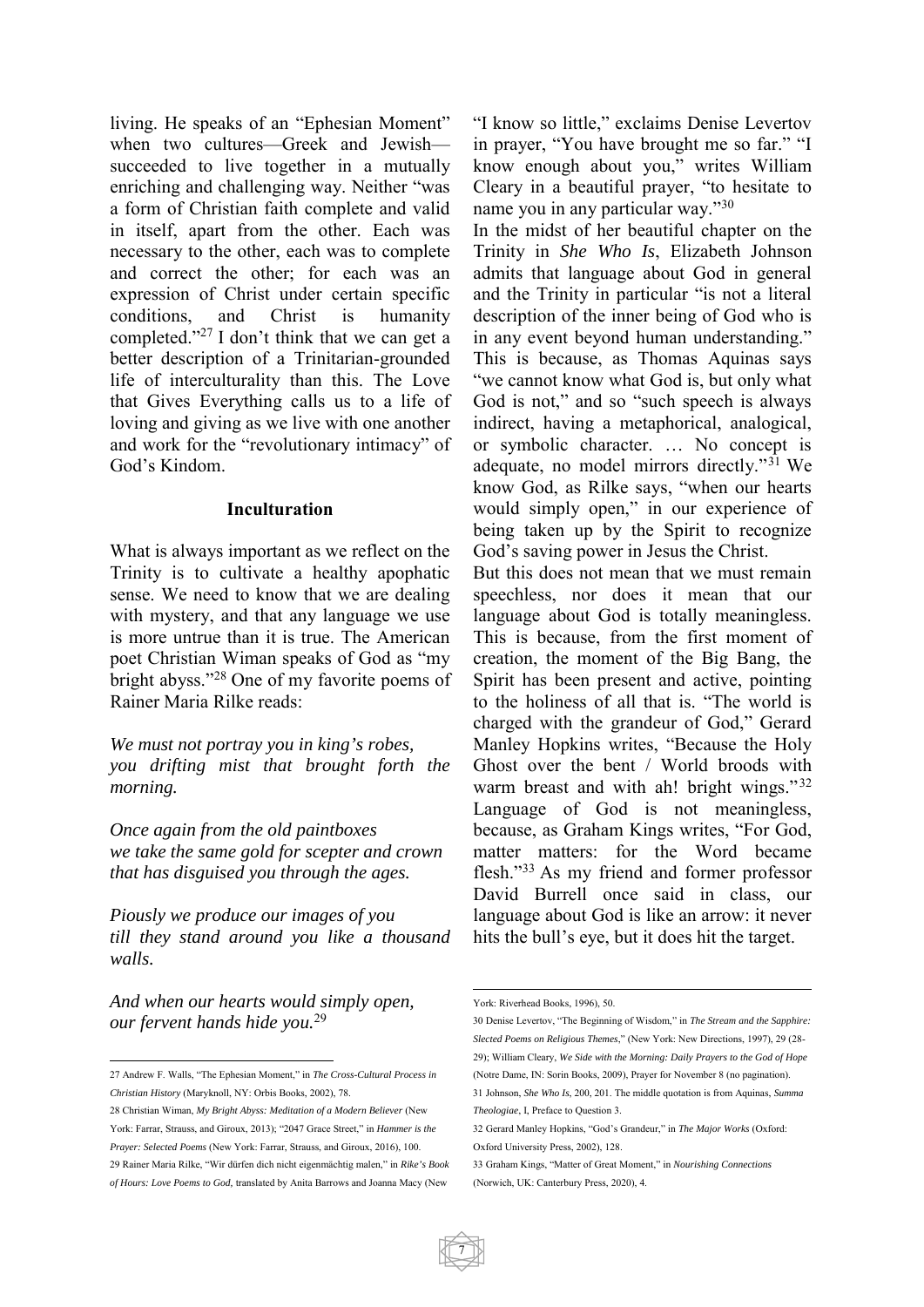Both these truths—that we cannot speak of God directly, but can indeed speak of God, as Elizabeth Johnson says, "allusively"—are the Trinitarian grounds of inculturation. God is Love Giving Everything. We can't ever take it all in. But Love Gives *Everything*, and so *anything* is able to reflect the mystery—as long as we are aware of language's, images', and rituals' limitations. The ineffable mystery of God and the sacramental nature of God's world allows us to be creative, daring, innovative in our theologies and liturgies, our teaching, and our witnessing to and proclaiming the gospel. Our bodies, our cultures, our social locations, our history are all shot through with the Spirit's presence, with the holiness of the flesh of Jesus of Nazareth, now the Risen Christ, whose body, like ours, like every rock, like every drop of water, has its origin, as Denis Edwards beautifully puts it, in stardust.<sup>34</sup> Love Gives Everything, and Everything is the stuff of speaking about God—not ever adequately, but always truly.

#### **Justice and Peace**

SVD Constitution 112 commits SVDs "to fostering unity and justice and to overcoming egoism and the abuse of power. We consider it our duty to promote justice according to the gospel in solidarity with the poor and the oppressed." Our 2018 General Chapter emphasized that "St. Arnold Janssen believed that nature is the temple of God in which God placed us so that it would proclaim to us God's existence. As transforming missionary disciples , stewardship of God's creation is our responsibility in expressing God's love."<sup>35</sup> In sum, you are called to be prophets of justice, peace, and the integrity of creation in our world, and in this you are rooted in our Trinitarian God, who is as such a community of justice and flourishing, and who works for justice and peace in all of creation.

The Brazilian theologian Leonardo Boff reflects on this aspect of the triune God by starting with what Kathleen Cahalan and Catherine LaCugna call God's *essence*—that is, God in Godself. For Boff, in the beginning is not the One but the Three-in-One, a communion, a perfect community of perfect equality and sharing, the pattern for justice and peace in the world. 36 As Elizabeth Johnson comments, this reality of unity and diversity in communion—Love Giving Everything—is the "origin, mediator, and driving force of liberation," where "there is total equality amid mutuality and respect for difference. … It lays the foundation for a liberated society of equal brothers and sisters, critiques patterns of unjust domination [domination of any sort, over human sisters and brothers, or over animate and inanimate creation] and offers a source of inspiration for change."<sup>37</sup>

How do we know God is like this? Because of God's actions in history—again, what God *is* in God's deepest self is what God *does*. The entire history of Israel attests to God working for true justice and *shalom*, despite so much violence in that history. Dianne Bergant suggests that the famous Johannine phrase "God so loved the world" (Jn 3:16) refers not only to humans, but to the entire cosmos, which God saw as "very good" (Gen 1:31) and appointed humanity as its protectors and caretakers. 38 As we are bidden in Ps 148, "praise God from the heavens, praise God in the heights! / … for God commanded and they were created, / God established them forever and ever; / God fixed their bounds, which cannot be passed" (1, 5b-6). Rather than dominate the earth, human beings are called, as Jewish theologian Abraham Heschel expressed it beautifully, to be "cantors of the universe."<sup>39</sup> The prophetic tradition—think of Amos, Isaiah, and Micah in particular—is a

 34 Denis Edwards, *Breath of Life: A Theology of the Creator Spirit* (Maryknoll, NY: Orbis Books, 2004), 13-15.

<sup>35</sup> SVD Consitutions, 112,

https://www.svdcuria.org/members/svddocs/const/en/consten.pdf; Statement of the General Chapter, 2018, 3.4.2, 44.

 36 See Leonardo Boff, *Trinity and Society* (Maryknoll, NY: Orbis Books, 1988). 37 Johnson, *She Who Is*, 208.

<sup>38</sup> See Dianne Bergant, *A New Heaven, A New Earth: The Bible and Catholicity* (Maryknoll, NY: Orbis Books, 2016), 1, 3.

<sup>39</sup> See Johnson, *Ask the Beasts*, 278, quoting Abraham Heschel, *Man's Quest for God* (New York: Scribner, 1954), 82.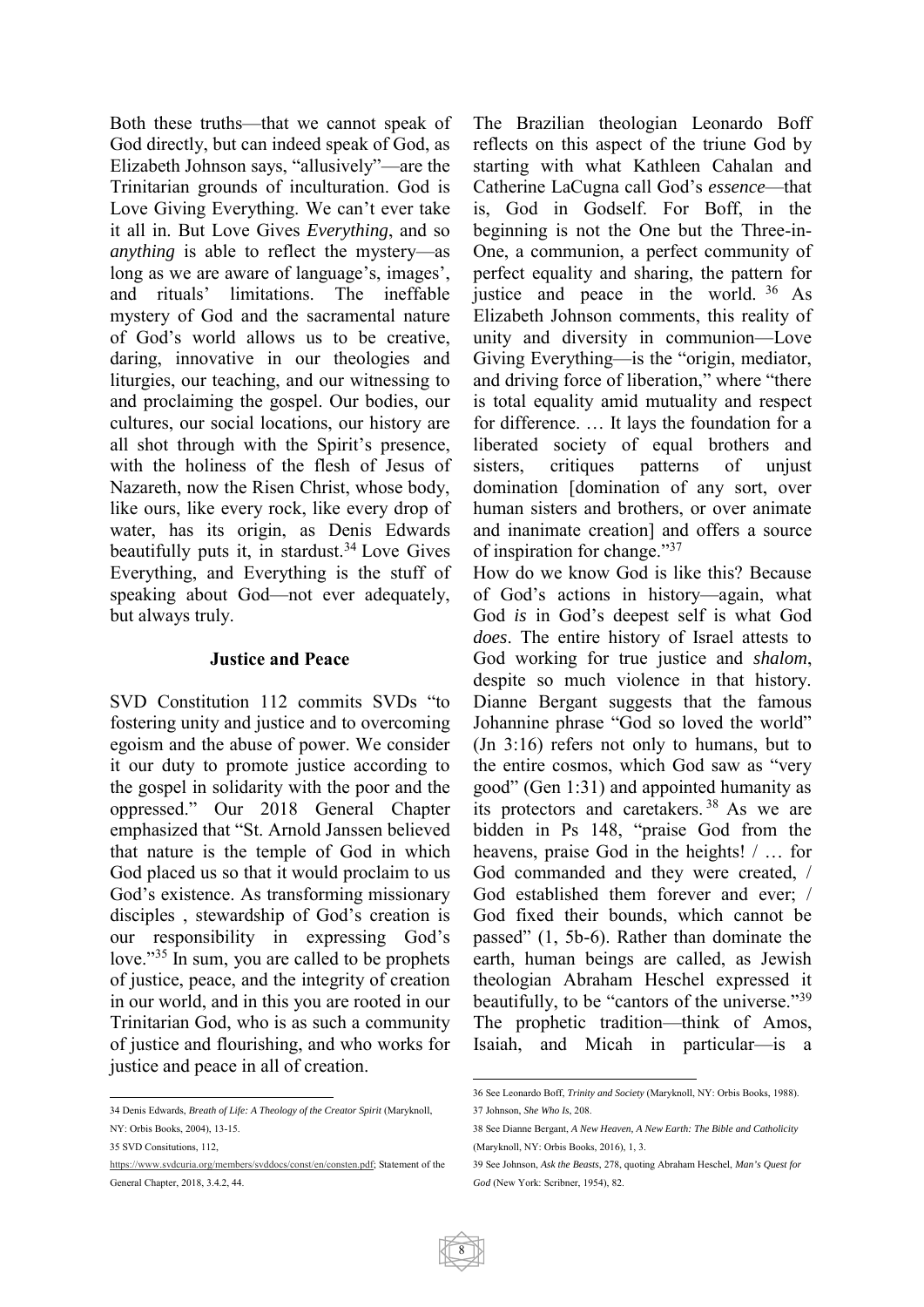tradition calls Israel "to do justice, and to love kindness, and to walk humbly with your God" (Micah 6:8). Elizabeth Johnson insists that such prophetic call for justice includes injustice done to humans and the renewal of a "disordered world," something the prophets, a message the prophets "announced with equal vigor."<sup>40</sup> In the New Testament we see Jesus anointed by the Creator Spirit to bring liberty to captives and freedom for the oppressed (see Lk 4:18), embodying in his life, demonstrating by his healings, and proclaiming with his words the "revolutionary intimacy" of God's dream.

Jesus' parable in Matt 25 about the "sheep and the goats" may be interpreted as a call to charity, not justice. But it also points to the basic human dignity of all peoples that is the foundation of working for a just and peaceful world. The passage I quoted earlier from Pope Francis's *Fratelli Tutti* also links this text with the Trinity, and his comment that the Trinitarian community is "the origin and perfect model of all life and society"41 reads like a reference to Boff's ideas referred to by Elizabeth Johnson. Francis goes on in the next paragraph of the encyclical to wonder "why, in the light of this, it took so long for the church to condemn slavery and various forms of violence." He goes on to condemn "violent nationalism, xenophobia and contempt, and even the mistreatment of those who are different."<sup>42</sup>

One more of Jesus' parables in particular, in a feminist interpretation offered by New Testament scholar Barbara Reid, reveals God as a God of justice: the parable of the "persistent widow" in the gospel of Luke (Lk 18:1-8). Often the unjust judge in the parable is seen as an image of God who needs to be approached with persistent prayer, or the parable *contrasts* the judge to the mercy of God. Both interpretations are in accordance with Luke's redaction of the parable in verses 1 and 7. However, as Reid argues, both interpretations offer a rather unattractive image of God as a tyrant on the one hand and one reluctant to answer on the other. Because of this, she suggests that the original parable is not about prayer at all, but about *God's*  persistent quest for justice. God, she argues, is imaged as the woman and injustice is imaged as the judge. With this interpretation, "with its unusual characters and startling ending," the parable "jolts the hearer into a new way of seeing. It asks one to leave behind stereotypes and what justice in the realm of God looks like and how it is achieved. It invites one to emulate such a pursuit of justice in efforts to embody the reign of God here and now while awaiting future fulfillment." 43 Once again we see Jesus, anointed by the Spirit, revealing God as a God who never gives up in the pursuit of radical kinship and justice—and invites those who believe in such a God to join in the work.

#### **Conclusion: Joining in the Dance**

In the same webinar in which the presenter shared the comments of the Australian Aboriginal woman about Gal 3:28, the presenter, John Flett, told a wonderful story of a visit to a (Protestant) church service in the Congo. At a certain point in the service all the people in the church began to dance. Now dancing is very common in African church services, but the point in the service in which this dance took place was unfamiliar, and so John asked his host what was going on. "Oh," his host responded. "They are dancing the creed. We have just discovered it, so it is quite a joyful moment in the service." John was quite surprised. The people had *just* discovered the creed? How was that possible? He opened up the service book—several years old—and showed his host the text of the Nicene Creed. "Oh, yes," his host responded again. "Yes, we have known about the text for a long time, but it only became the creed for us when we began to dance it."

 40 Johnson, *Ask the Beasts*, 280.

<sup>41</sup> FT 85.

<sup>42</sup> FT 86.

<sup>1</sup> 43 Barbara E. Reid, *Parables for Preachers, Year C* (Collegeville, MN: The Liturgical Press, 2000), 233.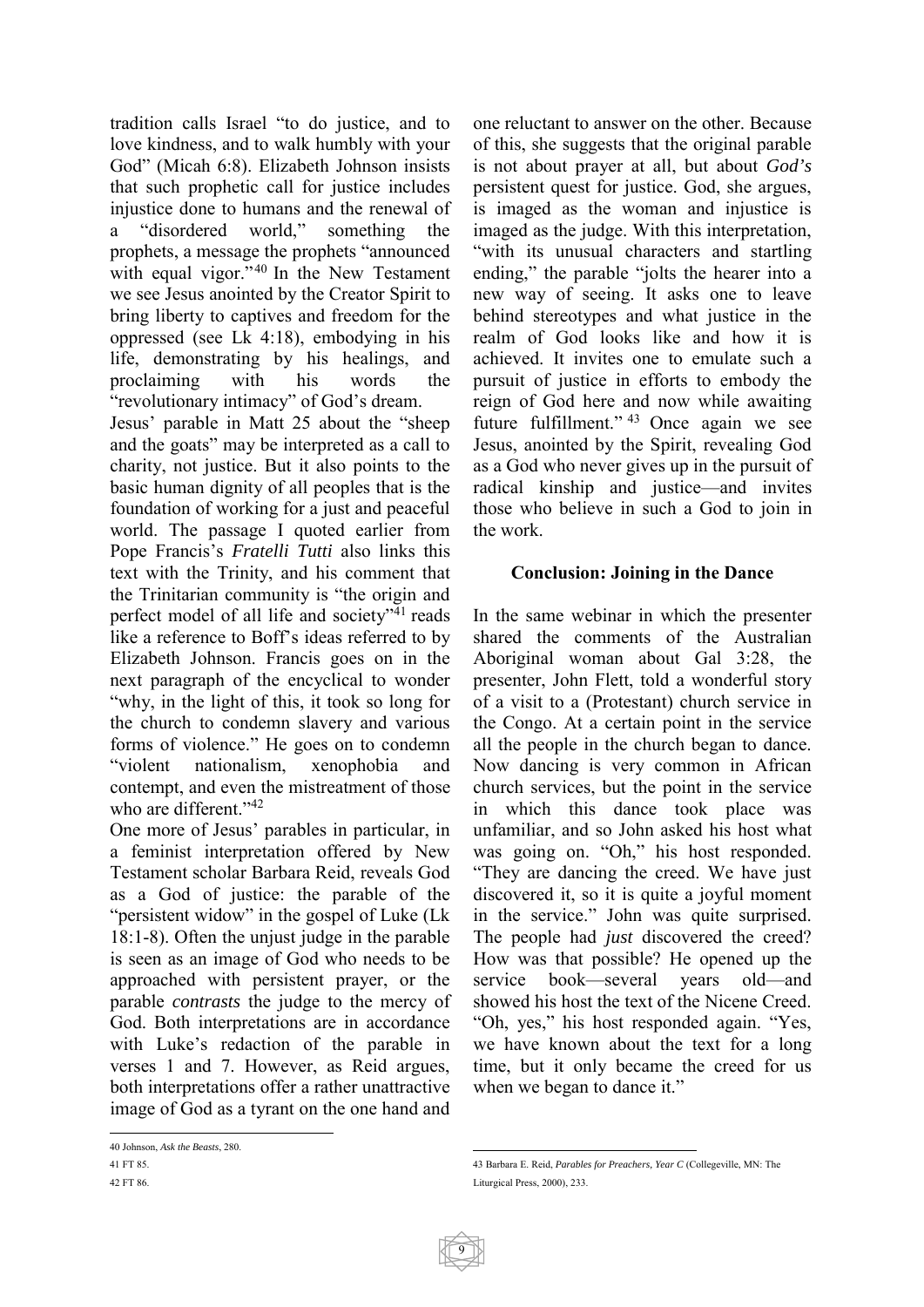I think, in a metaphorical sense of course, this is how we discover the Trinity in our own lives: we join The Divine Dance, as Richard Rohr has called it, a play on words that is derived from the more formal term *perichoresis*, an interrelation. interweaving that expresses the Trinity's intimate unity but clear difference from one another. We join the dance as we begin to engage in mission; practice, succeed, and make mistakes in a life of interculturality; risk new ways of thinking about and communicating the gospel in inculturation; and struggle with and for the poor and marginalized and the hurting earth in working for justice, peace, and the integrity of creation. We join the dance as we work at joining our God who is Love Giving Everything, the dance itself. Mission, Interculturality, Inculturation, and Justice and Peace interweave with one another in a kind of dance that portrays "the mutual indwelling and encircling of God's holy mystery,"44 and our participation in it. Johnson imagines it as a modern piece of choreography, where "dancers whirl and intertwine in unusual patterns; the floor is circled in seemingly chaotic ways; rhythms are diverse; at times all hell breaks loose; resolution is achieved unexpectedly." Johnson takes the metaphor in another direction: "we can say that the eternal flow of life is stepped to the contagious rhythms of spicy salsas, merengues, calypsos, or reggaes where dancers in free motion are yet bonded by the music."45 And in the dance, like the African Christians in the Congo, we discover the creed: "I believe in on God … Creator … Word made flesh … Life-giving Spirit."

The great fourteenth century poet Hafez was a Muslim, not a Christian, but I think we can borrow his words to end this reflection on the Trinity and our commitment to participating in the life of the God who gives everything to us and to creation:

*Every child has known God. Not the God of names, Not the God of don'ts Not the God who [n]ever does anything weird. But the God who only knows four words. And … keeps repeating them, saying: "Come dance with me." Come Dance.*<sup>46</sup>

#### **(SEDOS thanks the author of this article for this generous contribution)**



**(Gift from Orbis Books to Sedos Library)** 

44 Johnson, *She Who Is*, 220.

<sup>45</sup> Johnson, *She Who Is*, 220-21.

<sup>1</sup> 46 Hafez, "Every Child Has Known God," quoted in Boyle, *Barking to the Choir*, 14.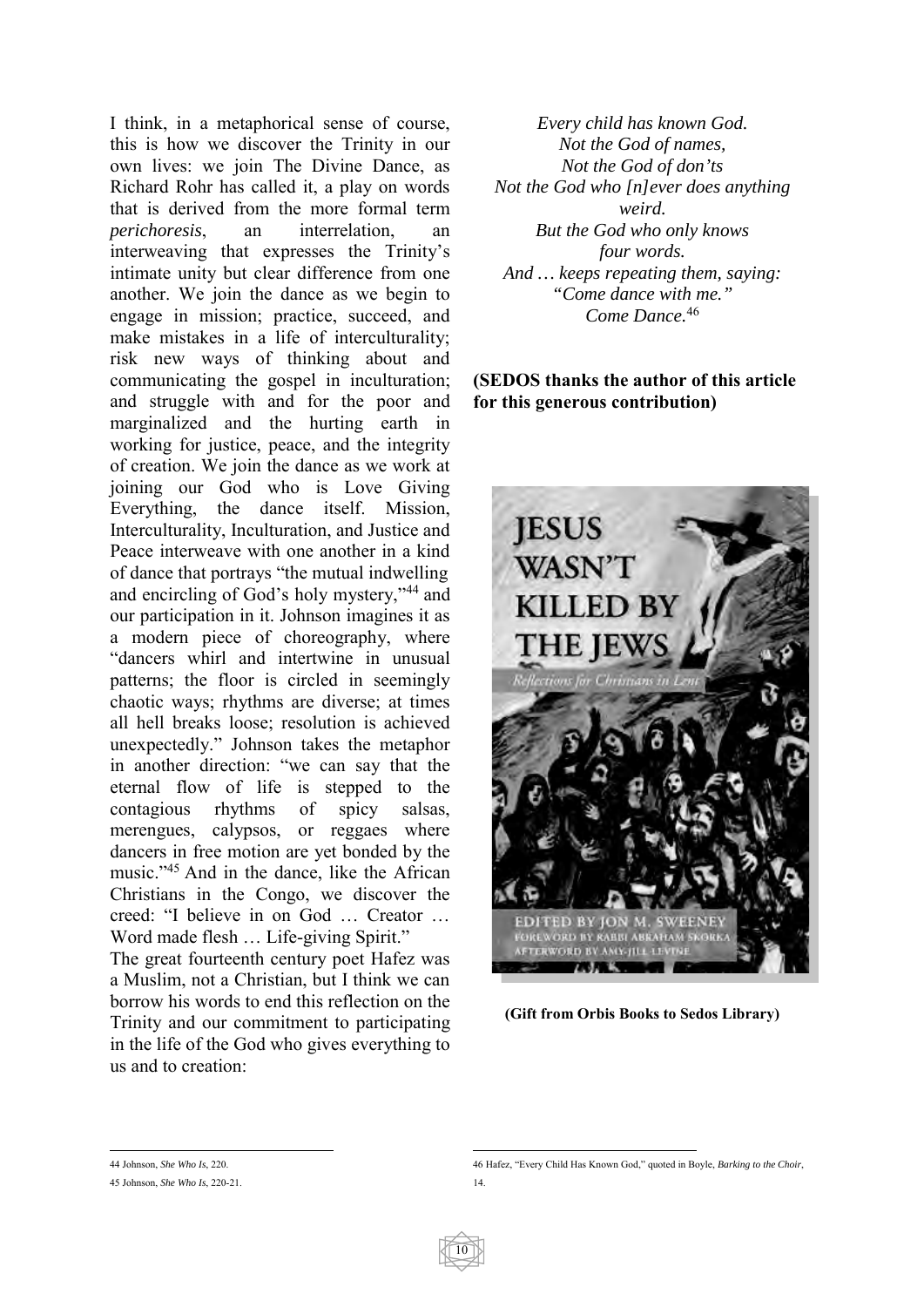# **Dieu et la transcendance dans la phénoménologie contemporaine**

## **Enjeux, pertinence et limites**

Dieu existe-t-il? Si oui est-il transcendant *(transcendere)* ou immanent? D'Aristote aux contemporains, de l'ontologie à la phénoménologie en passant par la métaphysique, la question de Dieu et de la transcendance n'a vraiment cessé de polariser les enjeux discursifs philosophiques. Il est certes difficile de dresser un état des lieux exhaustif de la question. Il n'est pas non plus aisé de délinéer diachroniquement en une dizaine de pages tous ses enjeux épistémologiques en tenant compte des différents auteurs. Aussi appréhendons-nous ici la question de Dieu et de la transcendance dans sa reviviscence et son émulation phénoménologiques contemporaines, notamment avec Levinas, Marion ou Chrétien, en tant que se voulant un tournant d'une philosophie théique (de Dieu) pensée à l'exode du *Dasein,* en dehors de l'Être, de l'ontologie, voire de la métaphysique. Il est d'abord question de présenter les thèses de ces auteurs sur la Transcendance (Dieu) de façon à faire ressortir ses différentes appréhensions typologiques et leurs points de rupture par rapport aux philosophies qui les précèdent. Il s'agit ensuite d'en évaluer la portée axiologique et discursive, les acquis, mais aussi les limites. Enfin, dans la perspective thomasienne de la *philosophia ancilla theologiae,* n'y a-t-il pas lieu de poser la question des acquis théologiques de ces débats philosophiques sur Dieu et la transcendance et, inversement, de l'apport des Écritures sur la question, sans être taxé de cryptothéologien ? Autrement dit, a-t-on le droit à une philosophie chrétienne de la transcendance? En un «Dieu des possibilités», la transcendance doit-elle forcément s'opposer à l'immanence, à une philosophie de la révélation?

#### **1. La transcendance de Dieu: typologie et enjeux**

Vis-à-vis des réductions ontologiques ou d'ordre cognitif de Dieu, face à la question cruciale du mal transcendant et au fanatisme des religions prétendant mettre la main sur la vérité absolue de Dieu, sur Dieu lui-même, face à une manipulation de ce dernier pour des causes extra-religieuses, la question de la transcendance divine se pose avec urgence et à propos. Sont à dérouler ici les diverses appréhensions de la transcendance en tant que reliée à Dieu, en fonction de ces réductions, et à y analyser les questions axiales en jeu.

#### **1.1 Transcendance ou Dieu au delà de l'être**

Énoncer la transcendance de Dieu, c'est d'emblée affirmer Dieu au-delà de l'être, voir sans l'être. La nécessité de penser Dieu, ou mieux de le laisser venir à l'esprit, audelà de, sinon sans passer par, l'Être est doublement fondée chez Levinas et chez Marion. 1) D'abord, face à une longue tradition philosophique qui fait de Dieu un étant, un suprême étant, un être, fut-il supérieur (moteur) aux autres. Cette tradition se prolongerait jusqu'à Kant (qui y a mis fin) et atteint son apogée avec le *Dasein*  heideggérien. <sup>1</sup> 2) Ensuite, face à une philosophie de l'immanence qui amalgame Dieu et les êtres (le monde).

https://www.lepoint.fr/societe/marion-dieu-est-incomprehensible-12-07-2012- 1696805\_23.php] (consulté le 25 octobre 2018). La réduction ontologique prékantienne a laissé la place, selon Marion, à une réduction axiologique postkantienne de Dieu. Dieu y est objectivé comme la condition de la moralité, l'auteur moral du monde, le garant d'un système de valeurs.



<sup>&</sup>lt;u>.</u> 1 Jean-Luc Marion, «Dieu est incompréhensible», propos recueillis par Catherine Golliau et Françcois Gauvin, *Le Point*, 12/07/2012,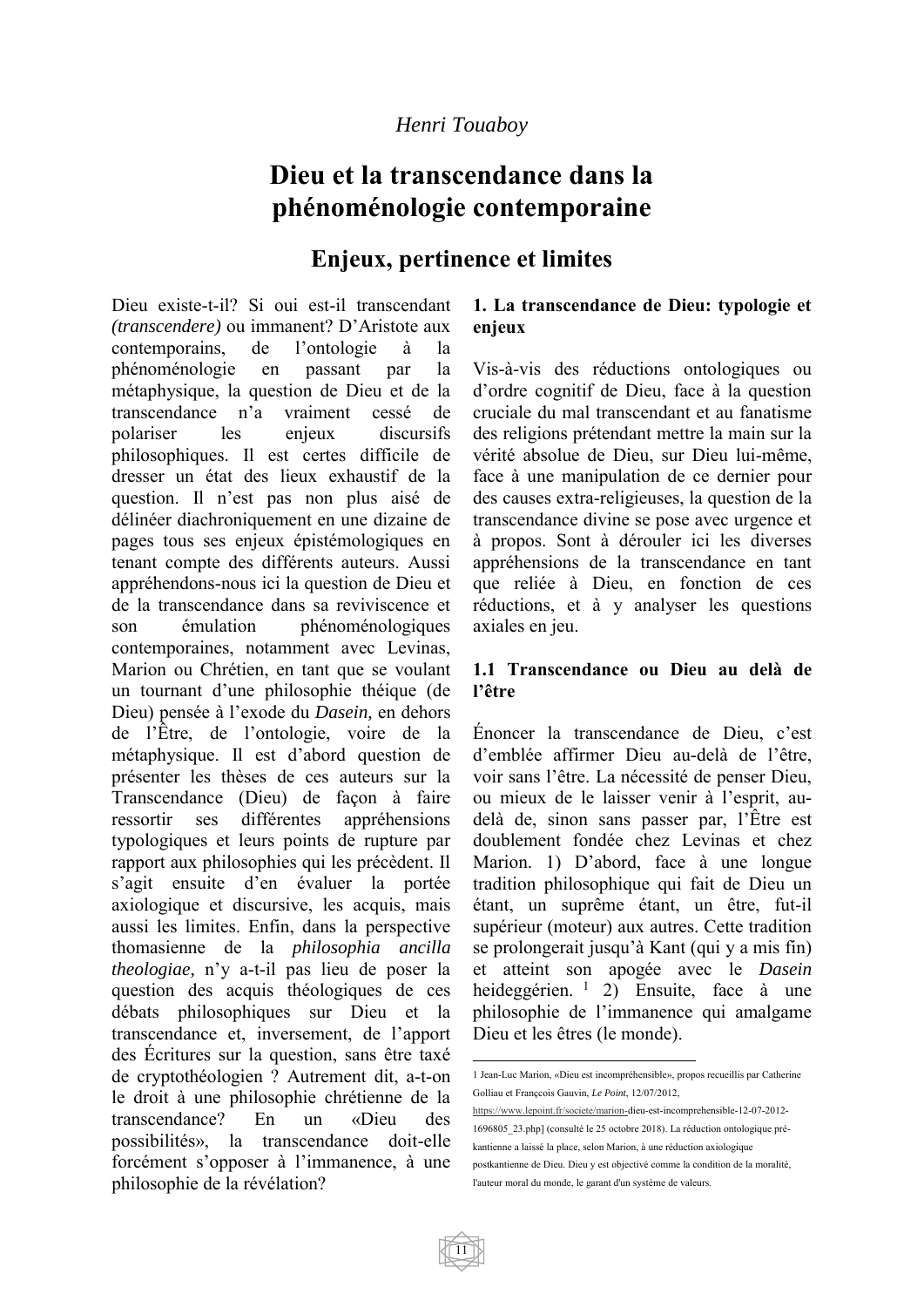1) La sortie d'une «indiscrétion» discursive à l'égard de l'«indicible»2, de Dieu, entretenue par l'ontologie et la métaphysique, se pose dans une perspective levinassienne en terme de l'évasion au-delà de l'être, vers un exode typologique. L'antique problème de l'être en tant qu'être ou la question ontologique heideggérienne ne peut aboutir qu'à une impasse malheureuse<sup>3</sup>. Car, l'homme rivé à l'être s'enferme: il devient solitaire et déboussolé. En effet, «l'ontologie chez Levinas se réduit à un simple jeu de l'être avec lui-même. Dès lors qu'il n'est pas donné place et fonction au néant, l'intrigue ontologique est une intrigue irrésolue, insuffisante et le discours ontologique devient un discours impraticable 4 ». Le mérite avéré de l'ontologie, notamment heideggérienne, est d'extirper *l'ontologie* de la *néantologie,* l'être du néant (en tant que manque d'être) ou de la négation ontologique<sup>5</sup>. Or si l'arrachement de l'être au sort déficient, irréversible et malheureux de sa négation semble un tournant épistémologique important, il est d'autant plus axial d'arracher Dieu de la réduction ontologique qui fait de lui un absolu dégradé, contaminé6 . La pensée de l'être n'est-elle pas destruction de la transcendance ? Autrement dit, l'ontologie sécularise la transcendance et lui fait exprimer toutes ses possibilités idolâtriques<sup>7</sup>. En ce sens, la pensée de l'être demeure mortelle à Dieu lui-même. Pour paraphraser le célèbre apophtegme « Gott ist tôt<sup>8</sup> » de Nietzsche, dieu est mort. Dieu reste mort. L'ontologie, l'onto-théologie et la métaphysique l'ont tué. Comment les consoler, eux les meurtriers des meurtriers !

La triste tautologie ontologique sans issue découlant de l'expérience vaine de «l'être pur», enfermant narcissiquement l'être sur lui-même, fonde l'heuristique levinassienne d'une extériorité radicale et libératrice. Dieu est cet Absolu Transcendant, sans être, *autrement qu'être.* Absolument Autre, il est l'Infini inconnaissable qui vient à l'idée. Il est l'Absent qui se présente dans l'Absolu de son absence et de sa distinction irréductible. Face à ce Transcendant qui s'éloigne ne laissant que sa Trace, la religion devient la relation sans relation au Transcendant<sup>9</sup>. *L'Intrigue de l'Infini* ne cesse de faire l'éloge de cette Transcendance fugace même dans sa Trace, toujours en posture de désertion, qu'il s'agisse de Dieu ou d'Autrui. Aussi la Transcendance est-elle thématisée au sein de l'Infini, autrement dit, au sein du distant qui se donne comme ce qui demeure distant, hors de portée. Mais comment l'absence de l'infini peut-elle satisfaire l'exigence et la factualité d'une approche purement phénoménologique qui consiste à aller directement à la chose même telle qu'elle se montre et se révèle<sup>10</sup>?

Heureusement, la Transcendance laisse sa Trace! La trace n'est-elle pas supposée nous élever *de facto* à la hauteur d'un Dieu Absent dans la mesure où, par l'effet de sa trace, le divin se dévoile sans médiation à l'humanité? *A contrario,* la trace de la Transcendance brille, elle aussi, par son « vide » et sa « désolation »<sup>11</sup>.

Échappant à toute médiation et à la captation d'un signifié<sup>12</sup>, elle se dévoile intrinsèque-

1

 $\overline{a}$ 2 Emmanuel Levinas, *Autrement qu'être ou au-delà de l'essence*

<sup>(</sup>Phaenomenologica, 54), La Haye, Martinus Nijhoff, 1974, p. 8.

<sup>3</sup> Emmanuel Levinas, *De l'évasion*, Montpellier, Fanta Morgana, 1982, p. 74.

<sup>4</sup> Jean-François Bernier, «Transcendance et manifestation. La place de Dieu dans la philosophie d'Emmanuel Levinas», *Revue philosophique de Louvain*, 94 (1996), p. 599-624 (passage cité p. 603).

<sup>5</sup> Emmanuel Levinas, *De l'existence à l'existant*, Paris, Vrin, 1986, p. 20. 6 Emmanuel Levinas, *De l'évasion*, p. 10: «Dieu non contaminé par l'être est une possibilité humaine non moins importante et non moins précaire que de tirer l'être de l'oubli où il serait tombé dans la métaphysique et dans l'onto-théologie.» 7 Lissa Giuseppe, «Emmanuel Levinas. Pour une transcendance non idolâtrique»,

Pradès, 42 (2007), p. 96.

<sup>8</sup> Friedrich Nietzsche, *Le gai savoir*, Livre 3, «Insensé», 1882, p. 125.

<sup>9</sup> Emmanuel Levinas, *Totalité et Infini. Essai sur l'extériorité* (Phaenomenogica, 8), La Haye, Martinus Nijholf, 1974, p. 52.

<sup>10</sup> Sur l'ambition de la phénoménologie à être une science (logos) de l'apparaitre, des phénomènes, en tant qu'ils se montrent, à aller à l'essence de la chose même par le biais d'une double réduction (eidétique et épochè), voir Christian Godin, *La philosophie pour les Nuls*, Paris, First, 2006, p. 453-454; Edmund Husserl*, L'idée de la phénoménologie. Cinq leçons* (Epiméthée), Paris, PUF, 1997, troisième leçon; Edmund Husserl, *Méditations cartésiennes. Introduction à la phénoménologie*, Paris, Vrin, 1953, méditation II et III; Jan De Greef, «Levinas et la

Phénoménologie», *Revue de métaphysique et de la morale*, 4 (1971), p. 448-465; Jan Patocka, *Qu'est-ce que la phénoménologie?* (Krisis), Grenoble, Jérôme Millon, 2002, p. 18-20.

<sup>11</sup> Emmanuel Levinas, *En découvrant l'existence avec Husserl et Heidegger* (Bibliothèque de l'histoire de la philosophie), Paris, Vrin, p. 200.

<sup>12</sup> Emmanuel Levinas, p. 207; cf. p. 200: «Le dévoilement qui restitue le monde et ramène au monde et qui est le propre d'un signe ou d'une signification s'abolit dans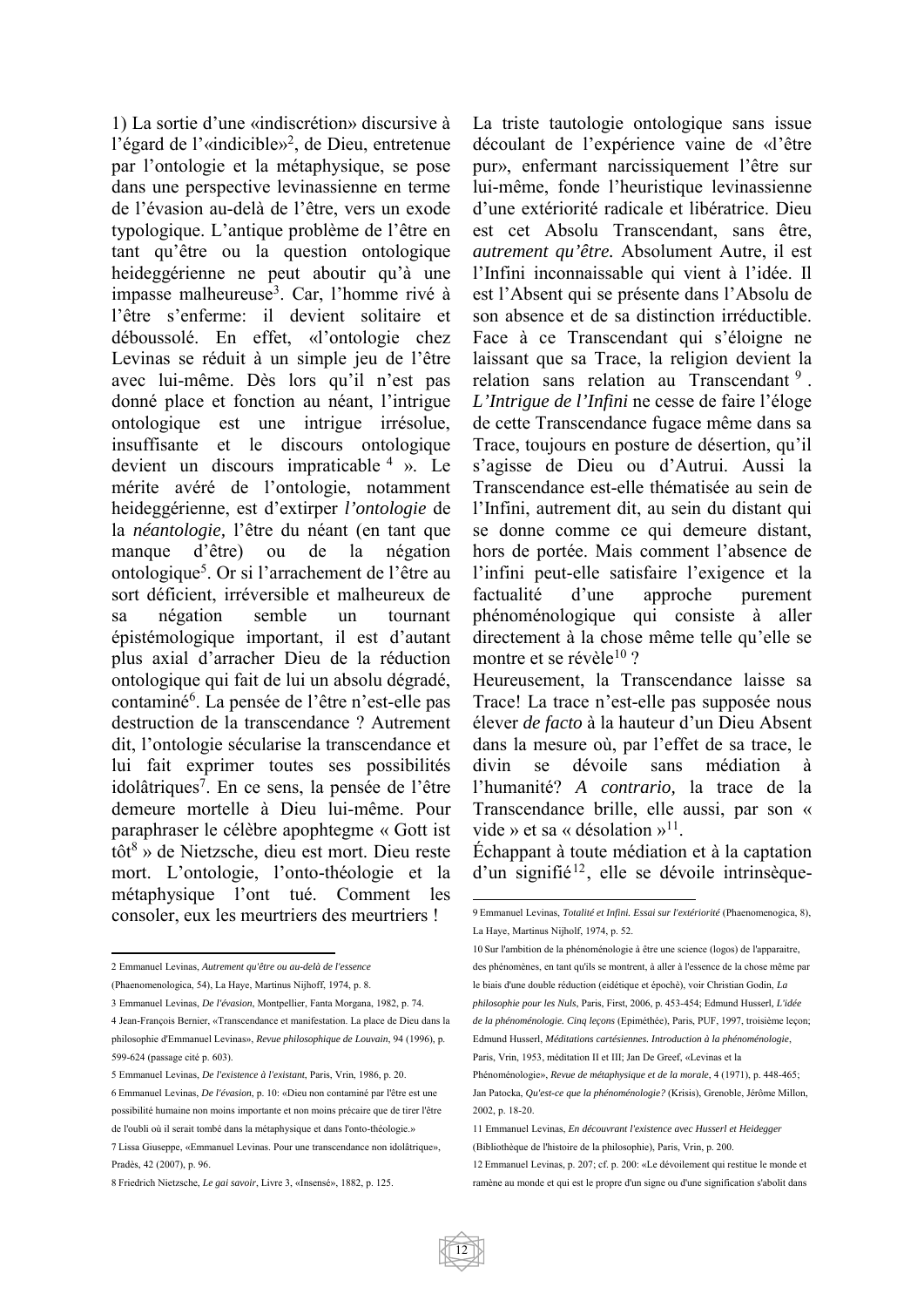ment comme un *manque,* un *au-delà* de la transcendance. Si la trace est celle de Dieu, loin de nous conduire *ad Deum,* c'est vers Autrui et son visage qu'elle nous oriente: «l'Absolument Autre, c'est Autrui <sup>13</sup> ». L'altérité de l'autre devient le lieu original de la transcendance <sup>14</sup> . La crise égologique (du moi) qui est la crise même de l'être de l'étant dans l'humain<sup>15</sup> est dénouée dans le rapport à l'autre comme lieu où l'Infini vient à l'idée. À travers le visage d'autrui, et non à partir de l'être-pour-la-mort du *Dasein*  heideggérien, l'Absolu se fait proximité et la Transcendance expressivité. Car «l'Infini ne se signale pas seulement [Trace de l'infini], mais parle, est visage <sup>16</sup> ». Le langage par lequel l'Étranger (le Lointain) se révèle, se fait proche (prochain) est un langage primordial, fondamental, « langage sans mots, ni propositions, pure communication»  $17 \frac{1}{9}$  «langage d'avant le langage» 18. Mais si l'on croit qu'en captant Autrui et son visage (ce qui n'est pas possible dans un cadre levinas-sien), on peut ainsi appréhender Dieu, l'on se trompe piteusement.

L'altérité et le visage sont aussi présentés dans toute leur transcendance, leur irréductibilité gnoséologique, leur inobjectivation. Car, c'est l'absence de l'autre qui détermine précisément « sa présence comme

autre » 19. En sus, « le Dieu qui a passé n'est pas le modèle dont le visage serait l'image. Être à l'image de Dieu, ne signifie pas être l'icône de Dieu, mais se trouver dans sa trace20». C'est décidément vers un tout autre rapport que nous convoque Dieu à travers le visage d'Autrui : vers une *responsabilité éthique* sans défaillance à l'égard du visage dans sa nudité. Autrement dit, « il ne peut y avoir, séparé de la relation avec les hommes, aucune "connaissance" de Dieu. Autrui est le lieu même delà vérité métaphysique et indispensable à mon rapport à autrui  $21 \gamma$ . L'*intrigue de l'Infini* s'estompe dans un rapport intersubjectif érotique et dans une relation éthique radicale, asymétrique, voire démesurée, en faveur de l'Autre. L'éthique prime et précède l'ontologie. Retenons de Levinas que Dieu n'est ni un être, ni une cause, mais «celui qui, advenant par la grâce d'une marque effacée, n'intervient que pour abandonner à autrui le privilège d'occuper l'unique lieu fondamental <sup>22</sup> ». Les charges levinassiennes contre l'ontologie sont reprises à nouveaux frais par Marion.

Jean-Luc Marion veut « penser Dieu hors de la différence ontologique, hors de la question de l'être, aussi bien au risque de l'impensable, indispensable mais indépassable <sup>23</sup> ». Au-delà de tout artifice, voire tarabiscotage stylistique, l'enjeu est d'envergure: ostraciser Dieu de toute appréhension et réduction idolâtriques :

*La proposition «Dieu est un étant» apparaît elle-même comme une idole. Sans doute, si «Dieu» est, est-il un étant, mais Dieu a-t-il à être? [...] la quête du «dieu plus divin» n'impose-t-elle pas, plus que d'outrepasser l'onto-théologie, d'outrepasser la différence ontologique, bref de ne plus tenter de penser Dieu en vue d'un étant, parce qu'on aurait renoncé, d'abord, à le penser à partir de l'Être ? Penser Dieu sans aucune condition, pas même celle de l'Être, donc penser Dieu* 

22 Jean-François Bernier, «Transcendance et manifestation», p. 615.

 cette trace.» Voir aussi Jean-François Bernier, «Transcendance et manifestation», p. 613 pour l'interprétation de la Trace de la Transcendance chez Levinas comme «un signe ruiné», «vidé de sa consistance et de sa signification» pour conduire immédiatement à Dieu.

<sup>13</sup> Emmanuel Levinas, *Totalité et infini*, p. 9. « C'est Dieu que je peux définir par les relations humaines et non pas inversement. La notion de Dieu, Dieu le sait, je n'y suis pas opposé ! Mais, quand je dois dire quelque chose de Dieu, c'est toujours à partir des relations humaines. L'abstraction inadmissible, c'est Dieu; c'est en termes de relation avec Autrui que je parlerai de Dieu. Je ne refuse pas le terme de religieux, mais je l'adopte pour désigner la situation où le sujet existe dans l'impossibilité de se cacher. Je ne pars pas de l'existence d'un être très grand ou très puissant. Tout ce que je pourrai en dire viendra de cette situation de responsabilité qui est religieuse en ce que le Moi ne peut l'éluder.» (Emmanuel Levinas, *Liberté et commandement*, Cognac, Fata Morgana, 1994, p. 94)

<sup>14</sup> Emmanuel Levinas, *Altérité et transcendance*, Paris, LGF, 2006, p. 27.

<sup>15</sup> Emmanuel Levinas, *Altérité et transcendance*, p. 48.

<sup>16</sup> Emmanuel Levinas, *Totalité et infini*, p. 72.

<sup>17</sup> Emmanuel Levinas, *En découvrant l'existence*..., p. 208.

<sup>18</sup> Emmanuel Levinas, *Difficile liberté. Essais sur le judaïsme* (Présence du Judaïsme), Paris, Albin Michel, 1976, p. 396.

 19 Emmanuel Levinas, *Le temps et l'autre* (Quadrige), Paris, PUF, 1983, p. 89.

<sup>20</sup> Emmanuel Levinas, *En découvrant l'existence*..., p. 202.

<sup>21</sup> Emmanuel Levinas, *Totalité et infini*, p. 51.

<sup>23</sup> Jean-Luc Marion, *Dieu sans l'être* (Quadrige), Paris, PUF, 2013, ch. 2.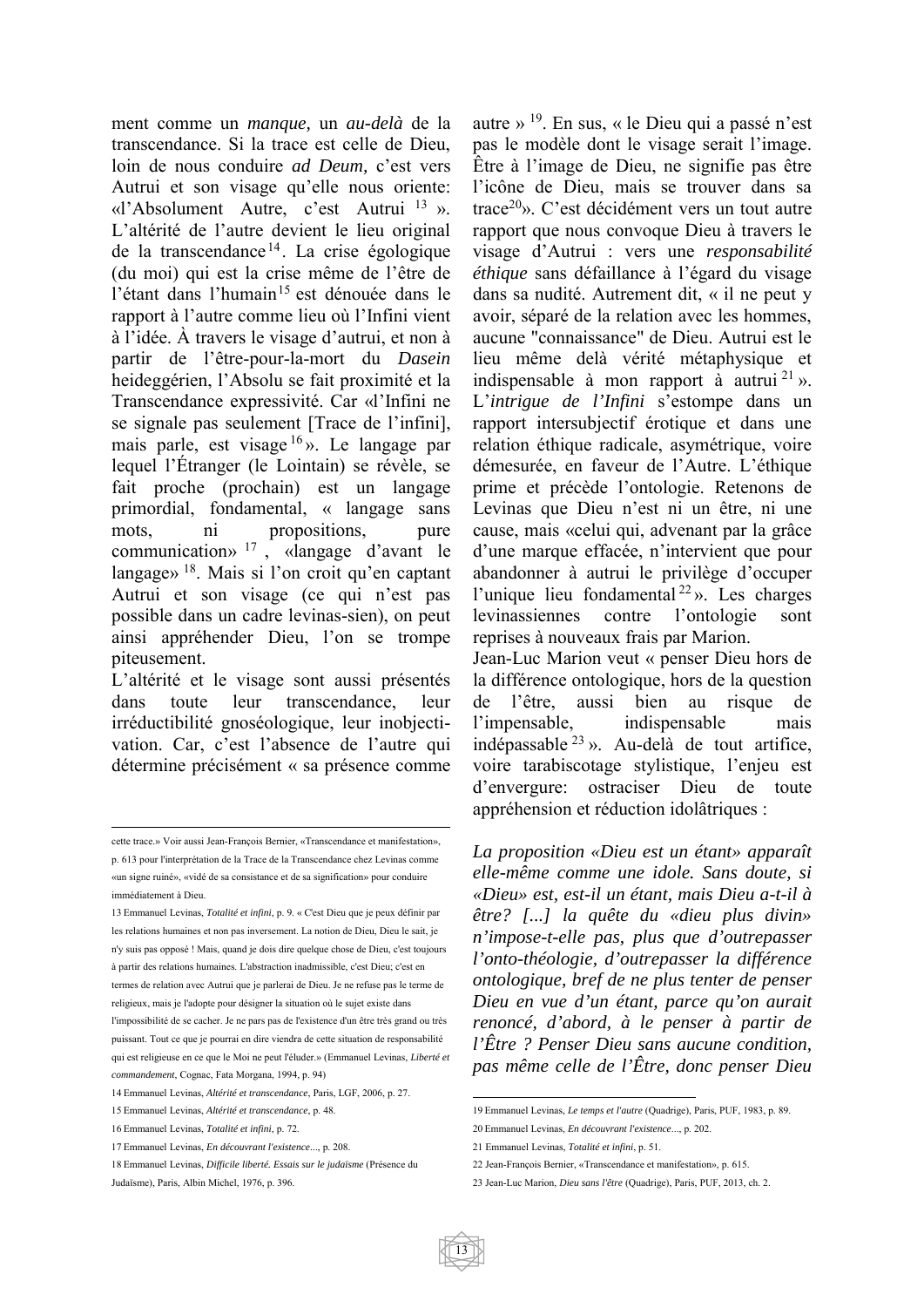*sans prétendre à l'inscrire ou à le décrire comme un étant.*<sup>24</sup>

Dans *Sur l'ego et sur Dieu, L'idole et la distance, Dieu sans l'être, le visible et le révélé,* cette dévaluation idolâtrique de Dieu, aussi bien dans le cas de la réduction ontologique que de la réduction axiologique, revêt une portée blasphématoire. La sortie d'une approche discursive idolâtrique et blasphématoire de Dieu passe par une discontinuité *sine qua non* entre Dieu et l'étantité des étants, entre Dieu et l'être de ses étants. Elle passe surtout par une acceptation d'un écart d'inconnaissance, des paradoxes inéluctables qu'impose une heuristique *ad Deum* et qui consiste à connaître Dieu sans le comprendre, à l'aimer avant de le connaître25.

2) La transcendance de Dieu s'énonce également face à une ontologie immanente, immanentiste, chez Spinoza et, dans une moindre mesure, chez Hegel. Si pour Levinas la transcendance s'accomplit dans la présence réelle d'autrui<sup>26</sup>, cette expérience qui se joue dans l'expérience concrète de l'autre ouvre une «dimension irréductible à l'être au-monde, c'est-à-dire à l'intériorisation»27. En ce sens, il s'oppose à toute ontologie « moniste » et immanentiste dans laquelle la transcendance et l'être se confondent comme dans le *Deus sive natura*  spinoziste28. Spinoza récuse en fait un Dieu anthropomorphique et transcendant qui règne

d'en haut, mais pense un Dieu qui devient lui-même système déterministe dont tout dans la nature est une partie. La Nature est cogitée comme une expression de l'essence de Dieu. La transcendance et l'être se confondent. L'Infini englobe toute réalité. Il est Un. Et rien n'est en dehors de lui: «Aucune autre substance que Dieu ne peut être donnée ni conçue<sup>29</sup>.» Il n'y a donc pas d'outre-monde ou un au-delà du monde. Le monde est un et unique.

Le dialecticien Hegel sort, quant à lui, de la distinction *transcendant* (Dieu) et *immanent*  (hommes) de l'ontologie thomasienne. Si *l'Un* existe, le système hégélien est préoccupé par la détermination du *quid est*  ou de ses caractéristiques. Aussi Hegel partil du *concept* ou de *l'idée* comme premier principe dont la caractéristique primatiale est de concilier les éléments contraires. Ainsi le *non-être* ne devient que le pas *encore de l'être,* car, dans la dialectique hégélienne, l'être dépasse le *néant* et le mue en *devenir.*  L'Esprit est posé comme le concept (l'idée) le plus élevé puisqu'il est conscience de soi, certitude de soi30. Dieu est ultimement l'Idée ou l'Esprit le plus absolu. Commentant Hegel, Van Riet note: «Selon ce premier principe, Dieu sera l'idée absolue, l'Esprit absolu. On le dira parfait, infini, immuable, éternel, libre, pensée de pensée. Mais on dira aussi qu'il est mouvement, processus, car il est à la fois position de soi, négation de soi, et retour en soi [...]. Il est infini, mais il implique le fini $31.$ »

Loin d'un rapport transcendant / contingent, il y va d'un rapport nécessaire entre Dieu et le créé qui s'opère par un processus de divinisation ou de spiritualisation du créé, autrement dit, du retour *ad Deum* du créé, notamment de l'homme, qui constitue le *telos* de l'histoire. Ce retour de l'homme vers

<u>.</u>

 $\overline{a}$ 24 Jean-Luc Marion*, Dieu sans l'être*, ch. 2.

<sup>25</sup> Il y va ici de la racine augustinienne de la thèse de Marion.

<sup>26</sup> Emmanuel Levinas, *Totalité et infini*, p. 28.

<sup>27</sup> Etienne Feron, *De l'idée de la transcendance à la question du langage.* 

*L'itinéraire philosophique d'Emmanuel Levinas* (Krisis), Grenoble, Jérôme Millon, 1993, p. 31.

<sup>28</sup> Baruch Spinoza, *Éthique*, I-IV, Proposition XI. Cf. Steven Nadler, «Baruch Spinoza», dans The Stanford Encyclopedia of Philosophy, Edward N. Zalta (éd.), 2013: «There is some debate in the literature about whether God is also to be identifiée with Natura naturata. Be that as it may, Spinoza's fundamental insight in Book One [of Ethics] is that Nature is an indivisible, uncaused, substantial whole; in fact, it is the only substantial whole. Outside of Nature, there is nothing, and everything that exists is a part of Nature and is brought into being by Nature with a deterministic necessity. This unified, unique, productive, necessary being just is what is meant by 'God'. Because of the necessity inhérent in Nature, there is no teleology in the universe. Nature does not act for any ends, and things do not exist for any set purposes.» [http.V/plato.stanford.

edu/archives/fall2013/entries/spinoza/] (consulté le 26 octobre 2018).

<sup>29</sup> Baruch Spinoza, *Éthique*, Paris, Garnier-Flammarion, 1965,1, Proposition XIV. 30 Georg W. F. Hegel, *Phénoménologie de l'esprit*, T. 1, Jean Hyppolite (trad.), Paris, Aubier-Montaigne, 1978, p. 146.

<sup>31</sup> Georges V. Riet, «Le problème de Dieu chez Hegel. Athéisme ou christianisme?», *Revue philosophique de Louvain*, 63 (1965), p. 363.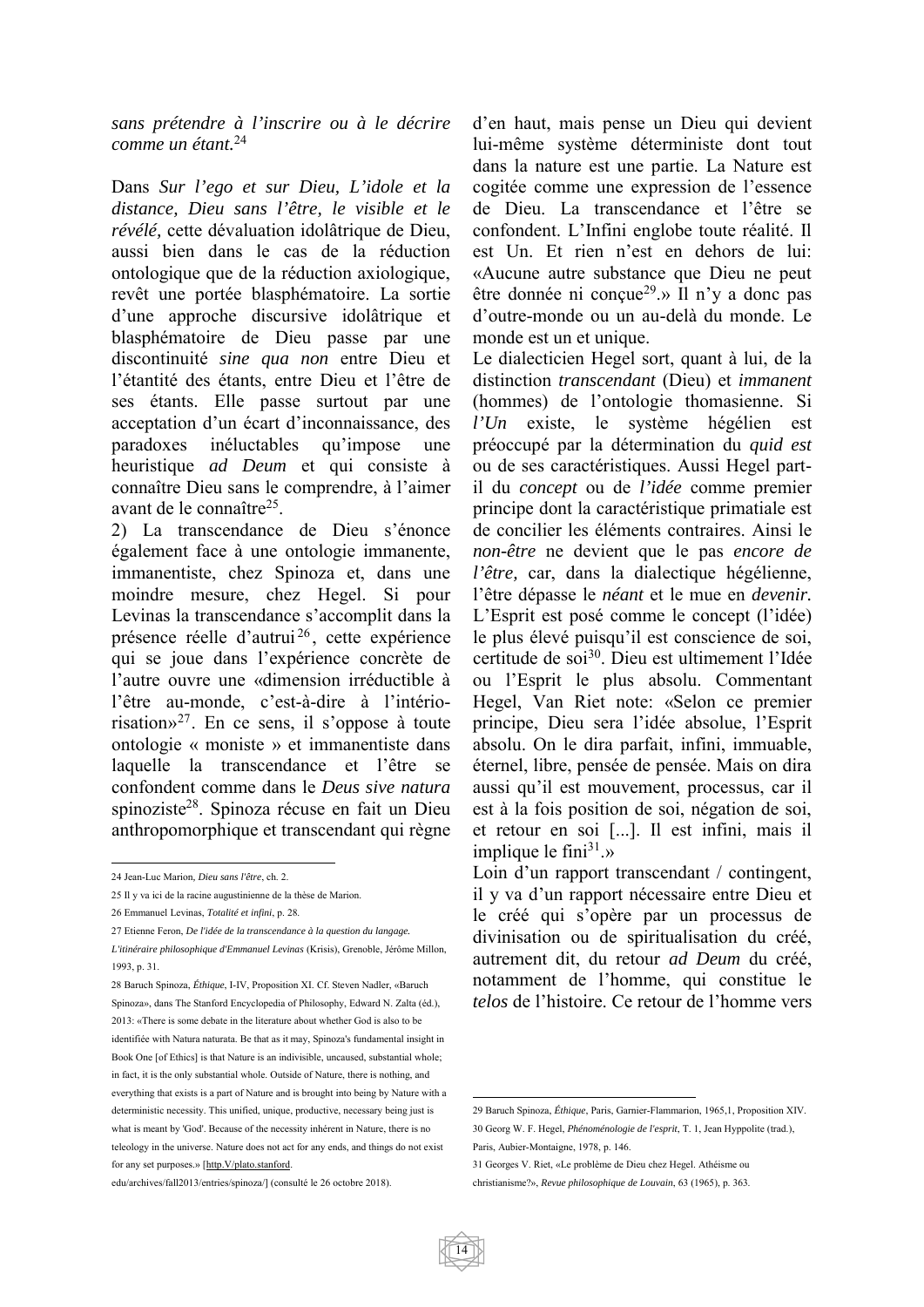Dieu qui est aussi retour de Dieu à lui-même passe par la religion et la philosophie32.

La comparaison entre saint Thomas et Hegel par Van Riet met en exergue les enjeux et les apories de la métaphysique hégélienne<sup>33</sup>. La religion est sériée dans le cadre discursif thomasien dans un registre éthique par lequel l'homme rend à Dieu ce qui lui est dû (une dette morale $)^{34}$ , sans que cette dette morale monnayée en louanges et en culte change ce que Dieu est. Dieu demeure intrinsèquement Dieu sans l'homme, sans la religion et sans les louanges. Il est transcendant. Dans le système hégélien par contre, l'homme, la religion, la philosophie, deviennent non accidentels, sans quoi Dieu, «esprit», ne se suffit pas à lui-même. Car ils sont *sine qua non* dans le processus de spiritualisation par lequel le créé retourne à Dieu et que Dieu retourne à lui-même. L'Infini devient donc dépendant du fini. Le divin accomplit, dialectalement, dans le temps, sa propre essence. C'est, somme toute, « qu'en apparaissant dans un autre que lui-même, Dieu apparaît en lui-même dans ce dernier <sup>35</sup> ». En ce sens, « Dieu est mouvement, et mouvement dans le fini, qu'il supprime ainsi pour revenir à lui-même. Dans le moi qui se supprime comme être fini, Dieu revient sur lui-même, et il n'est Dieu que par ce retour. Dieu sans le monde n'est pas Dieu<sup>36</sup>. »

Face à l'énoncé d'un Dieu englobant qui se confond avec le monde, la nature et le créé, aussi bien chez Spinoza que chez Hegel, Levinas affirme avec à-propos un Dieu inenglobant, transcendant. Il souligne à bon escient que le retour sur soi de l'Idée absolue

ou de l'Être gomme toute altérité. Mais pour Levinas et Marion, Dieu n'est pas simplement transcendant par rapport à l'être ou par rapport à l'ens *in quatum ens* qui constitue l'objet de la métaphysique, il est surtout transcendant face à la métaphysique elle-même, face à toute épistémologie humaine et à la *mathesis universalis*  occidentale: il est irréductible à tout *cogitatum.* 

#### **1.2 La transcendance comme Dieu au-delà de tout** *cogitatum* **et de toute imagination**

L'homme peut-il connaître Dieu, à tout le moins, comme il connaît un objet? Commençons par l'approche pascalienne de la question si déterminante pour une meilleure appréhension des phénoménologues modernes comme Levinas et Marion sur la transcendance. Le traitement de la question à partir de Biaise

Pascal dans les *Pensées* 44 et 199 passe par un retracement du trajet de la conception/entendement et de l'imagination, comme des facultés cognitives, dans leur conquête des choses sensibles, voire dans leur quête appréhensive de Dieu. Il prend un éclairage exceptionnel quand exploité dans un rapport critique avec la sixième *Méditation* de Descartes<sup>37</sup>. Dans le processus de la connaissance, Descartes démontre la suprématie de la *conceptio* sur *l'imaginatio*  surtout en ce qui concerne la connaissance des objets intelligibles, mathématiques et géométriques 38 comme un chiliogone, un myriogone ou d'autres polygones. La connaissance qui résulte de l*'imaginatio*  demeure dans la perspective cartésienne limitée et floue, notamment quand connaître une réalité ou un objet sensible, ce n'est pas l'imaginer, ni le sentir, mais c'est concevoir clairement et distinctement par son esprit sa substance <sup>39</sup> , même dans ses différentes

 32 Georg W. F. Hegel, *Leçons sur la philosophie de la religion* (Épiméthée), t. 1, Paris, PUF, 2004, p. 29-30. La philosophie étant l'adoration de Dieu, elle a un

même objet que la religion: Dieu.

<sup>33</sup> Georges V. Riet, «Le problème de Dieu chez Hegel», p. 353-366. 34 Thomas D'Aquin, *Somme Théologique*, IIa Ilae, q. 80-83.

<sup>35</sup> Georg W. F. Hegel, *Leçons sur la philosophie de la religion*, p. 336. Concernant l'herméneutique du Dieu hégélien comme un Dieu marqué par la «carence primordiale», voir les réserves de Vincent Holzer «Hegel et la théologie. Un Dieu sans transcendance ou une «philosophie» de Vunio mystical», *Recherches de Science Religieuse*, 95 (2007), p. 199-225.

<sup>36</sup> Georg W. F. Hegel, *Leçons sur la philosophie de la religion*, p. 338 ou Georg W. F. Hegel, *Leçon sur la philosophie de la religion* (Épiméthée), Pierre Garniron (éd.), Paris, PUF, 2004, p. 129.

 37 René Descartes, *Méditations métaphysiques*, t. II, Duc de Luynes (trad.), Paris, Chez la Veuve Jean Camusat et Pierre le Petit, 1647, p. 84-85.

<sup>38</sup> René Descartes, *Méditations métaphysiques*, p. 85.

<sup>39</sup> Sur le pouvoir reproductif, plutôt que créatif, de l'imagination chez Descartes, voir Véronique Foti, «The Cartésian Imagination», *Philosophy and* 

*Phenomenological Research*, 46 (1986), p. 634.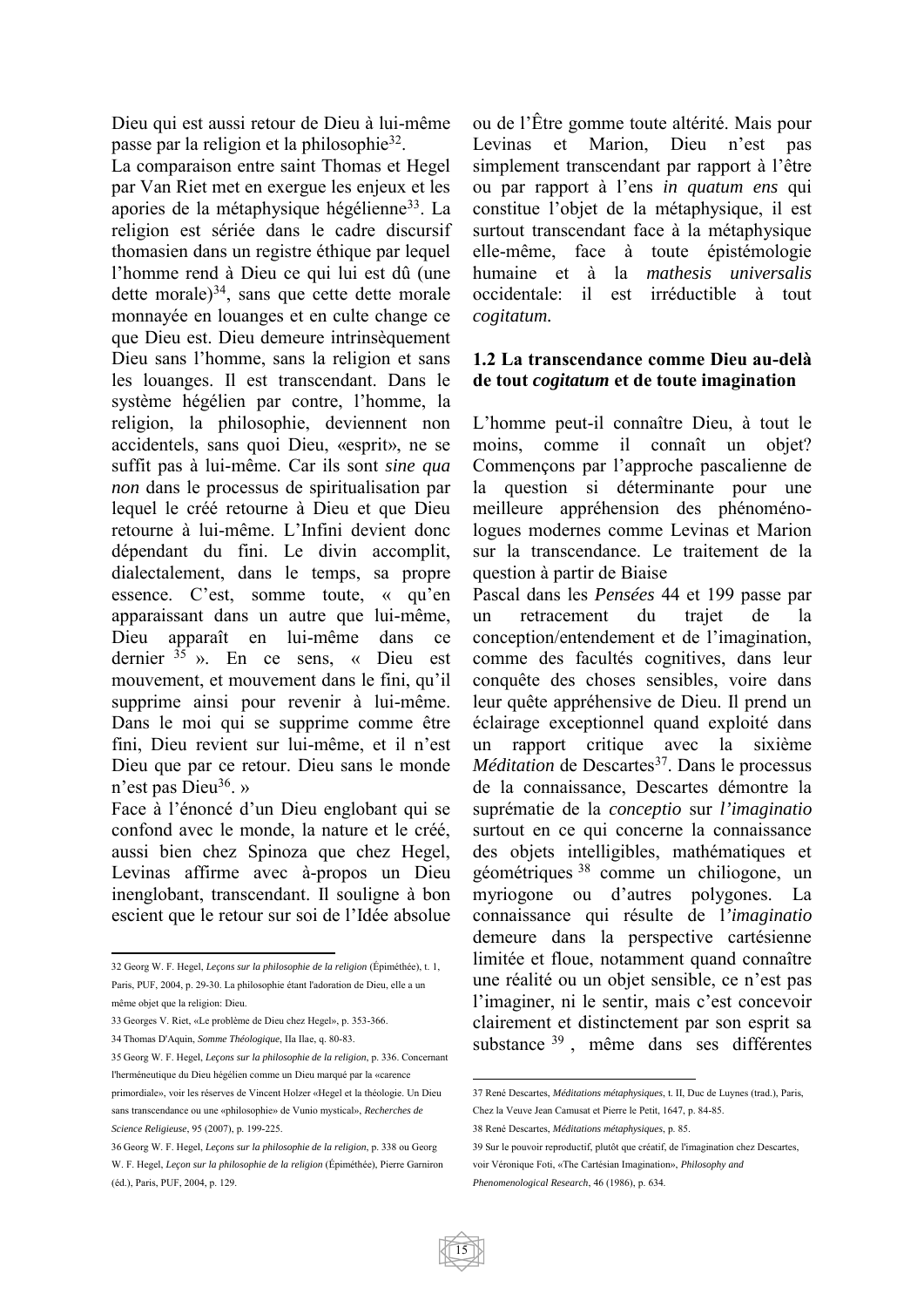variations sensibles, comme en témoigne l'incapacité de *l'ego cogitans* à imaginer le morceau de cire dans ses différentes variations et qualités sensibles dans la *Méditation deuxième.* Un esprit non assujetti au monde, qui ne se contente pas de le refléter, mais qui le commande et l'informe, en devient maître et possesseur. Si, contrairement à Descartes, l'*imaginatio* est dite concevoir et est appliquée aux objets sensibles visibles et invisibles, Pascal la déclare, pourtant, sans détours « maîtresse d'erreur et de fausseté ». Aussi devient-elle *a priori* une faculté de connaissance captieuse. Est ainsi stigmatisée du même souffle la prétention rationaliste de *Yego* face à l'immensité et à l'irréductibilité de la nature. Trêve d'illusion ! Même fausse et trompeuse, c'est l'imagination qui est maîtresse de la raison et des hommes même les plus sages et les plus rationnels. L'homme ainsi dominé par son imagination fausse et trompeuse ne peut prétendre connaître et dominer la nature sensible visible et invisible, à tout le moins dans sa totalité. Comment pourrait-il *a fortiori* connaître et objectiver Dieu qui est au-delà de son imagination? Ainsi se dessinent les limites et les apories de la présomption épistémologique de l'ontothéologie et de la métaphysique. En sus, toute tentative d'objectivation ou de réduction transcendantale et gnoséologique de Dieu devient non simplement une approche vaine, mais idolâtrique.

Le désenchantement de la *mathesis universalis* résultant, d'une part, de la limite des sens et de la raison face au mystère infini de la nature et, d'autre part, de la perdition de l'imagination face à l'«inimaginable», ne dégénère ni dans un nihilisme ni dans un anthropo-pessimisme au grand dam de Nietzsche <sup>40</sup> . Autrement dit, la condition pathétique de l'homme au sein de l'univers n'aboutit pas à sa (con)damnation. Tout à rebours, est introduite une double considération positive. Il y va, d'abord, du réajustement de la place du «roseau pensant» au cœur de l'univers, de la prise en conscience en toute modestie de ses limites et de ses forces vis-à-vis la nature et dans son rapport au divin. Une prise de conscience qui récuse une réduction transcendantale de l'homme et de ses actes à une « conscience claire et distincte<sup>41</sup> ». Il y a là pour Pascal une tension indépassable entre la dimension métaphysique de la subjectivité et son historicité, voire sa facticité. Il est, ensuite, question de se laisser conduire à travers l'échec de l'imagination aboutissant à l'expérience de l'absence de Dieu dans la nature à la découverte même de la grandeur et de la toute-puissance de l'Inimaginable. Quel noble rôle pour l'imagination, pourtant maîtresse d'erreur et de fausseté, que de conduire ainsi *ad Deum*?

L'imagination dans la méditation pascalienne révèle un Dieu absent dans la nature, inimaginable, qui échappe aux tarabiscotages et élucubrations transcendantaux et rationalistes. L'expérience du vide, de l'absence, de Dieu dans la nature témoigne de la magnificence et de la grandeur même de Dieu. Si Dieu était imaginable, il ne serait plus Dieu. Le chemin de son auto-donation n'est ni l'athéisme, ni l'animisme, ni l'approche géométrique et rationaliste, mais l'esprit de finesse. Puisqu'«on le sait en mille choses. ...C'est le cœur qui sent Dieu et non la raison. Voilà ce que c'est que la foi : Dieu sensible au cœur» [424-278]. L'approche géométrique de Dieu fait glisser

 $\overline{a}$ 40 Nietzsche regrette l'inachevé dans l'œuvre de Pascal, notamment le fait que ce dernier fait de la condition pathétique de l'homme vis-à-vis de la transcendance divine une sine qua non sotériologique, comme si, sans Dieu, l'homme était définitivement perdu. Pascal est ainsi critiqué pour ne pas laisser l'homme être un acteur et un spectateur de son désespoir et de ses extases comme une conclusion déductive de sa position désespérante dans la nature. En ce sens, «la foi de Pascal ressemble d'une manière terrifiante à un continuel suicide de la raison» (Friedrich Nietzsche, Par-delà le bien et le mal, & 46, KSA 5, p. 68). Aussi Nietzsche le présente-t-il comme un archétype victime du christianisme (Ibid.). Il n'est point

<sup>1</sup> étrange que la déchristianisation de la question passe par une opposition entre le Dieu de Jésus-Christ pascalien et le Dionysos nietzschéen [Sur le débat Dionysos ou Jésus-Christ chez Nietzsche, consulter Jean-Luc Marion, *L'idole et la distance*, Paris, Grasset, 1977; Paul Valadier, *Jésus-Christ ou Dionysos. La foi chrétienne en confrontation avec Nietzsche*, Paris, Desclée, 1979; Didier Franck, *Nietzsche et l'ombre de Dieu* (Epiméthée), Paris, PUF, 1998; Barbara Stiegler, *Nietzsche critique de la chair. Dionysos, Ariane, le Christ* (Epiméthée), Paris, PUF, 2005]. Tout compte fait, pour son incapacité à supporter l'effroi de sa vision pathétique, à vivre orphelin de Dieu et à renoncer aux certitudes morales, Pascal ne fait que passer selon Nietzsche de l'ontologie à la théologie.

<sup>41</sup> Biaise Pascal, *Les Provinciales* (Classiques Garnier), Louis Cognet et Gérard Ferrey-rolles (éd.), Paris, Bordas, 1992, p. 68.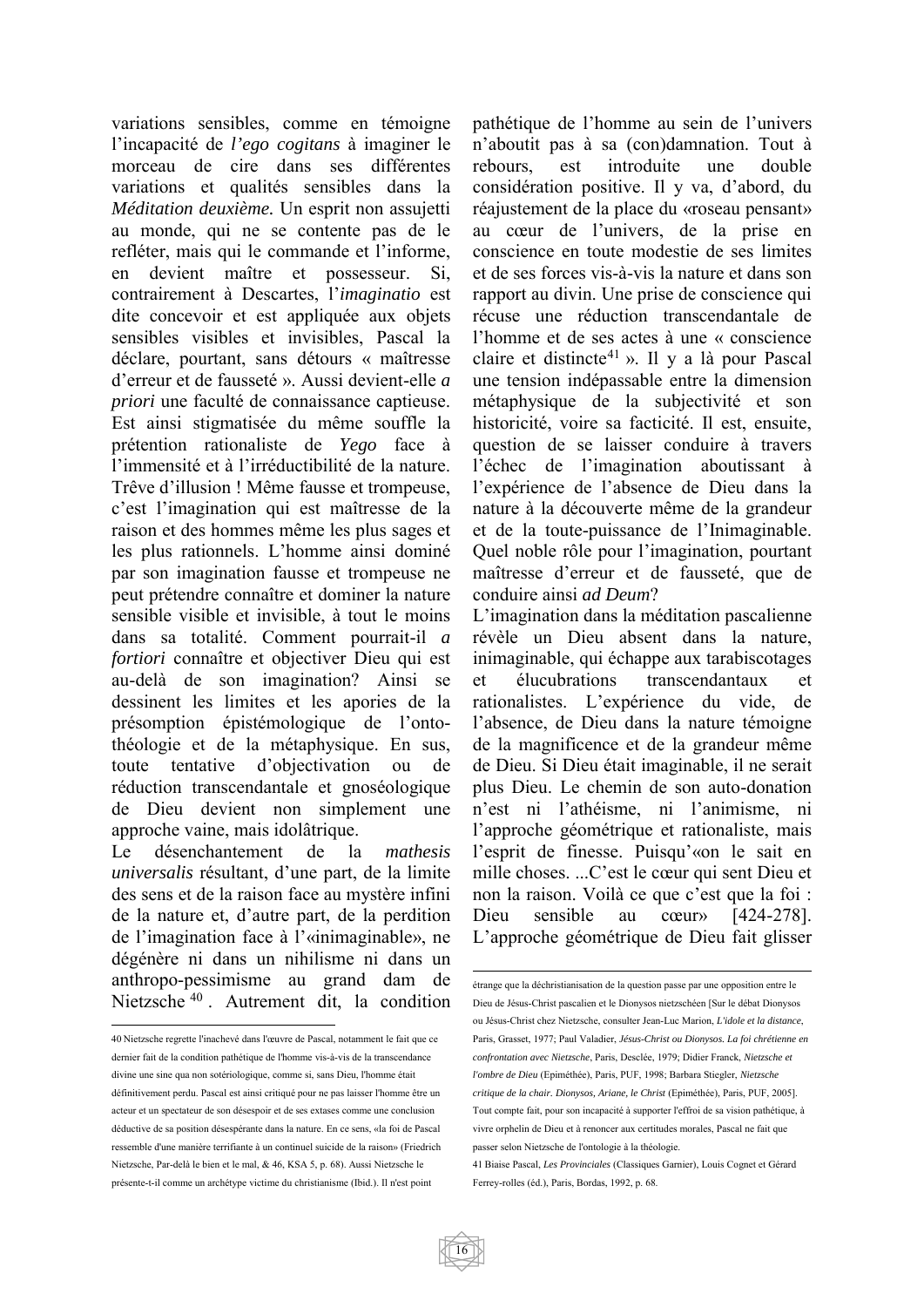sur une autre idolâtrie<sup>42</sup>. La décapitation du dieu des philosophes, de la raison rationnelle, laisse la place à une transcendance toujours au-delà, toujours autrement, au Dieu de la distance, inconnu, absent-présent, mystérieux et insondable du *credo quia absurdum.* 

Qui douterait de la postérité et de la fécondité de la pensée philosophique et théologique pascalienne, entre autres sur la question de la transcendance de Dieu ? La dette de la phénoménologie occidentale moderne à Pascal, plus particulièrement de Levinas et de Jean Luc Marion, mérite d'être soulignée. Comment ne pas comprendre certains motifs chers à Levinas comme la non-conceptualité de la transcendance 43 ou l'irréductibilité de l'Infini<sup>44</sup>, le refus de la prééminence de la réflexivité <sup>45</sup> , la convocation à un « nouveau mode d'intelligibilité46 », marqué par l'obéissance à un *Dieu qui vient à l'esprit* et par une posture primordialement éthique, hétéronomique et *agapèique,* comme un prolongement discursif de Pascal ? Et que dire de la critique du cogito et du prisme métaphysique de Descartes chez Jean-Luc Marion <sup>47</sup> , de sa phénoménologie de la donation / saturation en tant que refus de la métaphysique de la subjectivité et accueil de la phénoménalité et de la factualité de l'autodonation de Dieu pourtant Inconnaissable, ou encore du passage de la posture gnoséologique à une posture érotique <sup>48</sup> ,

béante à la contemplation du Tout-Autre, vis-à-vis des *cogitationes* pascaliennes sur la transcendance de Dieu jusqu'à l'absence, sur l'inutilité et la vanité des sciences <sup>49</sup> , sur l'esprit de finesse et la félicité de l'homme avec Dieu, etc.<sup>50</sup>? Visiblement, les pensées philosophiques et théologiques de Pascal, surtout avec les *Pensées* et les *Provinciales,*  n'ont pas fini de dévoiler toutes leurs richesses et leurs ramifications.

#### **1.3. La question de la Transcendance et le mal transcendant**

Une autre manière d'aborder la question de la transcendance de Dieu est de la confronter à la question du mal transcendant en tant qu'indicateur de Dieu.

Le livre de Philippe Némo *Job et l'excès du mal*<sup>51</sup> met en exergue la portée paroxysmique du mal. Le mal est un excès, un transcendant. « Souffrir, dira Jean Foucart, c'est toujours souffrir de trop<sup>52</sup>. » Délinéant les contours sémantiques de cet « excès », Levinas précise dans sa cogitation sur le livre de Némo :

*Le mal n'est pas excès parce que la souffrance peut être forte et, ainsi, aller audelà du supportable. La rupture avec le normal et le normatif, avec l'ordre, avec la synthèse, avec le monde, constitue déjà son essence qualitative. La souffrance, en tant que souffrance, n'est qu'une manifestation concrète et quasi sensible du non-intégrable, du non-justifiable. La "qualité" du mal, c'est sa non-intégrabilité même.. .Le mal n'est pas* 

 42 Biaise Pascal, Les Pensées (Points Essais), Louis Lafuma (éd.), Paris, Seuil, 1962, n. 926 : « On se fait une idole de la vérité même, car la vérité hors delà charité n'est pas Dieu, et est son image et une idole qu'il ne faut point aimer ni adorer. »

<sup>43</sup> Emmanuel Levinas, *Transcendance et intelligibilité*, Genève, Labor et fides, 1996, p. 20-21

<sup>44</sup> Emmanuel Levinas, *Transcendance et intelligibilité*, p. 19

<sup>45</sup> Emmanuel Levinas, *Transcendance et intelligibilité*, p. 17 ; Emmanuel Levinas, *Altérité et transcendance*, Paris, LGF, 2006, p. 46-48.

<sup>46</sup> Emmanuel Levinas, *Autrement qu'être ou au-delà de l'essence*, p. 252.

<sup>47</sup> Jean-Luc Marion, *«De quoi l'ego est-il capable? Divinisation et domination: capable / capax», Des questions cartésiennes. Méthode et métaphysique*, Paris, PUF, 1991, p. 111-151; Jean-Luc Marion*, Sur le prisme de la métaphysique de Descartes* (Epiméthée), Paris, PUF 2004\* p. 318-320

<sup>48</sup> Jean-Luc Marion, *Phénomène erotique. Six méditations*, Paris, Grasset, 2003 ; Jean-Luc Marion, Étant donné. Essai d'une phénoménologie de la donation, Paris, PUF, 1997- Jean-Luc MARION, *Au lieu de soi. L'approche de saint Augustin*, Paris, PUF, 2008 ; Jean-Luc MARION, *Les certitudes négatives*, Paris, Grasset,

<sup>1</sup> 2010, p. 108-109 ;Jean-Luc MARION, *L'idole et la distance. Cinq études*(Figures), Paris, Grasset, 1989.

<sup>49</sup> Blaise PASCAL, *Les Pensées*, n. 799.

<sup>50</sup> Sur l'influence de Pascal sur les modernes, notamment Marion, voir Klaas

BOM, « On Pascal' Sentir » , *International Journal of Philosophy and Theology*, 75 (2014), p. 2-19.

<sup>51</sup> Philippe Nemo, *Job et l'excès du mal*. Suivi de Transcendance et mal,

d'Emmanuel Levinas, et Pour poursuivre le dialogue avec Levinas (Bibliothèque Idées), Paris, Albin Michel, 1999.

<sup>52</sup> Jean Foucart, *Sociologie de la souffrance* (Ouvertures sociologiques), Bruxelles, De Boeck, 2003, p. 25.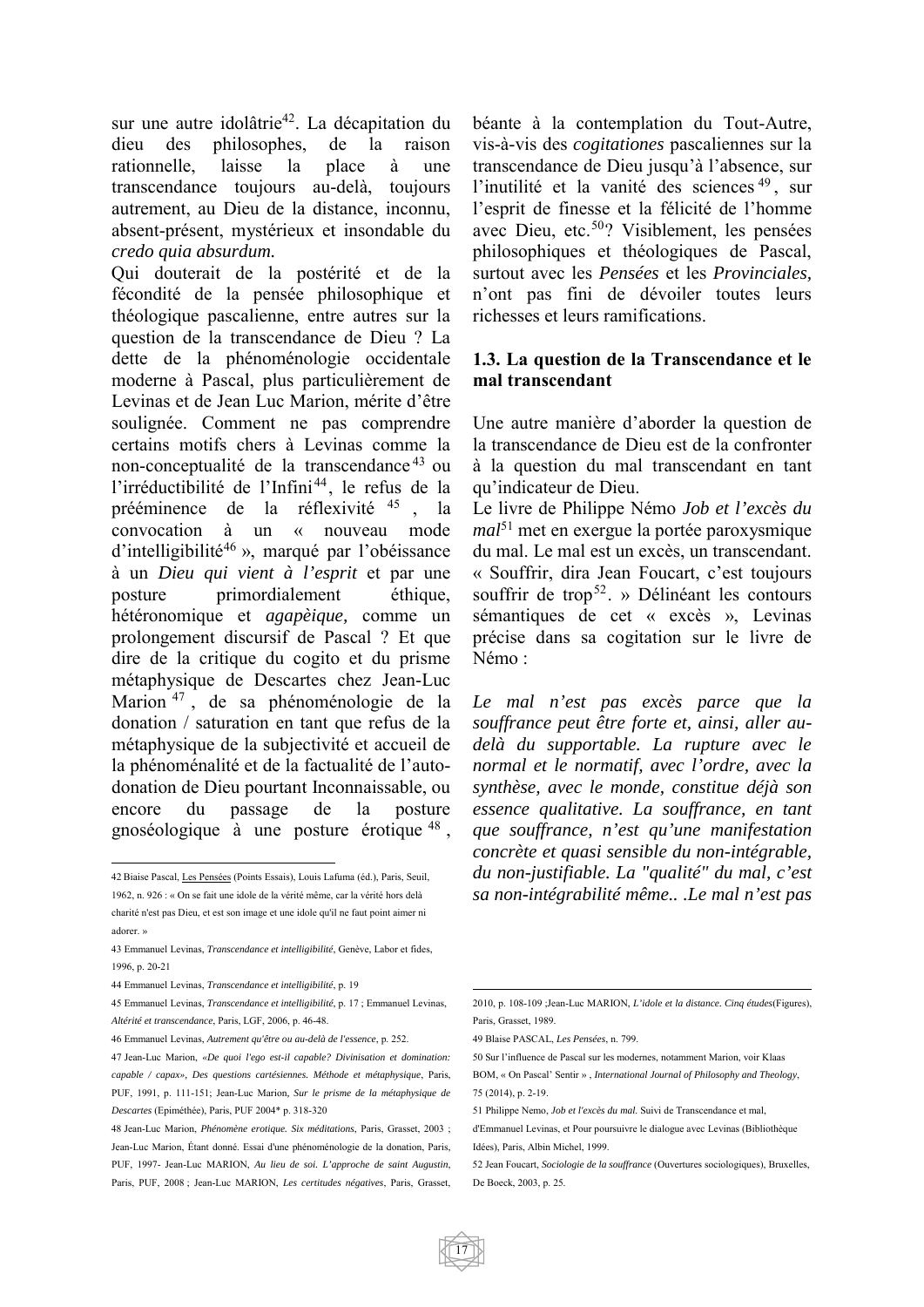#### *seulement non-intégrable, il est aussi la nonintégrabilité du non-intégrable*. 53

La transcendance du mal s'explique par son apatridie, son caractère inenglobable, dérangeant, étranger à l'homme, à son monde et ses paradigmes épistémologiques<sup>54</sup>. Autrement dit, «dans l'apparaître du mal, dans sa phénoménalité originaire, dans sa qualité, s'annonce une modalité, une manière: le-ne-pas-trouver-place, le refus de tout accordement avec... » <sup>55</sup>. Démesuré, infondé et infondable, le mal, douleur paroxystique, est contre-nature, monstruosité. Il est injustice tout court.

Si pour Némo, Job souffre d'un mal démesuré qui l'atteint jusqu'à briser son moi56, c'est surtout le caractère injuste de ce mal qui scandalise le plus. Pourquoi le juste ou l'innocent devrait-il souffrir, dans une logique vétérotestamentaire de punitionrétribution où la souffrance devient une punition de Dieu par suite d'une faute donnée de l'homme. Vaine logique sitôt à l'épreuve de l'arbitrarité et de la ténacité de la réalité : les méchants restent en vie, vieillissent, accroissent leur puissance, sont heureux et en paix 57 ? Le mal n'est pas simplement un problème. Il est le pire. Il est l'injustifiable, «intrinsèquement lié à l'injustice»<sup>58</sup>. Le scandale du mal dans sa radicalité atteint son comble quand arrimé à la croyance en un Dieu créateur, toutpuissant et amour<sup>59</sup>. La tentation est grande de s'enfermer pathétiquement sur son mal et de faire un procès perpétuel de la passivité

de Dieu face au mal en tant que rupture de l'immanence<sup>60</sup>.

Pourtant la radicalité et l'excès du mal en appelle à la radicalité et à l'excessivité du Bien. Car seul le surcroît de la Béatitude sera consonnant avec l'excès du mal et permettra la traversée du non-sens, de l'inexplicable, de l'indicible, que représente la souffrance infrahumaine. La démesure de la souffrance conduit à la Transcendance, à la hauteur, voire au-delà, du mal transcendant. Elle est donc indicatrice de la Transcendance autrement qu'autrui : indicatrice de la rencontre béatifique de Dieu. Elle est tension sotériologique et eschatologique. C'est dire que l'excès du mal chez Levinas ne pousse pas au fatalisme. Le mal radical convoque à une responsabilité infinie, à une responsabilité sans détour et sans retour envers le visage souffrant qui est refus de toute complaisance et de toute indifférence.

#### **2. Enjeux et limites des philosophies de la transcendance**

#### **2.1 Pertinence d'un discours**

Qu'il s'agisse de la transcendance comme Dieu au-delà de l'ontologie et de la métaphysique, ou comme Dieu au-delà de tout *cogitatum* et du mal transcendant, un discours philosophique sur la transcendance paraît plus qu'opportun aujourd'hui:

1) Il permet de marquer une distance nécessaire et décisive entre Dieu et les êtres, entre l'éternel et le temporel, entre le créateur et le créé. Une distance qui ne dénie pas toute relation, mais justement la nonconfusion est la condition ontique primaire, primatiale, de toute entrée en relation. L'une des contributions majeures de la phénoménologie moderne avec Levinas, Marion, Henry et autres est de montrer que Dieu n'est pas un étant parmi les autres étants, et ne peut épistémologiquement être traité comme tel. Pour un africain, cette problématique trouve au premier degré une

 $\overline{a}$ 53 Emmanuel Levinas, «Transcendance et mal», dans Philippe Nemo, Job et l'excès du mal, p. 145-163 ou Emmanuel Levinas, *De Dieu qui vient à l'idée*, Paris, Vrin, 1992, p. 194.

<sup>54</sup> Pour le caractère non-pensable, irrationnel, du mal, lire Renée Jeffery*, Evil and International Relations. Human Suffering in the Age of Error*, New-York NY, Palgrave Macmillan, 2008, p. 101.

<sup>55</sup> Jean Foucart, *Sociologie de la souffrance*, p. 25 (en commentant Levinas).

<sup>56</sup> Philippe Nemo, *Job et l'excès du mal*, p. 41.

<sup>57</sup> Philippe Nemo, *Job et l'excès du mal*, p. 88.

<sup>58</sup> Jean Foucart, *Sociologie de la souffrance*, p. 25.

<sup>59</sup> James F. Keating et Thomas J. White (éd.), *Divine Impassibility and the Mystery of Human suffering,* Grand Rapids MI, Eerdmans, 2009, p. 35-37; Jeff Jordan,

<sup>«</sup>Divine Love and Human Suffering», *International Journal of Philosophy of Religion,* 56 (2004), p. 169-178.

<sup>1</sup> 60 Kurt Gray et Daniel M. Wegner, « Blaming God for our Pain. Human Suffering and Divine Mind», *Personality and Social Psychology Review*, 14 (2010), p. 7-16.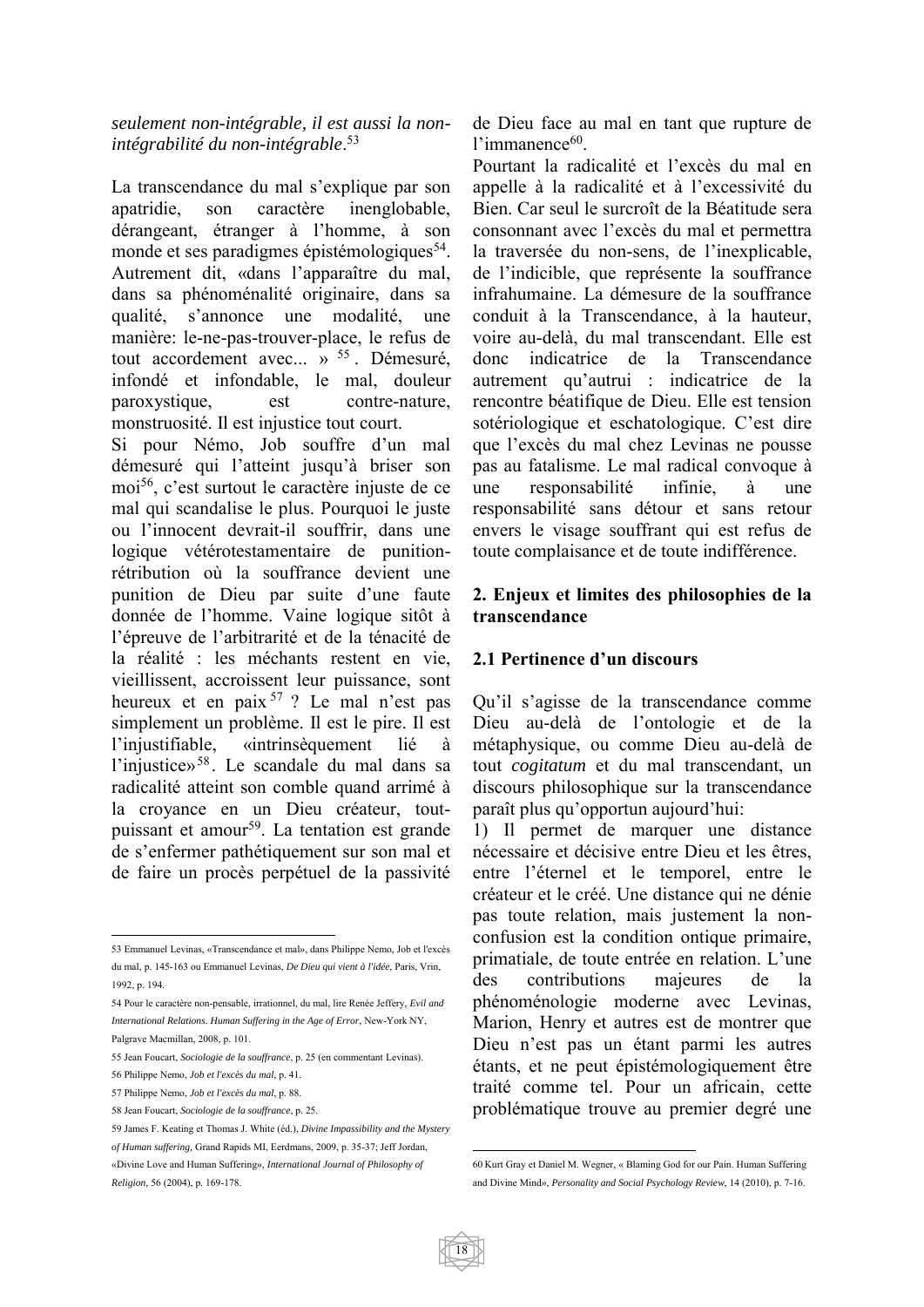résonnance particulière. La thèse du *Deus absconditus* chez Pascal ou du Dieu transcendant jusqu'à l'absence chez Levinas mettent la table pour un cadre discursif théique à l'exode du panthéisme et de l'animisme. Car n'étant pas dans la nature, Dieu ne peut être recherché dans les objets naturels visibles ou invisibles sous peine d'idolâtrie, de se faire «une idole de l'obscurité séparée de l'ordre de Dieu»<sup>61</sup>. Une lecture pascalienne et levinassienne de la transcendance nous tient à l'écart de toute apologie, fût-elle en filigrane, de l'animisme et de sa résurgence / métamorphose dans les philosophies et théologies dites africaines comme lieux d'une contribution épistémologique significative de l'Afrique à la modernité socioreligieuse <sup>62</sup>. Elle nous tient concomitamment à distance des idolâtries modernes ou des « idoles néolibérales » et des « fausses divinités » dénoncées par Awazi<sup>63</sup>.

2) Le mérite du discours phénoménologique sur la Transcendance est de sortir Dieu de la réduction ontologique, ontothéologique qui fait de lui un absolu dégradé et d'affirmer avec force la réductibilité gnoséologique de Dieu comme une abstraction inadmissible, comme une approche discursive idolâtrique. Le Dieu Inconnu qui vient à l'idée ne peut être que le Dieu qui s'auto-révèle, s'autoaffecte. Ainsi l'effort des discours philosophiques sur la Transcendance qui cherchent une voie alternative d'accès au Tout-Autre autrement que par une capture transcendantale et gnoséologique est à souligner, peu importe la pertinence et la valeur scientifique de ces discours. Mais si Dieu est au-delà de tout *cogitatum,* il va falloir questionner le statut épistémique de la vérité des discours scientifiques et

 $\overline{a}$ 

philosophiques sur Dieu, y compris de la phénoménologie elle-même.

3) Dieu au-delà de tout *cogitatum* questionne même la prétention de chaque religion à détenir seule une connaissance absolue, une vérité absolue, sur Dieu ; vérité dont les interprétations ou le manque d'herméneutique, les manipulations, conduisent souvent à des intolérances envers les autres, à la radicalisation et aux fanatismes. Il importe de poser aussi la question de la Transcendance comme Dieu au-delà des religions. Il y a lieu de méditer le traitement de la vertu de la religion dans *Summa theologiae,* IIa Ilae q. 81 chez Thomas d'Aquin où la religion est reliée à la vertu de justice, de sorte qu'agir en homme religieux, c'est marquer sa dette envers le Tout-Autre (Dieu), envers autrui. La Transcendance jusqu'à l'absence qui pourtant chez Levinas nous renvoie à la trace, au visage, à une responsabilité éthique envers autrui nous interdit une exploitation de l'autre au nom de Dieu.

4) La question de la transcendance et du mal est l'un des lieux fertiles d'une problématisation de Dieu aujourd'hui. Même si le mal est transcendant et souvent inexplicable, il importe de poser la Transcendance comme Dieu au-delà du mal causé à autrui par la méchanceté humaine. Autrement dit, l'advenir de la transcendance à l'idée est à penser face aux souffrances et aux malheurs causés aux autres *volontairement, librement* et *directement* par les hommes. Il s'agit d'interpeller la responsabilité humaine face aux grands maux de notre temps: esclavage, traite des humains, génocides calculés, massacres organisés (Lisbonne, Verdun, Auschwitz<sup>64</sup>, Rwanda), mais aussi face au dérèglement et au réchauffement climatiques et à leurs conséquences catastrophiques encore méjugées sur des populations. Les nombreuses opérations de maintien de la paix de l'ONU (des casques bleus) dans le monde actuel sont là pour nous rappeler que

<sup>61</sup> Biaise Pascal, *Les Pensées*, n. 926. Il est absurde de continuer aujourd'hui à adorer des rivières, des montagnes, des pierres, à les diviniser. Une pratique qui persiste même parmi les chrétiens et musulmans africains.

<sup>62</sup> Elochukwu E. Uzukwu, *God, Spirit and Human Wholeness: Appropriating Faith and Culture in West African Style*, Eugène OR, Wipf and Stock, 2012. Des philosophes et auteurs africains, surtout nigérians, revisitent l'animisme et le polythéisme des ancêtres comme lieu d'un ressourcement théologique et éthique pour l'Afrique moderne.

<sup>63</sup> Benoît A. M. Kungua, *Déconstruction philosophique et théologique de la modernité occidentale*, Paris et Montréal, L'Harmattan, 2014, p. 34.

<sup>1</sup> 64 Hans Jonas, *Le concept de Dieu après Auschwitz* (Rivages Poche), Philippe Ivernel (trad.), Paris, Payot & Rivages, 1994.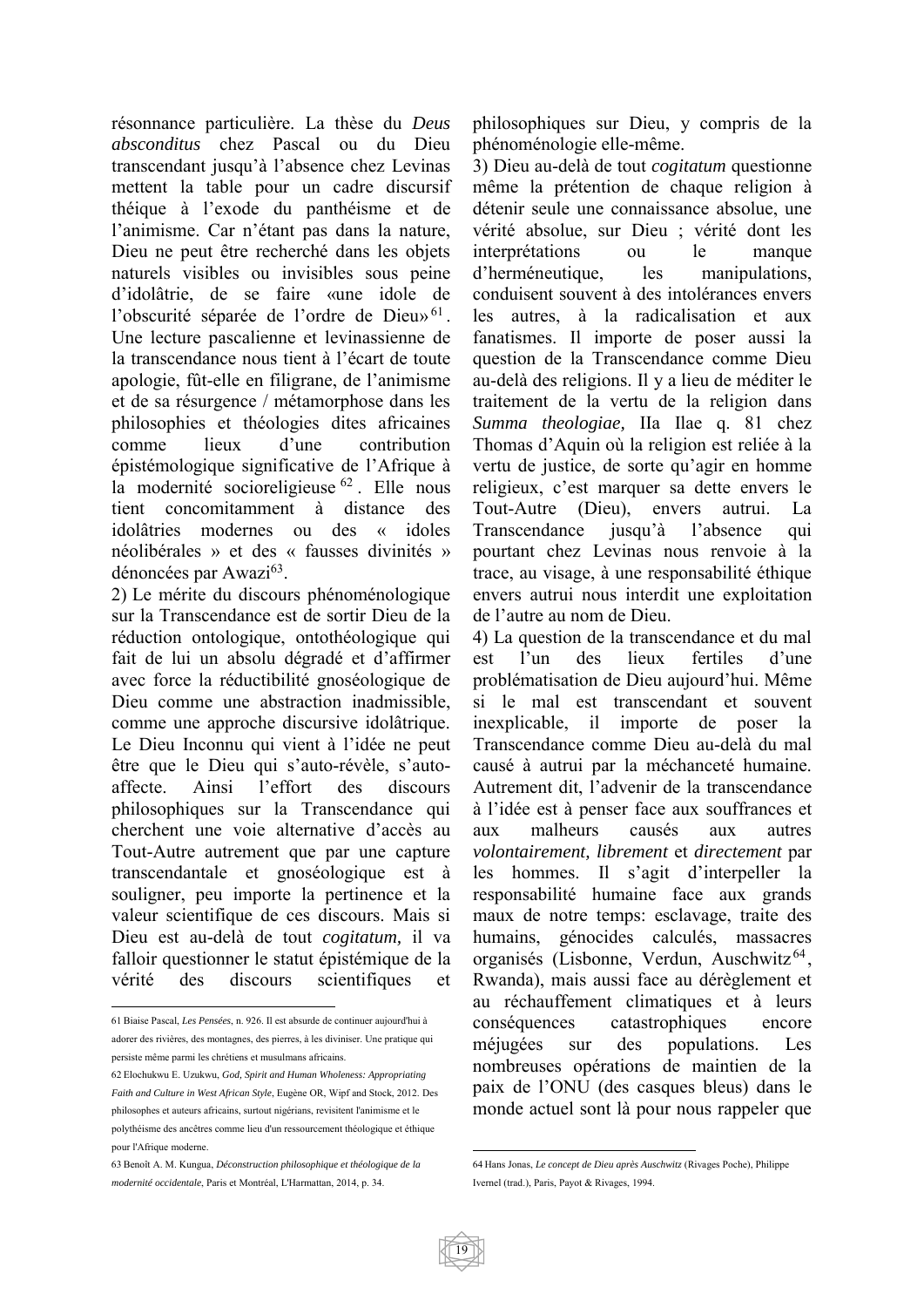ces maux ne sont pas simplement d'hier. Une convocation à la responsabilité couvrant la triple dimensionnalité de la responsabilité éthique: la responsabilité-imputabilité (Ricœur), la responsabilité pour-autrui qui radicalement précède ma liberté (Levinas) et la responsabilité pour le futur (Hans Jonas). Mais la non-responsabilité humaine n'explique pas totalement le mal. Face au mal transcendant qui court-circuite tout discours, la Transcendance n'advient-elle pas à l'idée comme l'Autre d'une relation dramatique, un allié pour combattre le mal et le faire reculer dans le monde ? Cela exige une épuration, un effort de dépassement des dieux de nos fantasmes et de nos enfances. Les Africains sont dits intrinsèquement religieux<sup>65</sup>, mais que ne fait-on pas de Dieu et au nom de Dieu dans des pays africains ? Des visions paternalistes, naïves, infantilisantes, fantasmagoriques de Dieu maintiennent des Africains dans un attentisme morbide et font d'eux des victimes faciles des soi-disant prophètes et pasteurs véreux et de leurs promesses fallacieuses.

#### **2.2 Penser la transcendance dans l'immanence**

Un Dieu transcendant jusqu'à l'infini signifie-t-il que Dieu soit *in vitam aeternam*  inconnu, insensible et loin des sorts du monde et des hommes? Sinon, par quel processus l'Inconnaissable vient-il à l'idée ? Aussi les philosophies de la transcendance courent-elles le risque de produire un dieu lointain, sans nom, ni visage, sans rapport ni intérêt pour les humains. Un dieu, en fin de compte, inexistant pour l'homme, mortel en lui. En un Dieu de possibilités<sup>66</sup>, la figure oxymorique Transcendant-immanent n'est pas fantasmagorique. Autrement dit, il est possible, voire nécessaire, de penser un rapport d'auto-donation entre la Transcendance et l'immanence, l'Invisible et

transcendance repensées», *Théologiques*, 8 (2000), p. 35-48.

le visible, et vice versa. Emmanuel Boissieu note avec à-propos :

*L'immanence n'est pas nécessairement condamnable. Elle n'est pas nécessairement refus de la transcendance. Ce n'est pas un péché pour un croyant de s'en tenir d'abord au simple donné de l'existence selon Emmanuel Falque dans Métamorphose de la finitude [...]. De plus, il est possible d'un point de vue chrétien de remettre en cause un Dieu totalement extérieur, transcendant. Il risque de paraître comme un deus ex machina. Il n'y a pas de pur vis-à-vis humano-divin dans le christianisme*. 67

La transcendance dans l'immanence s'exprime chez Levinas par la révélation du Dieu transcendant jusqu'à l'absence qui au fond ne révèle rien de soi, mais révèle l'homme à soi-même. Car le Dieu qui a parlé n'a rien dit, surtout de lui-même, avant de sitôt retirer sa trace<sup>68</sup>. Un Dieu qui ne vient à l'idée que dans des relations humaines se configurant comme relations de paix  $^{69}$ . Autrement dit, la Transcendance se dit dans l'immanence par sa Trace. La Trace, même fugace, renvoie au Visage dans sa nudité, à Autrui comme le lieu (chemin) *ad Deum,*  comme une théophanie. Suivre la trace de l'Illéite, c'est répondre à l'injonction éthique d'aimer autrui inconditionnellement.

La transcendance dans l'immanence se déploie dans le cadre discursif de Marion par l'auto-donation de Dieu dans la Révélation et par l'accueil de la phénoménalité et de la factualité de la Révélation dans son immédiateté. Dieu, la possibilité de l'impossibilité,  $70$  se donne inconditionnellement sous un régime de réduction érotique: *La plus haute transcendance de Dieu, l'unique qui ne le déshonore pas, ne tient pas à la puissance ni à la sagesse, ni même à l'infinité, mais à l'amour. Mais l'amour seul suffit à mettre en œuvre toute infinité, toute sagesse et toute puissance. Dieu nous* 

 65 John Mbiti, *African Religions and Philosophy*, Nairobi, Heinemann, 1990, p. 44. 66 Rosemary R. Ruether, «Le Dieu des possibilités. L'immanence et la

 67 Emmanel Boissieu, « Dieu dans la philosophie contemporaine chez Levinas, Chrétien, Ricoeur», *Domuni Universitas* (Cours de philosophie), 2016, p. 10. 68 Emmanuel Levinas, *En découvrant l'existence*..., p. 208.

<sup>69</sup> Lissa Giuseppe, «Emmanuel Levinas...», p. 95; Catherine Chalier, «Révélation et totalité», *Revue internationale de la philosophie*, 235 (2006), p. 5-14. 70 Jean-Luc Marion, *Certitudes négatives*, Paris, Grasset, 2010, p. 108-109.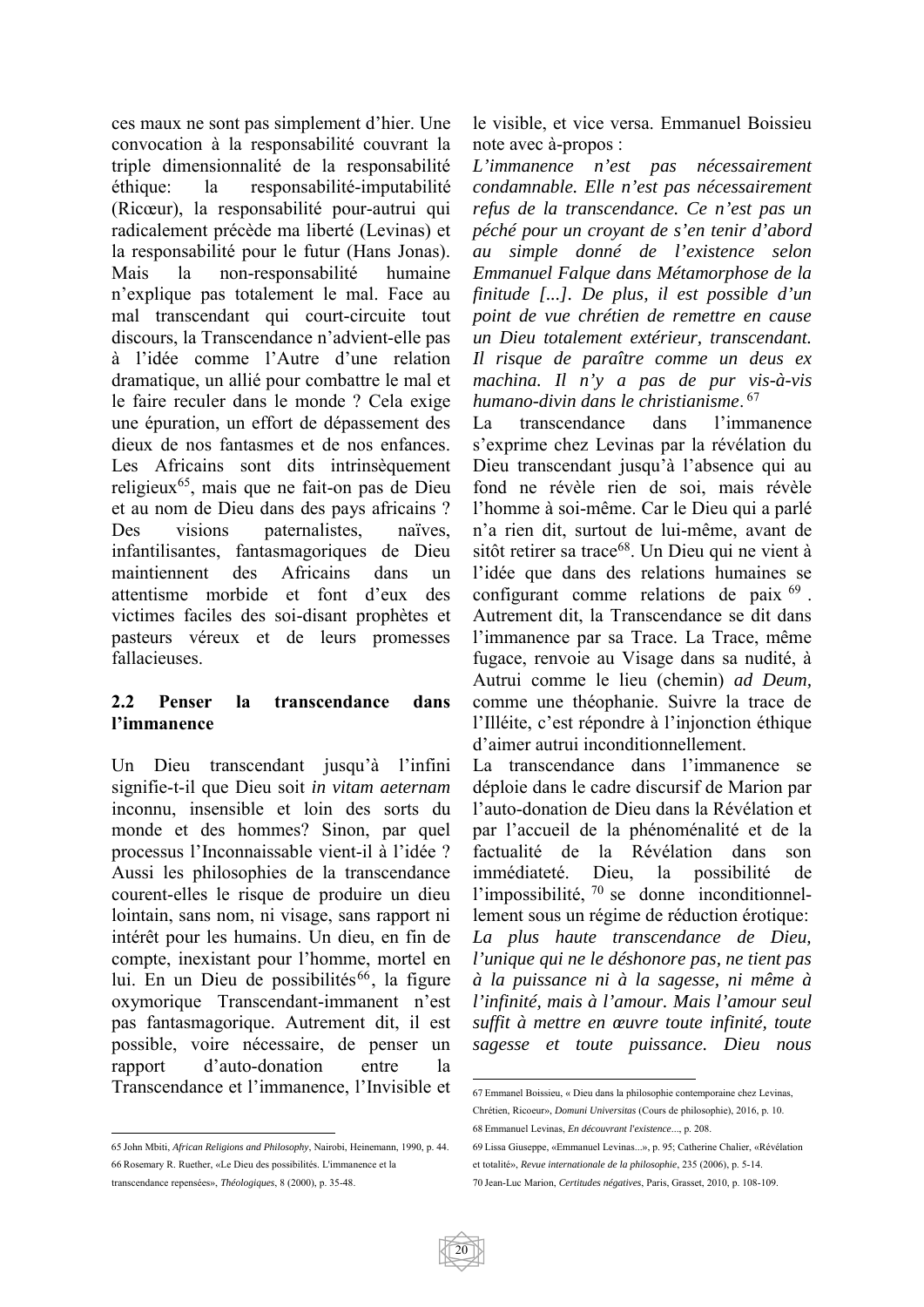*précède et nous transcende, mais en ceci d'abord et surtout qu'il nous aime infiniment mieux que nous n'aimons et que nous l'aimons. Dieu nous surpasse au titre de meilleur amant*. 71

La transcendance dans l'immanence, c'est ce que rend Michel Henry dans sa phénoménologie de la Vie éternelle de Dieu dans son auto-affection<sup>72</sup> ou Dieu s'atteste comme Vie, Force, Action, Visage, Vérité accessible autrement que par nos principes logiques et nos esprits expérimentalistes rivés à des catégories de l'être-au- monde. Elle est possible chez Jean-Louis Chrétien à travers l'Incarnation comme une *epiphania*  de l'*agapè* thèique73. Par l'Incarnation, Dieu se fait inoubliable, présence excessive: l'excès d'une relation éthique et esthétique, de la Beauté, prémisse de la Bonté de Dieu74. Décidément, pour des phénoménologues chrétiens comme Marion, Henry, Chrétien et autres, c'est le christianisme qui conjugue le mieux la transcendance-immanence de Dieu, en définissant comment le Dieu sans nom (YHWH) <sup>75</sup> , par son Verbe, a habité notre monde. Le Verbe devient l'instance fondatrice de l'Écriture et l'Écriture le lieu de la manifestation, du dévoilement *(galah),*  sans distance, du Verbe. Mais quelle est la portée axiologique et épistémique de la phénoménologie en tant que désir d'«aller aux choses mêmes» lorsqu'elle est rapportée à Dieu, à la Révélation, bref au phénomène dit saturé ?

#### **2.3 Limites phénoménologiques et espace herméneutique**

Philosophie de la Transcendance ou théologie ? Laissons de côté la question du statut philosophique (crypto-théologique) ou

Dieu est une preuve que Dieu échappe à toute nomination, voir Paul Ricoeur, *Lectures 3. Aux frontières de la philosophie*, Paris, Seuil, 1999, p. 270.

non des phénoménologies de Levinas, Marion, Henry et Chrétien posé par Janicaud dans *Le tournant théologique de la phénoménologie française <sup>76</sup>* ou de leur posture épistémologique prise entre la philosophie (phénoménologie) et la théologie pour délinéer les abords poreux et aporétiques d'une phénoménologie de la Transcendance, de Dieu et de la religion.

1) Certes, la phénoménologie (de la donation et de la saturation) met la table pour le refus de la réduction transcendantale, cognitive, voire d'une phénoménologie constituante, en faveur d'une réduction érotique. Mais a-telle réellement renoncé à la présomption de parvenir au moyen de la connaissance, à l'exhibition de l'être, voire du Tout-Autre, dans sa présence ? En mettant l'emphase sur l'intentionnalité, sur la conscience constituante de..., sur le moi posé au-delà de soi-même, la phénoménologie met-elle réellement en discussion les pouvoirs de constitution de l'ego? Aussi reste-t-elle prise, comme l'admet en outre le Levinas giuseppien, dans les limites d'« un idéalisme transcendant » ou du primat de la théorie. Or, «la connaissance, la théorie, comme exhibition de l'être, n'est pas dans la condition de rejoindre le sens<sup>77</sup>».

2) Sur le plan méthodologique, comment l'approche phénoménologique peut-elle aller au fait ou décrire l'expérience de caresse, de l'éros / agapè, de l'éros blessé, de la prière comme silence d'amour (Chrétien), sans faire violence à la phénoménalité et sans manipuler l'expérience ? Et ceci, sans réduire, en sus, la vérité dogmatique et religieuse à une vérité phénoménale ou d'ordre phénoménologique alors que la transcendance, l'éros, la prière, ne sont pas donnés comme phénomène78 ? Car si Dieu dépasse nos *cogitationes,* un discours sur Dieu est dès lors possible, fondé strictement sur l'auto-révélation de Dieu, acceptée dans la foi, qui par ailleurs, informe notre discours

 $\overline{a}$ 71 Jean-Luc Marion, *Le phénomène erotique. Six méditations sur l'amour*, Paris, Grasset, 2003, p. 341-342.

<sup>72</sup> Michel Henry, *C'est moi la vérité. Pour une philosophie du christianisme*, Paris, Seuil, 1996.

<sup>73</sup> Jean-Louis Chrétien, *L'Inoubliable et l'inespéré*, Paris, Desclée de Brower, 1991, p. 152.

<sup>74</sup> Jean-Louis Chrétien, *L'effroi du Beau*, Paris, Cerf, 1987.

<sup>75</sup> Pour la Transcendance comme Dieu sans nom, car la polyphonie des noms de

 76 Voir aussi Dominique Janicaud, *La Phénoménologie éclatée*, Paris, L'Éclat, 1998.

<sup>77</sup> Lissa Giuseppe, «Emmanuel Levinas... », p. 96.

<sup>78</sup> Dominique Janicaud, *Le tournant théologique de la phénoménologie française*, Paris, L'Éclat, 1991, p. 52.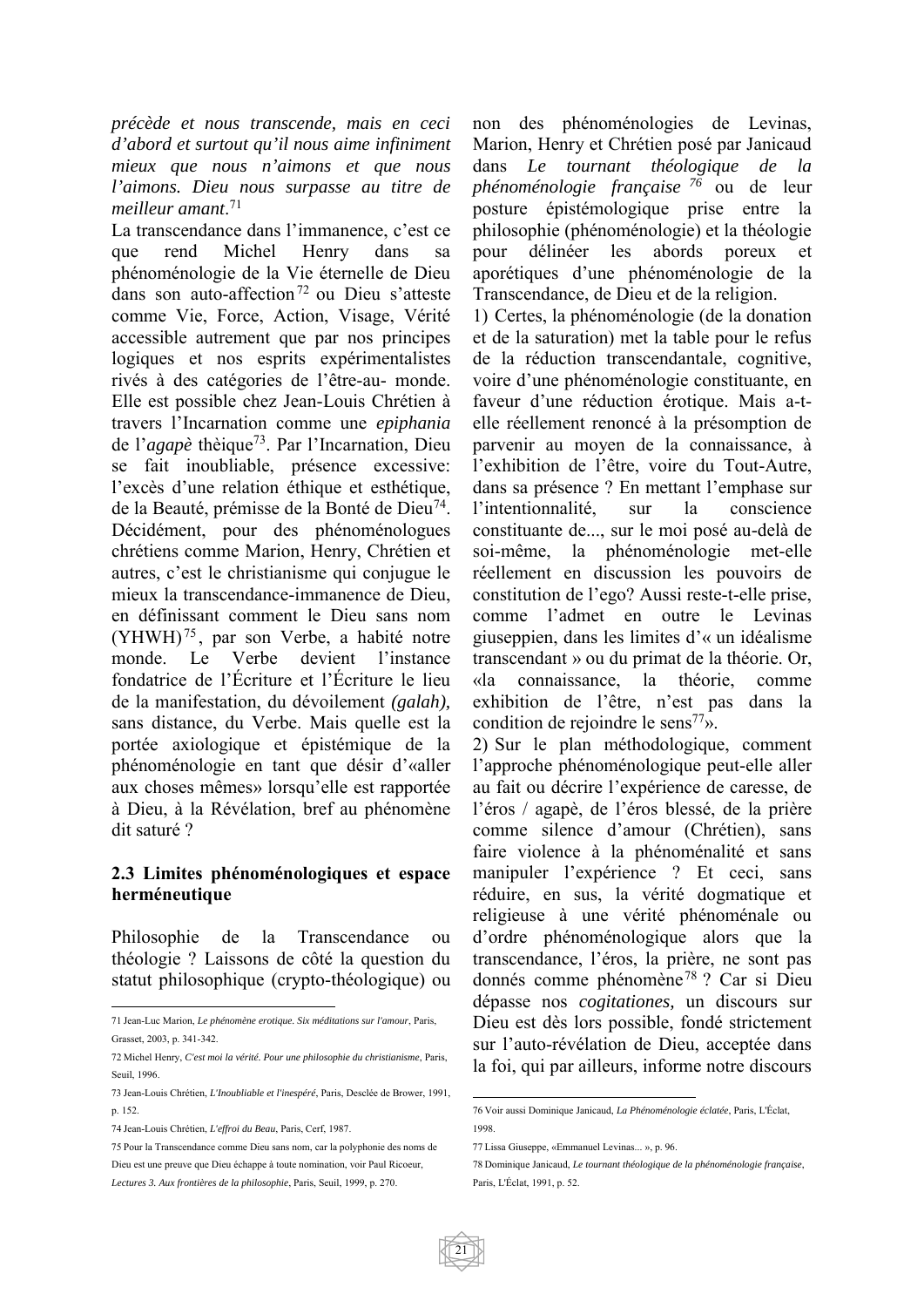à Dieu et notre «agir théo-dramatique» (Balthasar). Il est donc possible dans les seules limites de la compréhension (herméneutique) de la révélation, de réconcilier le «discours à Dieu» (Marion) et le «discours sur Dieu».

3) Mais quel est le statut positif de l'immédiateté dans une phénoménologie de la transcendance et de la religion, se demande avec à-propos Paul Ricceur, surtout quand elle est confrontée à la question inéluctable des médiations langagières, culturelles et historiques<sup>79</sup>? Le vrai problème réside dans le rapport oscillant, voire distorsionnel, entre la phénoménologie (avec l'exigence de l'immédiateté de la donation) et l'herméneutique. L'effort par exemple de Marion, pressé par les critiques<sup>80</sup>, de faire une place à l'herméneutique dans son cadre discursif dans les *Certitudes négatives* (place qui existait déjà dans une moindre mesure dans *Etant donné,* le *Phénomène erotique* ou *Au lieu de soi*81) ne suffit pas à résoudre cette distorsion. Car, l'herméneutique n'est pas un moment second, différé, en théologie et en philosophie de la religion. La théologie, si l'on se situe par exemple dans le contexte du christianisme, est fondamentalement une herméneutique. Heureusement! Cela empêche des théologies de se substituer à la Parole de Dieu. Énoncer un Dieu amour et sauveur pour nous aujourd'hui, c'est déjà procéder à un discours herméneutique sur Dieu qui s'est révélé par son Fils Jésus Christ dans un contexte historico-spatial extra-contemporain. Il y a donc déjà plusieurs distances irréductibles à l'immédiateté de la phénoménologie événementielle ou de la saturation. Distance d'abord entre l'autorévélation divine et sa réception par le prophète et les apôtres, dans la foi, comme étant Parole de Dieu. Écart,

79 Paul Ricoeur, «L'expérience et langage dans le discours religieux», dans *L'herméneutique à l'école de la phénoménologie*, Jean Greisch (éd.), Paris, Beauchesne, 1995, p. 159-179.

 $\overline{a}$ 

Paris, L'Harmattan, 2005, p. 157-268.

ensuite, entre la réception et la transmission de cette révélation aux peuples juifs à travers le temps; distance, en sus, dans la compréhension progressive et l'accueil par ce peuple et sa transmission orale, entre cette transmission orale et la mise en écrit de ce qui est reçu et accepté comme Parole de Dieu; discontinuité entre les écrits sur la Révélation en circulation et le canon officiel déterminé par l'Église; distance enfin entre le salut proposé aux peuples dit élus dans son historicité socio-culturelle et la réception aujourd'hui de ce message de salut par les Africains, les Européens, les Chinois, etc., comme s'adressant directement à eux. Paul Ricoeur parlerait en termes de «cercles herméneutiques». <sup>82</sup> Il y a un cercle herméneutique entre l'Écriture et la Parole inspirée, entre l'Écriture et la Révélation, entre la Parole inspirée et la communauté ecclésiale l'interprétant, au point même qu'il n'existe pas d'accès solipsiste possible à la Parole et à la révélation sans la communauté et à la communauté sans la fidélité à la Parole et à la Révélation. Il existe même une corrélation entre la Parole spécifique et les cultures extérieures, entre l'Écriture et soimême83. Dans quelle mesure la Révélation peut**-**elle être confinée au « théâtre de la phénoménalité» et de l'*Immédiateté* sans tenir compte de toutes ces médiations? Peuton ramener la Révélation divine à un statut purement phénoménal, phénoménologique? Si la Sainte Écriture est «Parole de Dieu en langage humain $84$ » et que l'auto-dévoilement de « la possibilité de l'impossible » passe par des médiations prophétiques, apostoliques, scripturaires, ecclésiales, c'est que le Toutpuissant lui-même admet une médiation à son auto-dévoilement qu'il devient difficile de réduire simplement à un axe discursif apriorique et phénoménologique. Thibaut Gress note avec à-propos:

<sup>80</sup> Un exposé de ces critiques se trouve dans Benoît A. M. Kungua, *Déconstruction philosophique et théologique*..., p. 127-136.

<sup>81</sup> Voir à ce propos Benoît A. M. Kungua, *Saturation, donation et compréhension. Phénoménologie de la donation et phénoménologie herméneutique: une alternance*,

 82 Paul Ricoeur*, «La phénoménologie de la religion», Lectures III: aux frontières de la philosophie*, Paris, Seuil, 1999, p. 268.

<sup>83</sup> Paul Ricoeur, *«La phénoménologie de la religion»*, p. 268.

<sup>84</sup> Commission Biblique Pontificale, *L'Interprétation de la Bible dans l'Église*, Paris, Cerf, 1994, p. 6.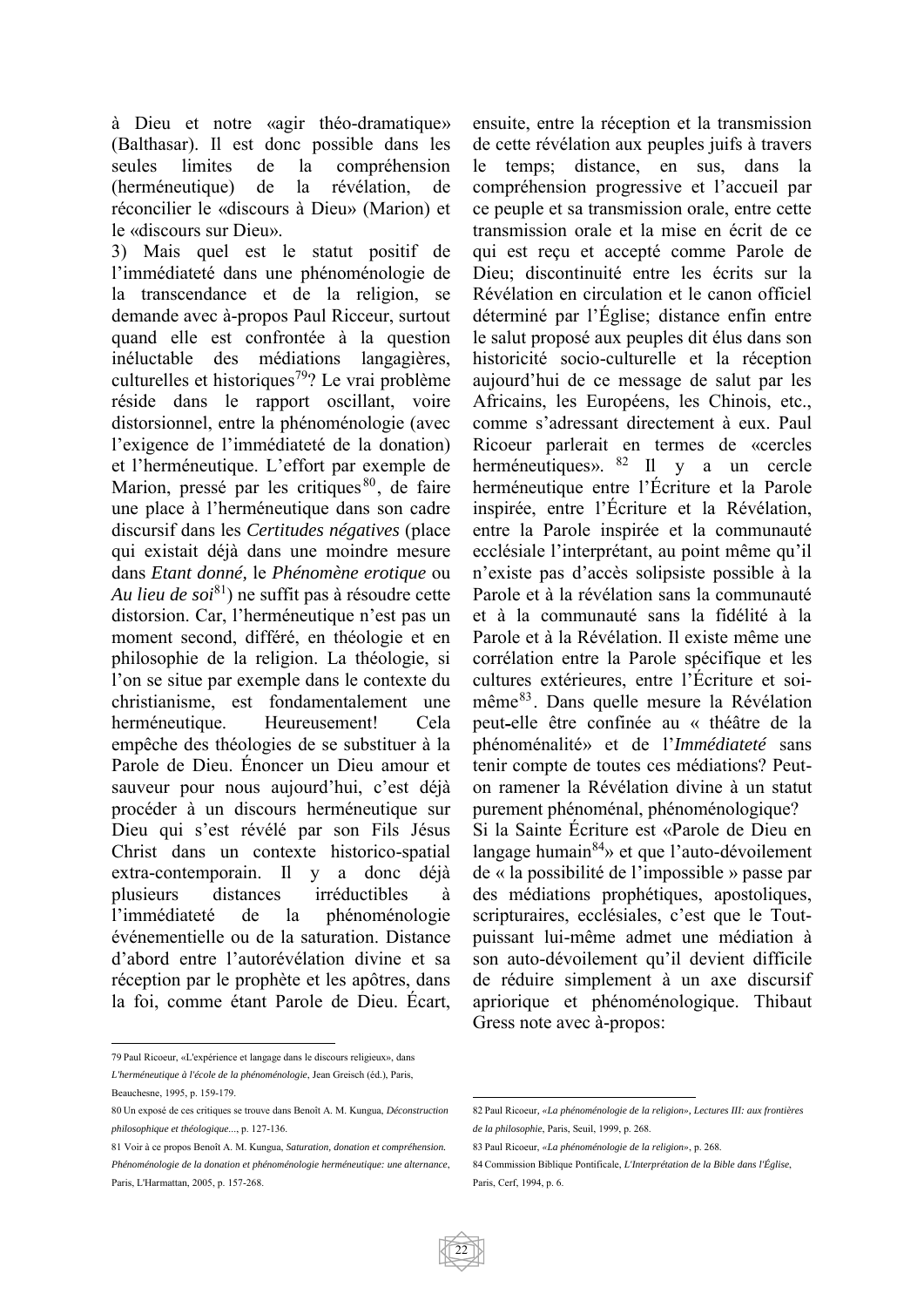*Il n'y a de révélation que dans le cadre herméneutique; actuellement, il n'y a qu'histoire. De ce fait, parler de la phénoménalité de la révélation en tant que fait, c'est brûler une étape. Ce qui entre dans le cadre phénoménal, ce n'est pas Jésus en tant que porteur d'une révélation, c'est Jésus en tant que personne historique. La révélation est déjà un cadre conceptuel qui ne saurait en aucun cas relever de la factualité phénoménale*. 85

Même prise synchroniquement, l'autorévélation de Dieu en Jésus Christ est déjà sous-tendue originairement par une herméneutique: celle d'un Dieu qui se révèle à l'homme dans les limites et les possibilités de la compréhension (langue, culture, histoire) et de la réceptivité humaine, autrement dit, d'une manière anthropomorphique. Il y va de l'Infini qui entre en relation avec le Fini dans des termes perceptibles (appréhensibles) par ce dernier. Autant dire que l'autorévélation de Dieu à l'homme n'épuise pas Dieu. Dieu transcende son autorévélation; ce qui par ailleurs justifie l'attente eschatologique où nous le verrons tel qu'il est et permet d'exclure tout exclusivisme fanatique. Il se présente ainsi comme le premier herméneute, le premier pédagogue, comme en témoigne l'histoire de l'économie sotériologique biblique. Dieu transcende non seulement toute réduction objectivante, mais aussi toute réduction phénoménale (fût-elle saturée), phénoménologique. Il transcende même toute herméneutique. Mais l'herméneutique philosophico-théologique reste avec ses limites le moyen de comprendre *(cum-natus)*  son auto-dévoilement à travers les mutations (variations) historiques et psycho-socioculturelles et de l'actualiser pour notre monde aujourd'hui. Autrement dit, la phénoménologie peut «encadrer les manières» dont l'être s'offre à la présence (se donne), mais elle ne dit pas et ne peut rien dire sur le sens du mouvement de la

 85 Thibaut Gress, «Jean Luc Marion: Le Visible et le révélé. Une indispensable genèse des concepts clés de Jean-Luc Marion en regardant la pensée théologique», *Actu philosophia*, 2008 [http://www.actu-philosophia.com/Jean-Luc-Marion-Levisible-et-le-revele] (consulté le 26 octobre 2018).

donation de la transcendance: «L'accès à l'ordre de sens impose la nécessité d'aller au-delà de la rationalité phénoménologique qui est destinée à rester dans le cercle de  $l'$ immanence $86.$ »

#### **Conclusion**

La question philosophique et théologique de la Transcendance en tant qu'elle est reliée à Dieu est une question axiale, voire urgente, vis-à-vis des réductions pluriformes de Dieu : réductions ontologiques, métaphysiques et cognitives, réductions animistes, idolâtriques et superstitieuses. Décidément, Dieu n'est pas un être, un étant parmi tant d'autres. Inconnaissable, il ne peut être le produit d'une objectivation discursive. Il ne se confond pas avec le monde, les objets de la nature, les créatures. Il est transcendant, autrement dit, au-delà de l'être, au-delà de tout *cogitatum* et de toute imagination, audelà de toute vision infantile, narcissique, naïve de la religion et de la foi. Il est aussi transcendant face à la question du mal causé à autrui par la volonté humaine. Face à l'excès du mal transcendant, il se veut excès du Bien, de la Béatitude. En ce sens la phénoménologie de la transcendance avec Levinas, Marion ou Chrétien permettent une épuration du Dieu-Être de l'ontologie et de la métaphysique en montrant la manière dont l'Inconnaissable, le Dieu transcendant jusqu'à l'absence (Levinas) ou le *Deus absconditus* (Pascal) vient à l'esprit, s'autorévèle. Penser la Transcendance dans l'immanence est donc possible et permet d'éluder l'image d'un Dieu lointain, un véritable *deus ex machina,* pour les humains. Mais si Dieu dépasse nos *cogitationes,* une philosophie ou une théologie de la Transcendance n'est-elle pas possible que dans la compréhension de l'autorévélation de Dieu? Là sont marquées les limites d'une phénoménologie apriorique de la révélation et de la religion. Confrontée à la question des médiations langagières, culturelles et historiques, elle ne peut se déployer sans

23

 86 Lissa Giuseppe, «Emmanuel Levinas...», p. 96.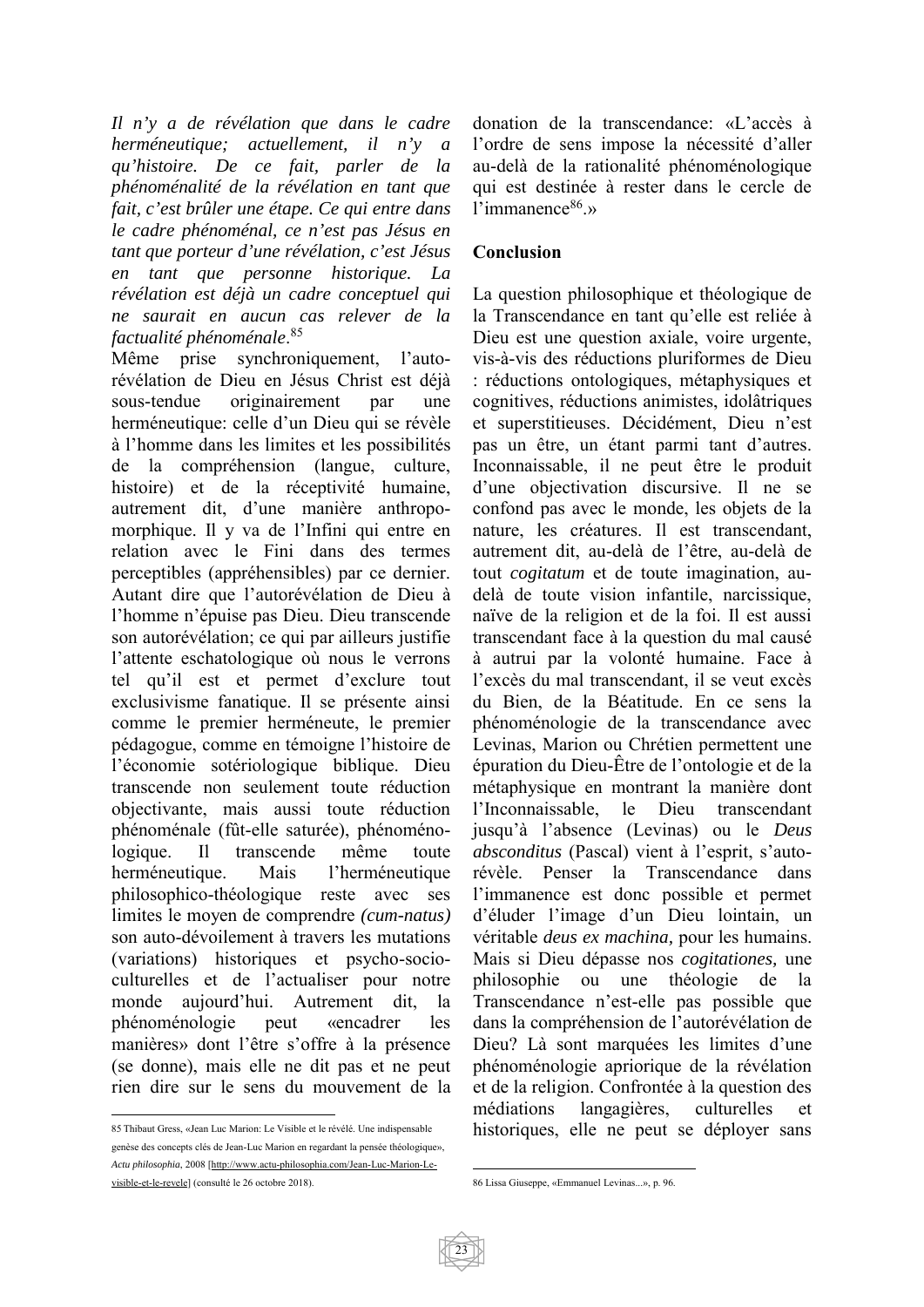faire violence à la phénoménalité et sans réduire l'expérience de la religion et de la révélation. La vérité de la révélation est irréductible à la vérité phénoménale : elle est une vérité religieuse et dogmatique. En sus, la phénoménologie et la philosophie de la religion ne livrent pas le sens de la donation de la Transcendance. L'accès au sens passe par l'herméneutique et la compréhension de la Révélation dans ses contextes langagiers et historiques propres et dans ses enjeux, ramifications et relectures existentielles, éthiques, socio-politico-économiques. Et face à l'herméneutique du mal excédant, nous sommes tout simplement acculés à épurer notre conception de Dieu. Dieu n'est pas toujours le Dieu Tout-puissant qui domine et écrase, il est peut-être aussi le Dieu faible/amour de la relation dramatique. N'est-ce pas la difficulté d'enfermer Dieu dans une seule image précise et nette, de le nommer une fois pour toute, qui montre sa transcendance?

#### *South Porcupine ON*

#### **Sommaire**

Vis-à-vis des réductions pluriformes de Dieu (d'ordre ontologique et cognitif, animiste, idolâtrique, superstitieuse et fanatique), il importe de revisiter avec la phénoménologie (Levinas, Marion ou Chrétien) la question axiale de la transcendance de Dieu. Mais quel est le statut discursif d'une approche phénoménologique de Dieu, de la Révélation et de la religion qui ne sont pas donnés comme des phénomènes? Les apories d'une phénoménologie théique ouvrent un espace herméneutique de la transcendance, de la révélation et de la religion.

#### **Summary**

Towards different réductions of God (ontological, metaphysical, epistemological, animistic, superstitious, and fanatical), it is important to revisit with some phenomenologists (Levinas, Marion or Chrétien) the key issue of God's transcendence. But what scientifically is a status of a phenomenological (mediate, *a* 

*priori*) approach of God, of Revelation and of religion which are not given as phenomena? The limits, difficulties and aporias of a phenomenological approach of God open the way to a hermeneutics of the transcendence, the Revelation and the religion.

**(Ref.:** *Science et Esprit***, Volume 71, fascicule 1, janvier-avril 2019, pp.41-60)** 

*(An English translation of this article, made by Brother Michel Mendy, FSG, and corrected by Miss Philippa Wooldridge, can be found on the SEDOS Website.)* 



 **(Gift from Orbis Books to Sedos Library)**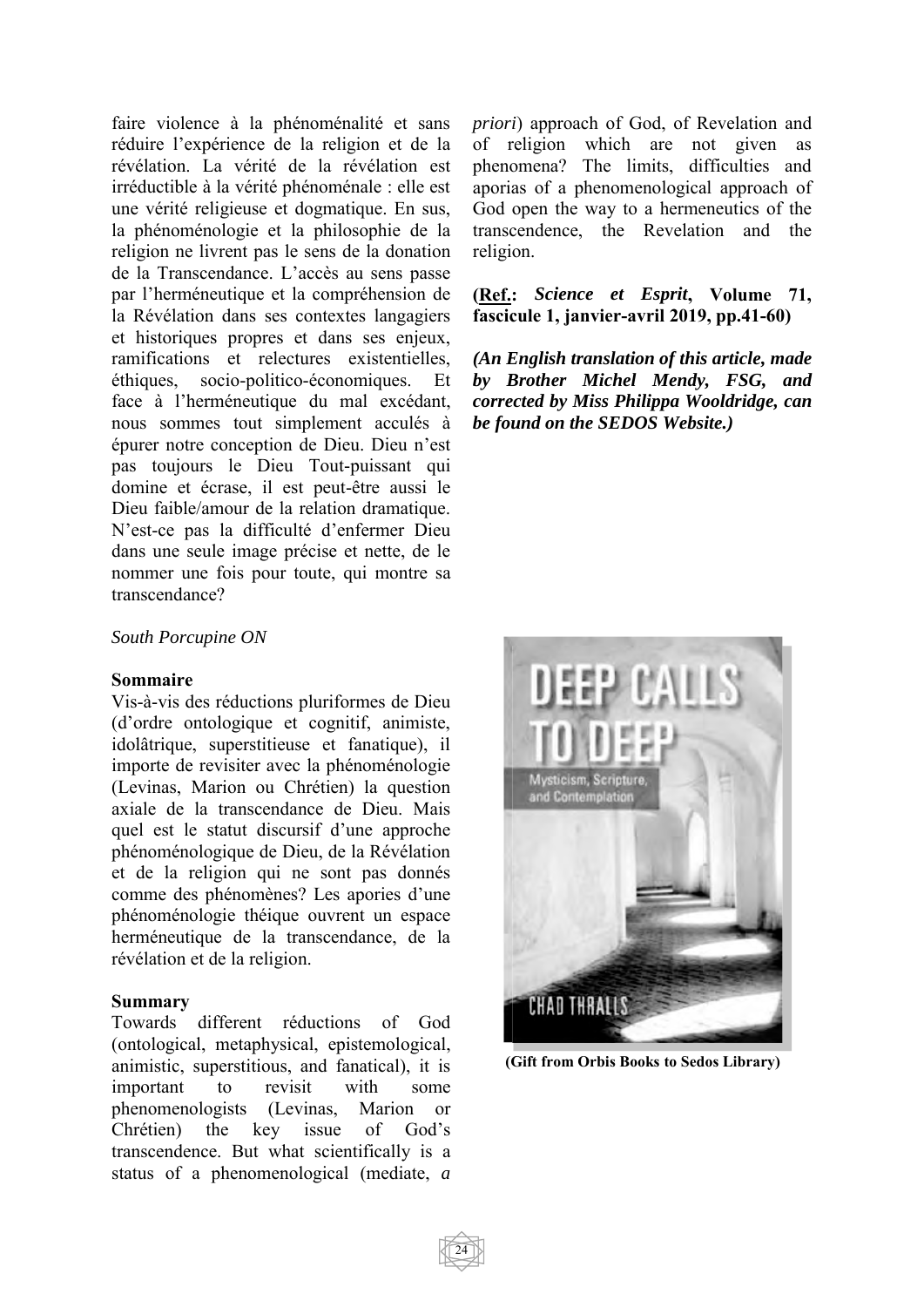# **Posteísmo y No-dualidad**

# **Un Cambio de Paradigma**

#### **I. INTRODUCCIÓN**

No me parece casual el debate que, en este último tiempo, se está produciendo en torno al -así suelen nombrarlo- "no-teísmo". Más bien, tal debate revela la profunda crisis por la que está atravesando el teísmo, y que se manifiesta en diversos síntomas que van desde una cierta reserva, incluso resistencia, cada vez más generalizada, para pronunciar la palabra "Dios", hasta una desafección creciente hacia lo religioso, de manera particular entre las generaciones más jóvenes. Por lo que se refiere a nuestro propio ámbito sociocultural y a la tradición religiosa que ha imperado en él, resulta llamativo el *grado de disonancia* que provocan, tanto los dogmas centrales del cristianismo (creación, encarnación, redención, trinidad, inmaculada concepción, asunción), como las normas morales en el campo de la sexualidad y la cuestión sobre el lugar de la mujer en la iglesia.

Somos cada vez más conscientes de que los dogmas teológicos -a pesar de haber sido asumidos como "caídos del cielo" y dotados de "validez eterna"- *son solo constructos religiosos*, con fecha de caducidad. Este reconocimiento va de la mano de la superación del paradigma teísta y dualista del que provenimos.

Se trata de un paradigma en el que se mueve aún la mayoría de los teólogos. Pero no es difícil advertir signos que hablan de su superación. Lo que ocurre es que, cuando un paradigma se siente amenazado porque advierte el nacimiento de otro nuevo, reacciona a la defensiva…, hasta que finalmente el nuevo, antes rechazado sin contemplaciones, termina siendo finalmente aceptado. Las reacciones "bruscas" de muchos teólogos ante lo que llaman "nueva espiritualidad", aun sin negar el acierto de

algunas de sus críticas, se entienden desde aquella actitud defensiva.

Todo ello me hace pensar que somos testigos de *una crisis profunda*, que afecta al propio núcleo teísta*:* no tiene que ver solo con un conjunto de creencias y de normas morales, sino con el propio teísmo, como configuración religiosa que se está viendo superada por la propia evolución de nuestra capacidad de comprensión.

La "escucha" del debate ha producido en mí un movimiento a expresar algunas cuestiones relativas al mismo, y que dividiré en *tres puntos:* posteísmo, no-dualidad y propuesta de una clave de comprensión, temas que trataré en tres entregas sucesivas.

En muchas personas, entre las que me cuento, la superación del teísmo ha ido de la mano de la *emergencia de una espiritualidad no-religiosa o trans-religiosa, expresada en clave no-dual*. Ese es el motivo por el que abordaré ambas cuestiones (posteísmo y nodualidad), introduciendo la que considero una clave decisiva para favorecer la comprensión: *la cuestión acerca de lo que somos*.

Desde mi punto de vista, nos hallamos en una auténtica *encrucijada*, no ya solo "religiosa", sino humana, que se concreta en un profundo cambio de paradigma. El paradigma del que provenimos -materialista, teísta y dualista- da signos de agotamiento ante la *emergencia de otro postmaterialista, espiritual y no-dual*. La encrucijada, por tanto, como puede ocurrir con todo tipo de crisis, abriga una promesa de mayor plenitud.

Respeto profundamente el posicionamiento de cada persona y tengo presentes los sabios versos de León Felipe: *"Nadie fue ayer, / ni va hoy, / ni irá mañana / hacia Dios / por este mismo camino / que yo voy. / Para cada hombre guarda / un rayo nuevo de luz el* 

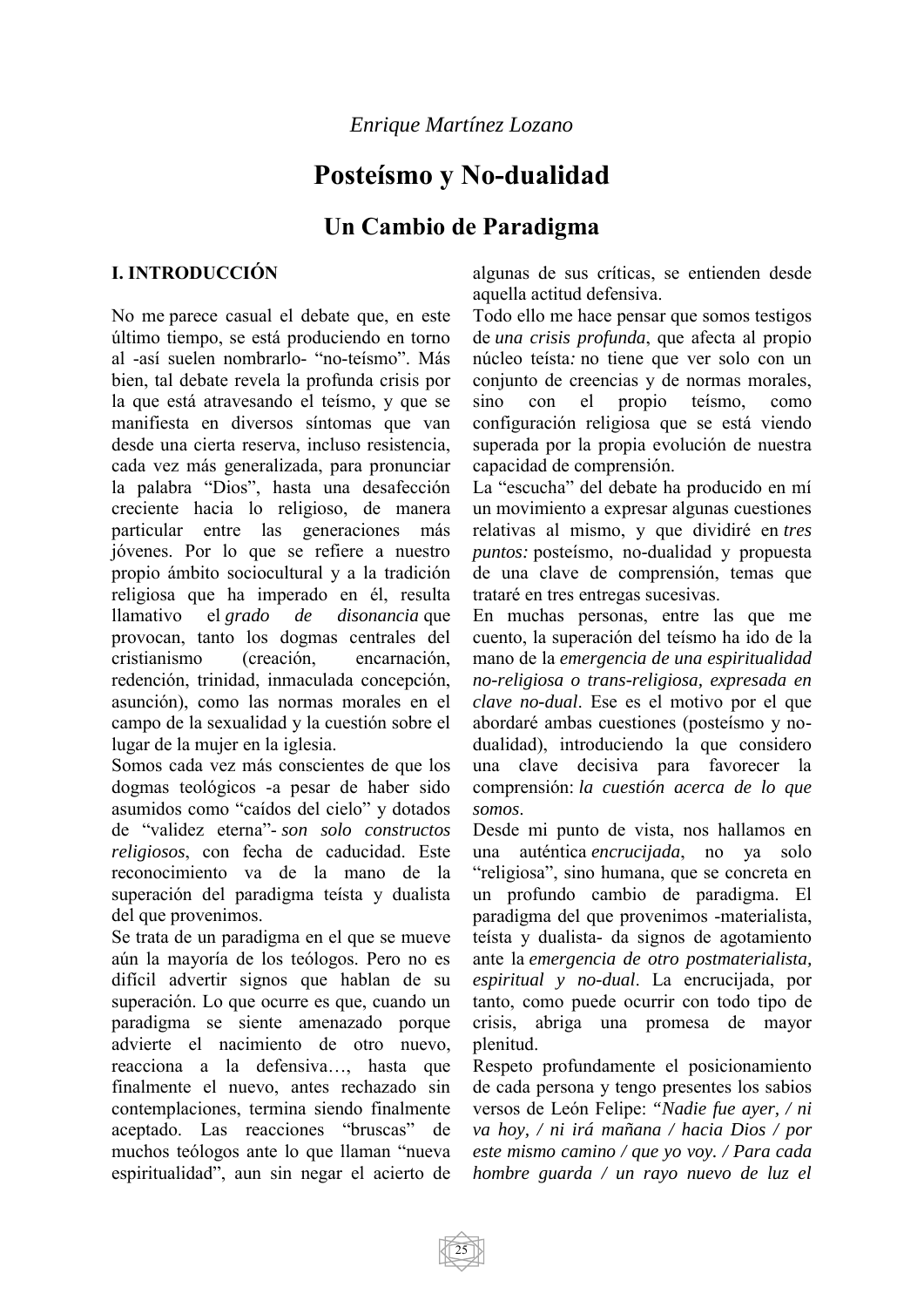*sol… / y un camino virgen / Dios"*. Sé por propia experiencia que cada persona se encuentra en un momento preciso y ha de recorrer su propio camino, según también su peculiar ritmo. Es justamente la variedad de posturas la que da como resultado la "sinfonía" del conjunto.

No pretendo, por tanto, abrir un debate, sino únicamente compartir mi experiencia personal; intentar poner palabras a lo que, en este momento, me es dado comprender.

### **II. POSTEÍSMO**

Personalmente, no definiría este momento como no-teísta -aunque, en cierto sentido, lo sea-, sino más bien como posteísta. Con ello quiero expresar que considero el teísmo como una forma religiosa específica, que ha prevalecido durante unos milenios, pero que seguramente está destinada a ser superada en otras formas de expresar y vivir la dimensión profunda de la realidad, nuestra propia profundidad (que denominamos con el término "espiritualidad").

Entiendo por *teísmo* la *creencia en Dios como un ser separado*, que actúa en el mundo y en la vida de los humanos. Podría decirse que la mente humana ha proyectado sobre ese dios nuestras propias características, lo que ha dado como resultado una imagen hecha a nuestra medida, es decir, un dios antropomórfico que ha llenado la vida de los humanos durante unos cuantos milenios.

Desde nuestra consciencia actual, se va haciendo patente que, por definición, *lo que nombramos como "Dios" no puede ser algo pensado ni separado*. Porque todo lo pensado no pasa de ser un constructo mental y porque no puede existir nada separado de lo real.

Parece ser que nos hallamos en un momento en que cae toda imagen de dios así entendida, no solo porque resulta radicalmente disonante con la consciencia moderna, sino porque se está empezando a modificar en paralelo la comprensión que tenemos de nosotros mismos (como trataré de mostrar en la siguiente entrega).

Por lo que se refiere a la superación del teísmo y la emergencia de una etapa posteísta, citaré a tres místicos cristianos que vivieron varios siglos atrás. Porque me resulta significativo que ellos "vieran" ya entonces la necesidad de superar esa imagen de dios, en aquellos tiempos indiscutida.

- x En contra de cualquier creencia o cualquier imagen de Dios, la beguina Margarita Porete afirmaba, en el siglo XIII, que *"El único Dios verdadero es aquel del que nada puede pensarse"*. En nuestro lenguaje: Dios no puede ser pensado; solo puede ser sido (vivido), porque "Aquello" a lo que apunta la palabra "Dios" es lo que somos en profundidad. Y lo conocemos, por tanto, no pensándolo -trasciende la mente-, sino porque lo somos.
- x En contra de cualquier idea de separación y de objetivación de Dios, el teólogo y cardenal Nicolas de Cusa, en el siglo XV, escribía: *"Dios no es otro de nada. Dios, en tanto que no-otro, no es otro respecto a la criatura. Nada es otro para el nootro… Dios es todo en todas las cosas, aunque no sea ninguna de ellas"*. En nuestro lenguaje: Dios no es algo (alguien) separado, sino "Aquello" que, sin reducirse a las formas, constituye, sin embargo, su más profunda identidad: es lo que somos.
- En contra de cualquier absolutización de nuestra idea de Dios, en el siglo XIII/XIV, el Maestro Eckhart, dominico y *magister* de teología en la Universidad de París -como lo había sido el también dominico Tomás de Aquino-, distinguía entre *"Deitas"* (Divinidad)

y *"Deus"* (Dios). "Deus" es el dios separado que construye la mente humana; "Deitas" es aquella realidad inefable a la que han apuntado siempre los místicos; el primero es el dios del teísmo, esta otra alude al Misterio último y nuclear de todo lo real y de todos nosotros. El Maestro Eckhart era tan consciente de las trampas de la creencia, que llegó a decir: *"Pido a Dios que me libre de Dios"*. En nuestro lenguaje: el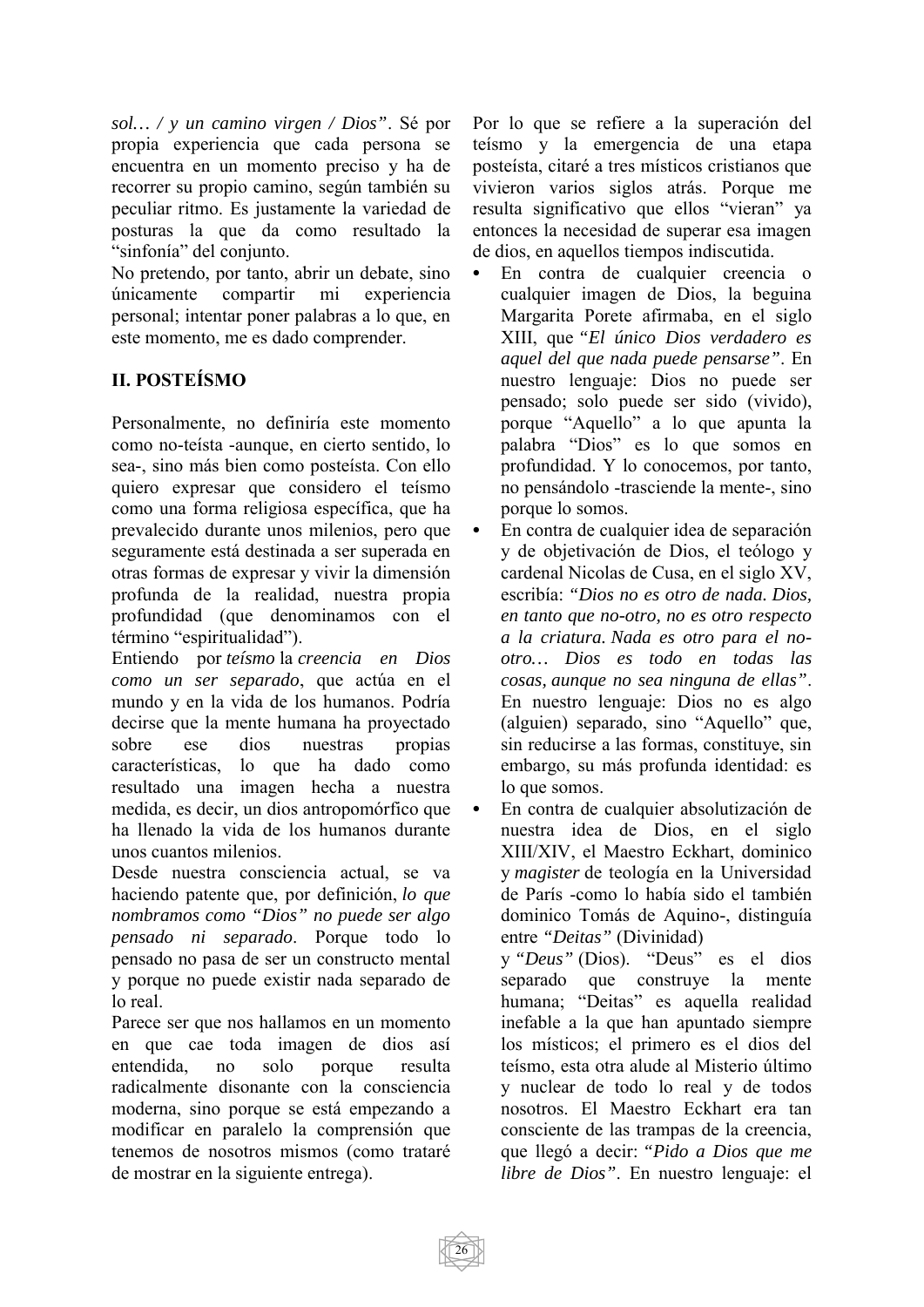dios pensado (creído) nos aleja de "Aquello" que constituye la Plenitud de lo real, la Plenitud de lo que somos.

*En resumen:* hijo de su tiempo y del *nivel de consciencia mítico* en el que nació, el teísmo proyectó fuera, en un ser separado, a quien llamó "Dios" y a quien adornó de toda una serie de atributos -con frecuencia, contradictorios-, "Aquello" que intuyó como lo más profundo y valioso, lo realmente real, la Plenitud.

Pero "Eso" no es "algo" que detente un ser separado, sino la Profundidad que nos constituye a todos. Al descubrirlo, todo se unifica; al vivirlo, lo experimentamos y lo conocemos de primera mano.

Este reconocimiento -en contra de lo que suelen afirmar algunas críticas superficialesno supone una inflación del ego, que se endiosaría -cayendo, según esos mismos críticos, en la tentación bíblica del *"Seréis como dioses"* (Gen 3,5)-, atribuyéndose a sí mismo lo que antes había proyectado en Dios. Más bien al contrario, en esta comprensión queda desvelado el engaño de la identificación con el yo. El sujeto de la Plenitud de la que hablamos no es nunca el yo (o ego), ahora envanecido y autosuficiente, sino "Aquello" que constituye nuestra verdadera identidad (transpersonal). Hasta el punto de que tal comprensión supone, en la práctica, metafóricamente hablando, el "acta de defunción" del ego: nos hemos liberado de lo que *creíamos* ser, para vivir *lo que realmente somos*. Seguiremos cuidando y desplegándonos en nuestro yo particular, pero sin reducirnos ni identificarnos con él.

En el teísmo se puso el nombre de "Dios" a "Eso" que no tiene nombre, porque no es un objeto. Trascendida la mente, apreciamos que, en nuestra verdadera identidad, *somos justamente Eso que no puede nombrarse*, pero que es *"más íntimo a nosotros que nuestra propia intimidad"* (Agustín de Hipona).

"Eso" que somos -Eso que es- supera y desborda por completo las categorías de lo "personal" y de lo "impersonal": está más allá de tales etiquetas o atribuciones mentales, por más que nuestra mente quiera imaginarlo como un "alguien" protector. *Lo que somos, es transpersonal*.

"Eso" que somos -Eso que es- es *lo mismo* en todo, expresándose en *formas diferentes*. *La realidad es no-dual*. Somos uno con todo lo que es. Como escribe Javier Melloni, en su último y estimulante libro, "lo que buscamos ya está en y entre nosotros. En verdad, *es* nosotros, pero permanece como *Otro* mientras no lo hallamos… No es cuestión de creer, sino de *ver…* Todo está Aquí, pero somos incapaces de verlo".

En ocasiones se me ha dicho que la defensa del apofatismo significa silenciar a Dios. Más bien me parece que significa *silenciar nuestras imágenes de Dios*, el dios construido y proyectado por nuestra mente.

Comprendo las reservas frente al apofatismo por el temor que provoca el silencio de la mente -que suele vivenciarse como soledad e incluso como vacío- y por la sensación de orfandad -y la consiguiente pérdida de seguridad- que produce el abandono de la creencia en un Ser superior, percibido como "protector". Pero no hay otro modo de evitar el mundo de las proyecciones mentales que construye dioses a nuestra medida.

Sin duda, uno de los rasgos más característicos y más "apreciados" del teísmo sea el hecho de que otorgue a Dios un carácter "personal". Pero esta es también su mayor debilidad, ya que parece evidente que *tal atribución es una proyección humana*, que ha dado como resultado un dios antropomorfo: un ser todopoderoso, que repartía premios y castigos, señor absoluto, "dios de los ejércitos", que habría elegido a un pueblo "especial" para manifestarse al mundo (el mito del "pueblo elegido", por encima de otros, en consonancia lógica con el *carácter etnocéntrico* del nivel de consciencia en el que nació esa idea)…, y que nos juzgará después de la muerte.

Parecía además un dios que se fue haciendo "bueno" con el paso del tiempo sospechosamente, en paralelo al crecimiento de la conciencia ética de los humanos-: ¿qué puede haber en común entre un dios que "mata a todos los primogénitos de los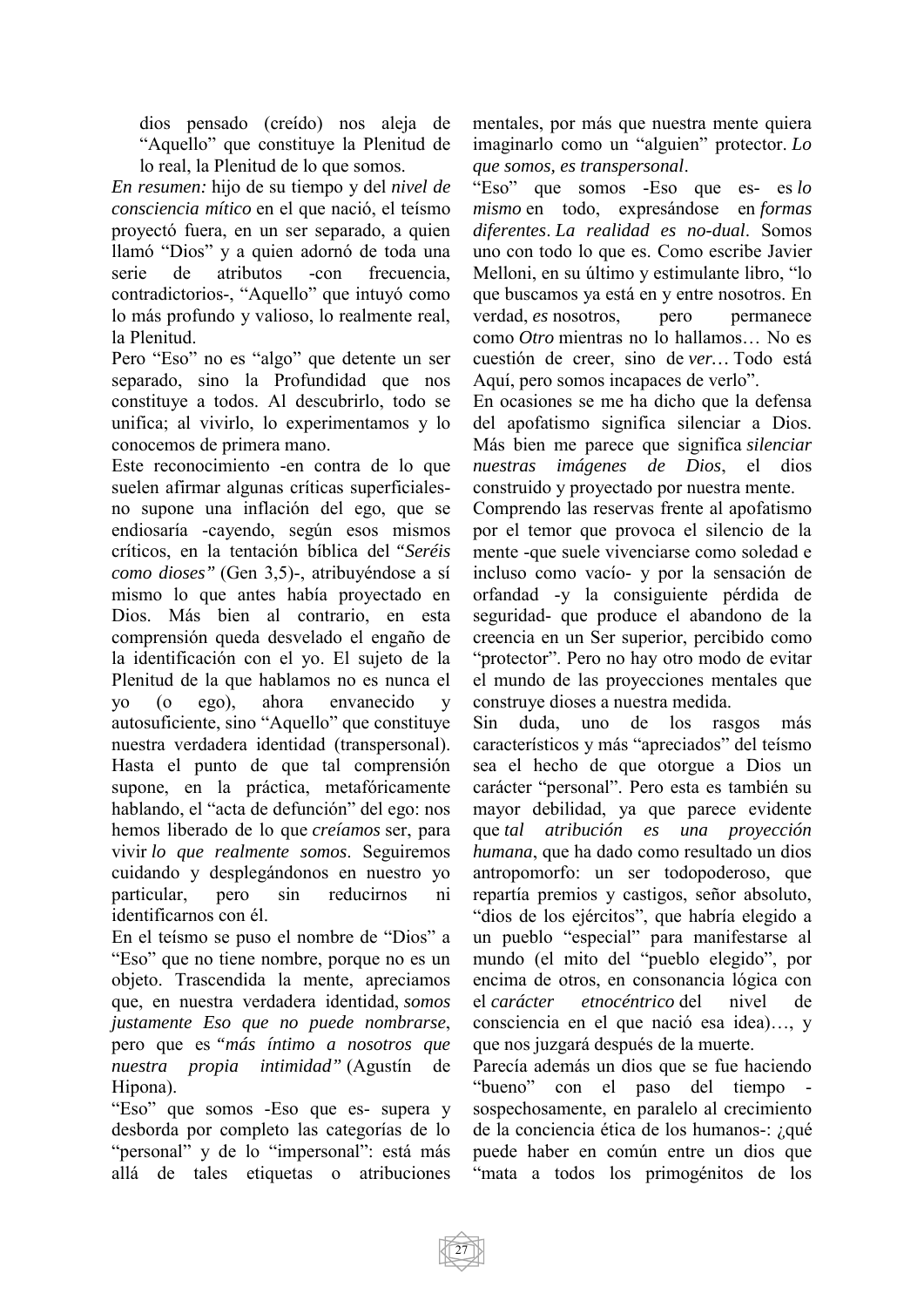egipcios" (Ex 12,29) y aquel otro que "es bueno con los ingratos y los malvados" (Lc 6,35)? Un dios que "evoluciona" de ese modo nos suena hoy completamente extraño y cada vez más incomprensible.

*La "personalización" de dios supuso una gran riqueza y un pesado límite:* la riqueza es que hizo avanzar decididamente el *proceso de personalización y de etización del ser humano* -la creencia teísta nos hizo sentirnos más "personas", a la vez que intensificó la motivación por un comportamiento ético-; su límite radica en el hecho de que *resulta más difícil superar la imagen de un dios "personal", debido a la carga afectiva que tal imagen posee*. Ese mismo contenido es lo que explica la perpetuación del teísmo, por el carácter traumático que comporta la ruptura de la adhesión afectiva a la figura de un dios personal que ha configurado toda la existencia del creyente, dotándola de seguridad y de sentido, así como de la sensación de ser amado: "realidades" demasiado valiosas para nuestro ego como para desecharlas con facilidad. Sin contar, además, con el hecho de que, *mientras se mantenga la identificación con el yo, no se podrá percibir a dios sino como un ser igualmente personal*.

Y, sin embargo, a mi modo de ver, las expresiones de los místicos citados indican, sin duda, la *necesidad de superar también el teísmo*. Pero tal superación no significa sostener sin más el ateísmo, sino reconocer como superada una forma de referirnos al misterio que nos constituye. Misterio que, desde mi comprensión, se desvela en clave de no-dualidad. Pero *no podremos comprender los límites inherentes al teísmo ni lo relativo a la no-dualidad si no nos clarificamos acerca de lo que realmente somos*.

#### **III. ¿QUÉ SOMOS?**

(Necesito empezar con un paréntesis personal. Porque, aun con cierto pudor, siento necesario compartir por qué es para mí decisiva esta cuestión: el motivo es que, en

mi caso, el cambio en mi "modo de ver" se produjo tras dos experiencias de comprensión profunda, que se "me" regalaron de un modo sorpresivo e inesperado. ¿Qué sucedió? No me resulta fácil expresarlo, pero puedo señalar algunos rasgos de lo que allí se produjo: el pensamiento quedó suspendido por completo, la "idea" del yo se disolvió absolutamente, solo había plenitud de consciencia, de unidad con todo y de amor…, *sin nadie que se lo apropiara*. No era que "yo" comprendí, no; lo que ocurrió fue, más bien, que *la comprensión diluyó el yo* y se hizo luminosa la verdadera identidad, lo que luego leí como la *respuesta definitiva* a la cuestión *Qué soy yo*. Me quedó claro que mi identidad no era el yo, con el que había vivido identificado, sino "Eso" que queda cuando la mente se silencia, Eso que es pura consciencia. Lo experimentado no me transformó y todavía hoy necesito seguir integrándolo en mi existencia cotidiana, en la que siguen presentes los altibajos. Pero no puedo renunciar a lo visto ni dejar de reconocerlo como la clave primera de cualquier lectura de lo real. Fue a partir de ahí cuando lo que nombramos como "transpersonalidad" y "nodualidad" se me hicieron evidentes).

Hasta aquí mi necesidad de compartir el motivo por el que *no conozco otro punto de partida que no sea la pregunta por nuestra identidad*. Con todo, creo que tal cuestión es siempre la primera, porque la respuesta a la misma condiciona todas las demás. Vamos a ello.

Parece evidente que nuestro modo de ver y de leer la realidad es siempre deudor del modo como nos vemos a nosotros mismos. Por lo que se refiere a nuestra cuestión -el teísmo-, lo expresó claramente el filósofo presocrático Jenófanes (siglo VI-V a.C.): *"Los etíopes dicen que sus dioses son de nariz chata y negros; los tracios, que tienen ojos azules y pelo rojizo (…). Si los bueyes, caballos y leones tuvieran manos y pudieran dibujar con ellas y realizar obras como los hombres, dibujarían los aspectos de los dioses y harían sus cuerpos, los* 

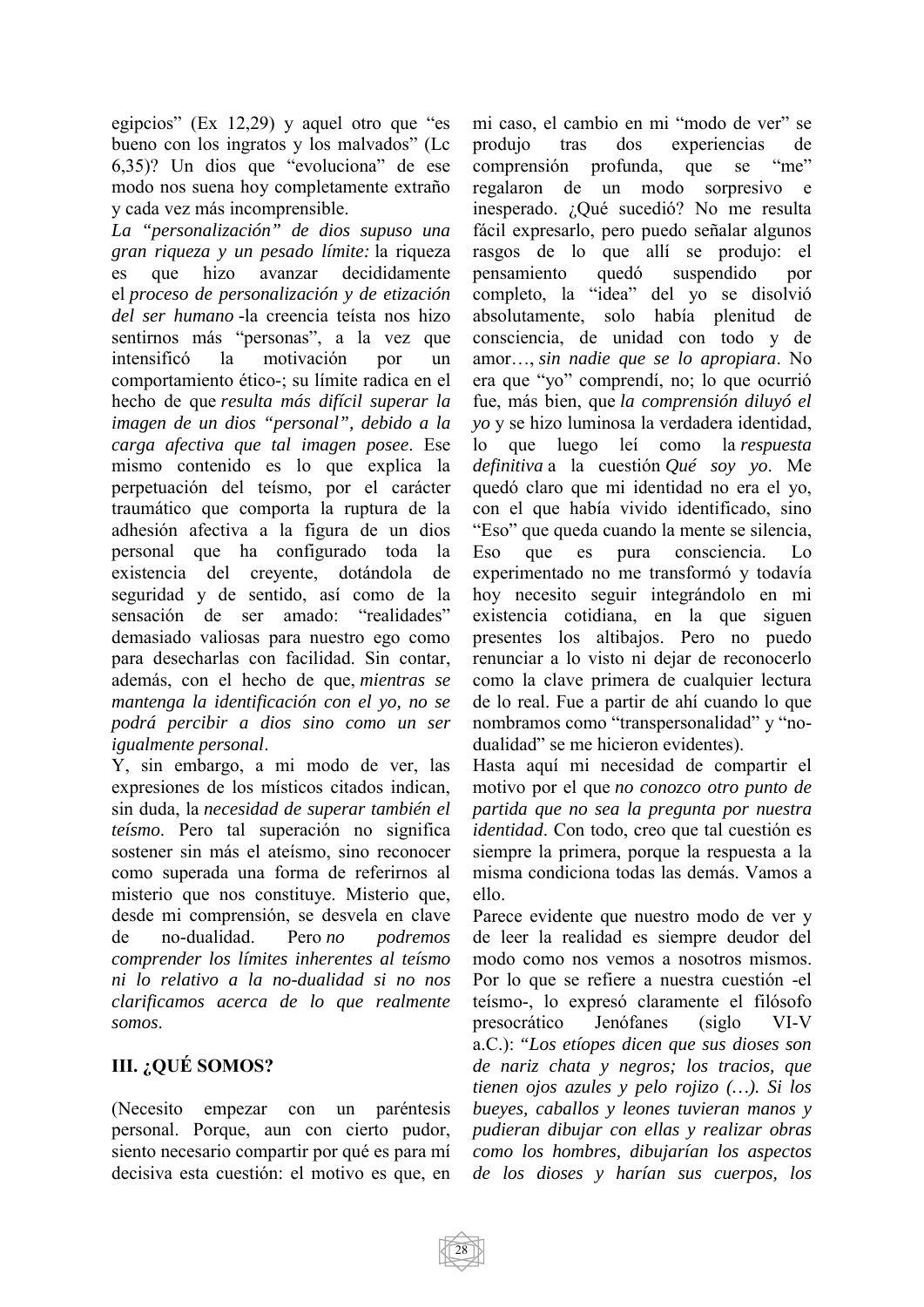*caballos semejantes a los caballos, los bueyes a los bueyes, tal como si tuvieran la figura correspondiente a cada uno"*.

Cuando hemos mantenido durante bastante tiempo una creencia determinada -por extraña que sea-, es probable que termine siendo para nosotros una "evidencia", sobre todo si resulta "coherente" con nuestras impresiones más simples: así ocurrió con creencias tales como el terraplanismo, el geocentrismo y el materialismo. Hablar de una tierra esférica (ovalada), que orbita en torno al sol (todavía hoy seguimos diciendo que "el sol sale" o "el sol se ha ido") y de una materia que, a tenor de los descubrimientos de la física cuántica, no existe en sí misma, es tan contraintuitivo que ha costado mucho tiempo advertirlo, hasta que fuimos capaces de situarnos en "otro lugar", que nos permitía ver nuestro planeta en el conjunto del espacio, así como los constituyentes básicos de la materia. ¿No pasará algo parecido con nuestra creencia en dios y en todos los rasgos que le hemos atribuido?

*El "lugar" para encontrar la respuesta adecuada no es otro que la cuestión acerca de lo que realmente somos*. Necesitamos empezar, por tanto, por clarificar la cuestión de nuestra identidad: *¿qué somos?*, en línea con lo que han dicho siempre los sabios, tal como se leía, por ejemplo, en el frontispicio del Templo de Delfos: *"Hombre, conócete a ti mismo y conocerás al Universo y a los Dioses"*. Y como se recoge en el evangelio de Tomás, donde Jesús dice: *"Quien lo conoce todo, pero no se conoce a sí mismo, no conoce nada"* (EvT 67). O como, en época más reciente, proclamara Immanuel Kant: *"El autoconocimiento es el principio de toda sabiduría"*.

*¿Qué somos?* Es probable que muchas personas desechen la pregunta, por la misma razón por la que, siglos atrás, hubiera resultado absurdo cuestionar el geocentrismo: ¿no era acaso evidente que el sol giraba alrededor de la tierra? ¿No es "evidente" lo que somos, sin necesidad de enfrascarnos en otros vericuetos?

Para la gran mayoría de las personas, somos

nuestro yo: *una entidad psicofísica delimitada y separada del resto*. Y esto parece resultarles evidente e incuestionable. Pero, ¿realmente es así? ¿No valdrá la pena indagar acerca de esta cuestión decisiva? ¿Doy por válido lo que me han enseñado o me atrevo a indagar por mí mismo? Por decirlo con palabras de la filósofa Mónica Cavallé: "*¿Descanso en mis propias comprensiones o, en cambio, tiendo a cimentar mi camino interior sobre conocimientos de segunda mano?"*.

En ese trabajo de indagación, el *punto de inflexión* se produce cuando nos hacemos conscientes de que todo aquello con lo que nos habíamos identificado -cuerpo, mente, psiquismo…- son solo *objetos* o *contenidos* de consciencia. Y, a partir de ahí, nos preguntamos: *¿qué es Eso que es consciente de los objetos?* Porque solo "Eso" será el único sujeto que merece este nombre.

Puedo observar mi cuerpo, mi mente, mi psiquismo, mi "persona"… Luego, en mi verdadera identidad, no soy nada de ello, sino justamente *Eso que observa*, *Eso que es consciente*. Con lo cual, se me hace manifiesto que *lo que llamo mi "personalidad"* (o personaje) *no es mi "identidad"*.

Todos los elementos que conforman mi "personalidad" cambian constantemente: cuerpo, pensamientos, sentimientos, reacciones, modos de ver y de ver la realidad… Sin embargo, en medio de todo ello, *hay "algo" que no cambia:* el Testigo que observa y que, en cualquier momento de mi historia, a pesar de los cambios ocurridos, me permite reconocerme y decir con verdad: *"Yo soy"*. Y soy exactamente *Eso que no cambia*.

A partir de esta comprensión, todo se modifica. Resulta lógico que quien se identifica con su yo particular, separado y "personal", tienda a creer igualmente en un dios separado y "personal". Y que, en ese proceso, se proyecte en esa imagen de dios aquello que constituye la identidad última de lo que somos todos. Con lo cual, en la religión teísta, se habría producido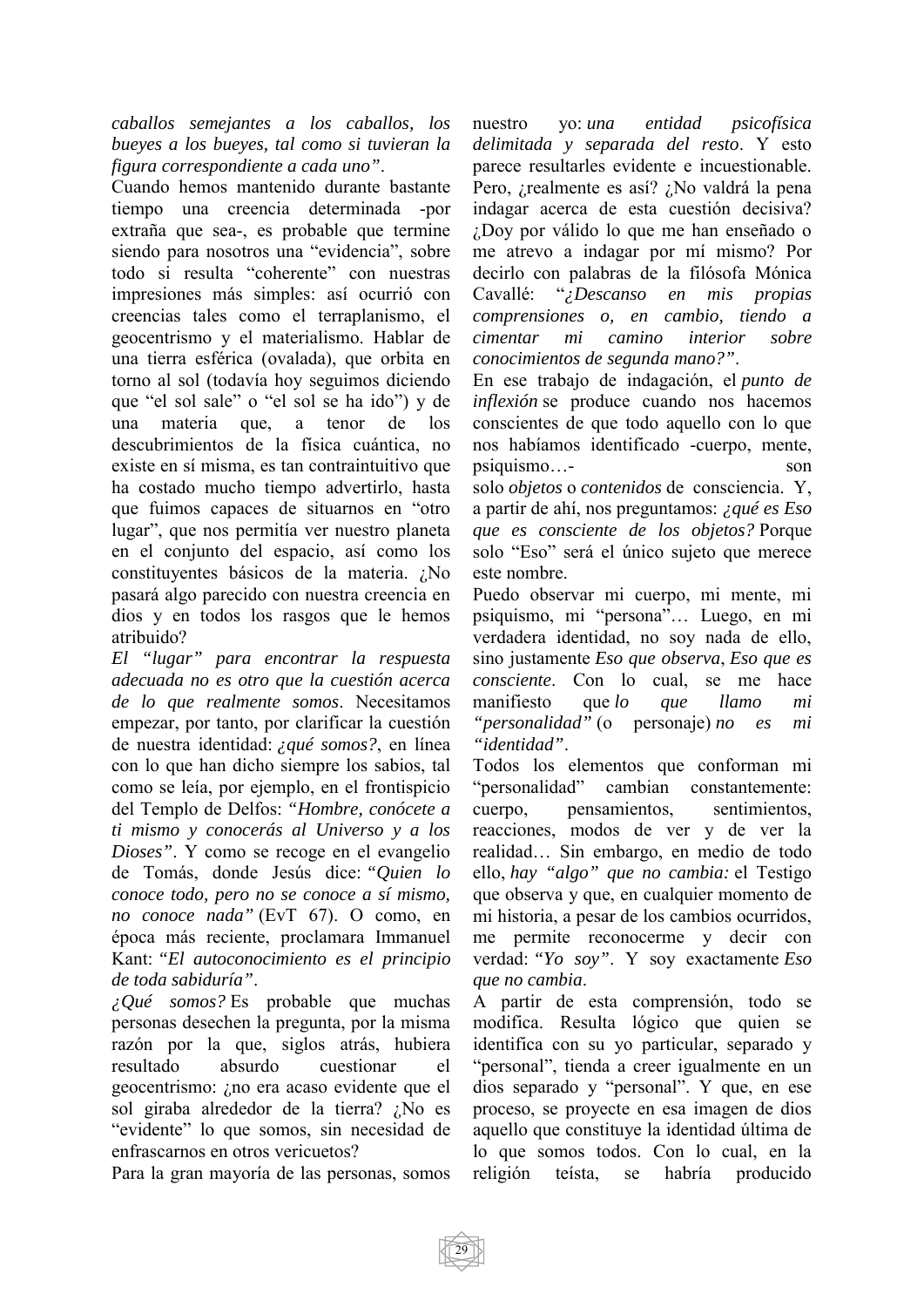un *secuestro* -no intencionado- de nuestra identidad, en el sentido de que *habríamos proyectado en un dios exterior y separado aquello que realmente somos*, lo que constituye el Fondo de todo lo real.

Sin embargo, cuando se comprende que nuestra identidad es una con todo lo que es, que más allá de las diferencias o las "formas", compartimos el mismo "fondo", las imágenes teístas caen y lo que llamábamos "Dios" (*Deitas*, en el lenguaje del Maestro Eckhart) se muestra, en realidad -los nombres no pueden ser sino inadecuados-, como el Misterio último o el Fondo consistente de todo lo real: Ser, Realidad, Consciencia, Vida… A la mirada teísta, esto le parece una "pérdida", dado que desde la mente no se puede pensar nada superior a lo "personal"; sin embargo, la realidad trasciende, tanto las categorías "personales" como las "impersonales". Tal vez podrían aplicarse aquí las sabias palabras de la filósofa Simone Weil: *"La perfección es impersonal* [transpersonal]*. La persona en nosotros* [nuestra tendencia a "personalizar" todo] *es la parte del error"*. Y también: *"Todo lo que en un ser humano es impersonal* [transpersonal] *es sagrado, y solo eso"*.

Cuando se regala una comprensión profunda, *la mente pensante se silencia por completo* -el pensamiento queda suspendidoy se ve con claridad que, en nuestra verdadera identidad, no somos el yo con el que previamente nos habíamos identificado, sino la Presencia consciente -plenitud de Amor y de Ecuanimidad- que todo lo sostiene.

Esto no significa "negar" el yo ni evitarlo. Aquí radica la verdad y la belleza de nuestra *paradoja:* somos el yo particular -esa es nuestra "personalidad"- y somos la Presencia consciente que lo constituye y lo sostiene -esa es nuestra "identidad"- . *Personalidad e identidad abrazadas de manera admirable en la no-dualidad*.

Desde esta autocomprensión, *¿qué pasa con el teísmo?* Aun reconociendo todo lo que, con sus luces y sus sombras, ha supuesto en el proceso evolutivo de la humanidad y

valorando la existencia de tantas personas que han desarrollado en su seno lo mejor de sí mismas, desplegando su humanidad hasta límites incluso heroicos, no dejo de advertir que fue *una creencia acorde con el "lugar" -el nivel de consciencia- en el que los humanos se encontraban*. Por eso intuyo que caminamos hacia una etapa posteísta en la que, en contra de lo que tiende a pensar la mente, *nada valioso se pierde*, sino que todo queda enriquecido, tanto en comprensión como en vivencia.

Esa misma autocomprensión nos muestra la *naturaleza no-dual de lo real*. En nuestro caso, las dos dimensiones que nos constituyen -personalidad e identidad- se encuentran admirablemente entrelazadas de manera no-dual. Son no-dos (ni una ni dos) caras o polos de la misma realidad.

#### **IV. NO-DUALIDAD**

Hace poco recibí un correo de una persona que me decía: *"Creo que entiendo lo que es la no-dualidad, pero no la puedo razonar"*. La mente no puede "razonar", ni siquiera entender la no-dualidad, porque ella misma es dual. Pensar implica, además de objetivar, "separar" el sujeto conocedor del objeto conocido. Ahí nace el "yo" y la mente termina pensando que la realidad es una suma de objetos separados, porque así es como ella la percibe.

*La no-dualidad no puede, por tanto, ser pensada*. Lo más que podemos alcanzar, a través de la mente, es reconocer que tal planteamiento, no solo no carece de sentido, sino que posee una poderosa potencia explicativa. Nada más. La no-dualidad puede percibirse, no razonando, sino justamente *en el silencio de la mente:* sea porque se ha vivido una experiencia de comprensión en la que el pensamiento queda completamente suspendido, sea gracias a una práctica del silencio de la mente, que nos permite ver desde "otro" lugar.

Alguien ha escrito también que *"el planteamiento de la no-dualidad parece contradecir toda la experiencia humana"*. Así es, tal como "parecía" contradecirla el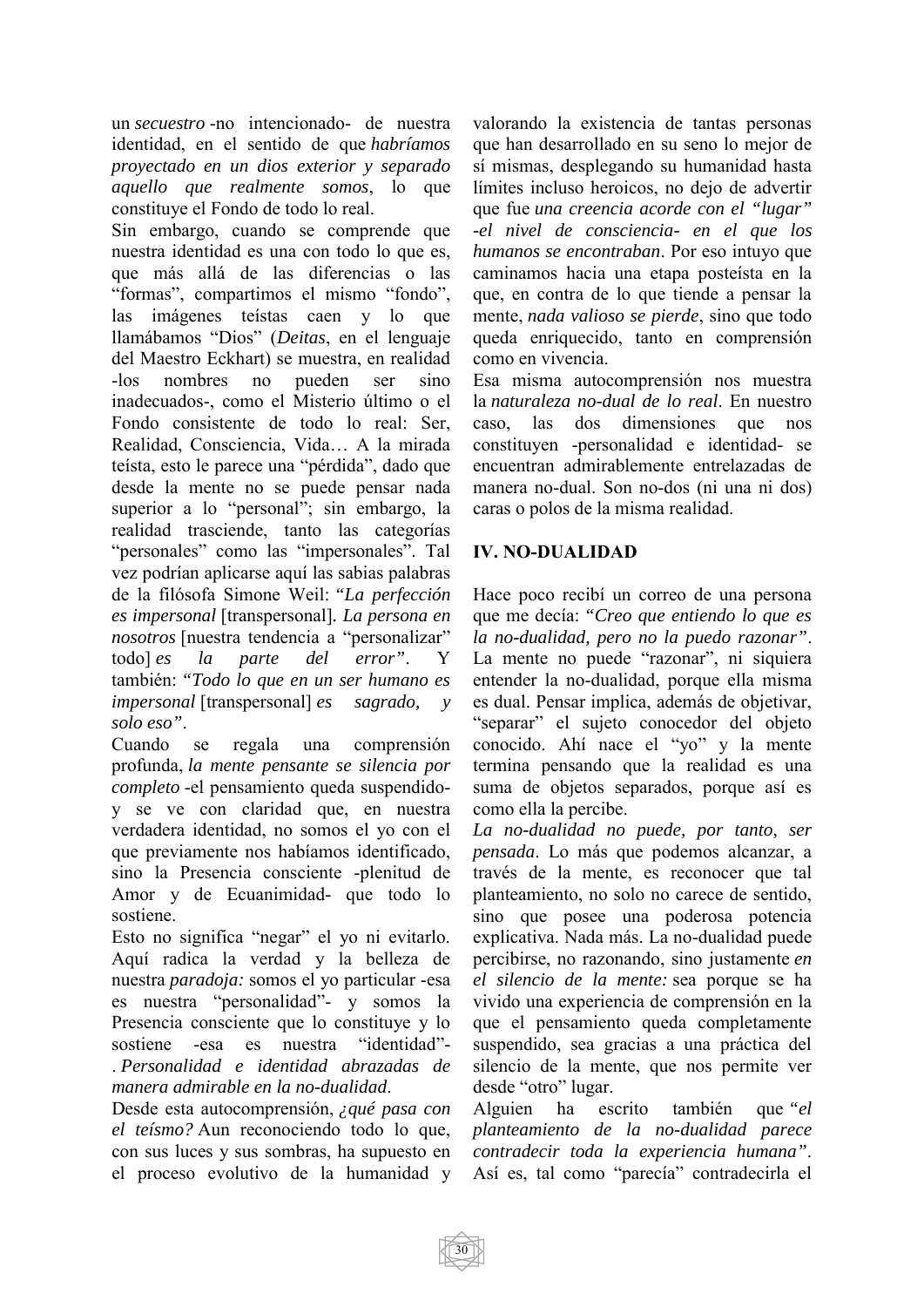heliocentrismo a quien estaba anclado en la "evidencia" de que el sol giraba alrededor de la tierra.

Sin embargo, incluso la física moderna afirma la interrelación, hasta el punto de que el físico Carlo Rovelli se atreve a escribir: *"El aspecto relacional de todas las variables físicas es uno de los descubrimientos básicos de la mecánica cuántica".* Si pudiéramos adentrarnos progresivamente en lo más minúsculo de la materia -del organismo a los órganos, de estos a las células, de ahí a las moléculas, de las moléculas a los átomos, de los átomos a las partículas subatómicas…-, *lo que descubriríamos al final del recorrido serían ondas de vibración, cuerdas vibrantes y campos cuánticos*. Todo ello apunta hacia un Vacío originario, matriz de todas las formas. Lo cual le ha llevado al filósofo postmaterialista Jordi Pigem a escribir que *"la base de la realidad no es la materia, es la consciencia"*. En la misma línea, el gran físico cuántico James Jean afirmaba que *"el universo material se deriva de la consciencia, y no al revés"*. Y el astrofísico Richard Conn Henry: *"El universo es inmaterial, mental y espiritual"*. Con lo cual, el planteamiento de la no-dualidad no parece ya tan "contradictorio" con la realidad como algunos pensaban.

Sin querer extenderme demasiado, deseo simplemente puntualizar algunas cuestiones relativas a la no-dualidad que suelen ser tergiversadas con frecuencia. Probablemente por la misma razón por la que no puede ser "razonada". *Cuando se pretende entender la no-dualidad desde la mente, es imposible captar su significado*.

Los puntos que deseo clarificar son aquellos que, a mi modo de ver, con mayor frecuencia son mal entendidos:

x *La no-dualidad no niega las diferencias*. Lo que afirma es que diferencia no es sinónimo de separación. *Somos diferentes, pero somos lo mismo*. La realidad es un despliegue de formas diferentes, pero todas ellas no son sino "formas" surgiendo de *un mismo fondo* y compartiendo *una misma identidad*  *profunda*.

- x *La no-dualidad no niega el mundo de las formas;* al contrario, lo característico de la no-dualidad es la afirmación de ambos polos de lo real. Asume un doble principio: el de exclusión ("yo no soy mi cuerpo, ni mi mente, ni mi psiquismo…") y el de inclusión ("pero soy también mi cuerpo, mi mente, mi psiquismo…"). En el caso humano, se articula con sabiduría la personalidad (o yo) con y desde la identidad (consciencia). En la vivencia adecuada de esa articulación consiste la sabiduría.
- x *La no-dualidad no niega el proceso, sino que reconoce la paradoja.* Si bien es cierto que, desde el plano profundo -más allá de las formas- todo es ya -todo, simplemente, es; somos plenitud-, esto no niega que, en el plano fenoménico o de las formas, todo es procesual o secuencial. Lo cual puede resumirse de manera sintética en esta afirmación: estamos en proceso -como personas- de llegar a ser aquello que *ya* somos -en nuestra identidad profunda-.
- x *La no-dualidad no niega la acción ni el dinamismo de comprometerse. Al contrario, no-dualidad es amor y sinónimo de compromiso*. Y es así porque la comprensión no-dual, al situarnos en la verdad de lo que somos, sin negar nada de lo que nos constituye, me hace reconocer que *todo otro es nootro de mí*. Es lo que aprecio en Jesús de Nazaret: fue esta comprensión la que guio su actitud (*"lo que le hacéis a otro, me lo hacéis a mí"*) y su comportamiento, caracterizado por la más genuina *compasión, que viene siempre de la mano de la comprensión*. Con lo cual, el compromiso urge, pero naciendo del lugar adecuado: no del voluntarismo ni del dualismo -con las trampas que esto encierra-, sino de la comprensión. No hay un yo que se comprometa, pero eso no conduce a la pasividad, inactividad o indolencia narcisista, *porque somos consciencia comprometida;* al comprenderlo,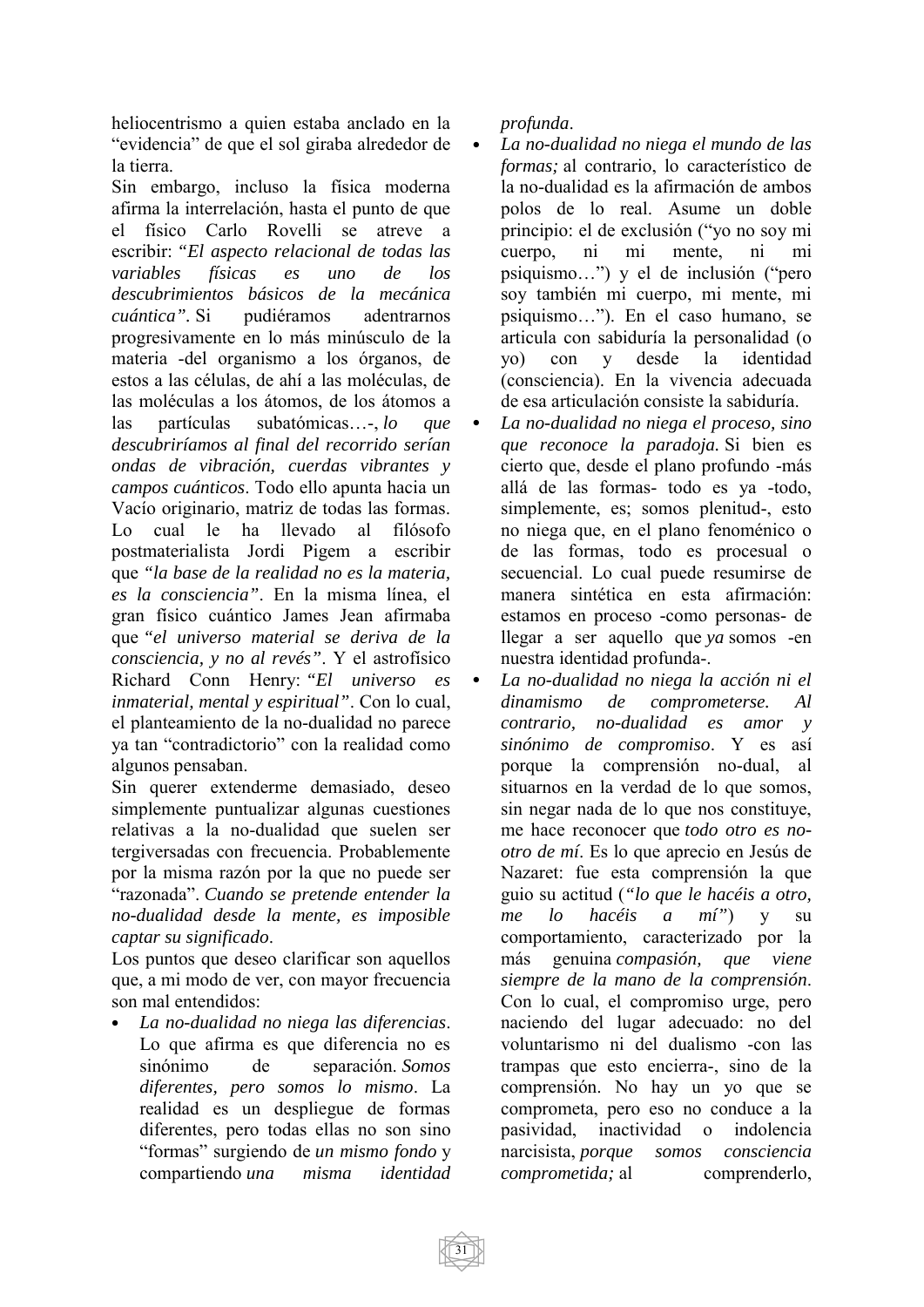empezamos a vivirnos desde nuestra verdadera identidad.

La no-dualidad da razón de la *paradoja* de lo real: *todo son diferencias y, a la vez, todo es uno*; lo Uno expresándose en lo Múltiple. Nosotros mismos nos vemos y vivimos como diferentes, pero ojalá nos comprendamos como unidad, y podamos vivirnos en coherencia con ello. Esa es nuestra *paradoja*: cada cual nos experimentamos en una *personalidad* diferente, pero compartimos la misma y única *identidad*. Es precisamente esta comprensión la que hará posible una transformación radical nuestro estado de consciencia.

No-dualidad es *unidad-en-la-diferencia*, abrazo de todas las formas en un fondo único, común y compartido, que constituye el "núcleo" de todo lo que es. Nos *experimentamos* en una forma determinada y diferente a todas las demás, pero *somos* "Eso" que alienta toda forma, Plenitud de presencia, Vida, Amor…

En síntesis, la comprensión no-dual, una vez que se ha superado la inercia de la mente similar a las inercias que mantenían a la humanidad en antiguas creencias absolutizadas-, nos atrae poderosamente, porque refleja *nuestro Anhelo más profundo*, aquel que nos llama de vuelta a "casa".

*Nuestro drama consiste en vivirnos ignorantes y alejados (alienados) de lo que realmente somos*, identificados con el yo y la mente pensante. El desafío pasa por silenciar la mente y atrevernos a mirarnos desde "otro lugar", el *lugar del no-pensamiento*. Cuando se trasciende el pensamiento -sin renunciar nunca a la mente funcional ni a la lucidez crítica-, se advierte que no hay nada que conseguir ni nada que falte; no hay confusión, no hay yo y no hay que preocuparse por el nacimiento o la muerte. *Estamos -siempre hemos estado- en "casa"*. Desde esa comprensión vivimos el plano de las formas o del yo, en todas las dimensiones (psicológica, relacional, social, política, ecológica…). Lo que las religiones llamaban "Dios" -en consonancia con un determinado momento de la consciencia humana- es lo que ahora descubrimos como nuestra "casa", la identidad una y última que nos constituye -consciencia, presencia, vida…- y el fondo luminoso ("Dios"/*"dev"* significa "luz") de todo lo que es.

Lo que llamamos "Dios" no puede ser un Ser separado -¿cómo podría haber algo separado de lo real?-, sino un *estado de ser*. Más aún: la idea de un dios separado no puede ser sino factor de división, porque se piensa la divinidad como "un tercero" entre tú y yo. Por el contrario, al comprenderla como el Fondo común de todos los seres -nuestra identidad última-, la percibimos como la mayor fuerza de cohesión.

Por todo esto decía que, con la superación del teísmo, no se pierde nada valioso; se crece en comprensión y en plenitud de vida.

**(Ref.:** *Zizur Mayor* **(Navarra), 27 de junio de 2021; the complete article with footnotes can be found on the link: https://www.enriquemartinezlozano.com/ posteismo-y-no-dualidad-un-cambio-deparadigma/; an Italian translation can be found in** *ADISTA, Document***, 8 gennaio 2022, pp. 2-7; An English translation of this article can be found on the SEDOS Website.)** 



 **(Gift from Orbis Books to Sedos Library)**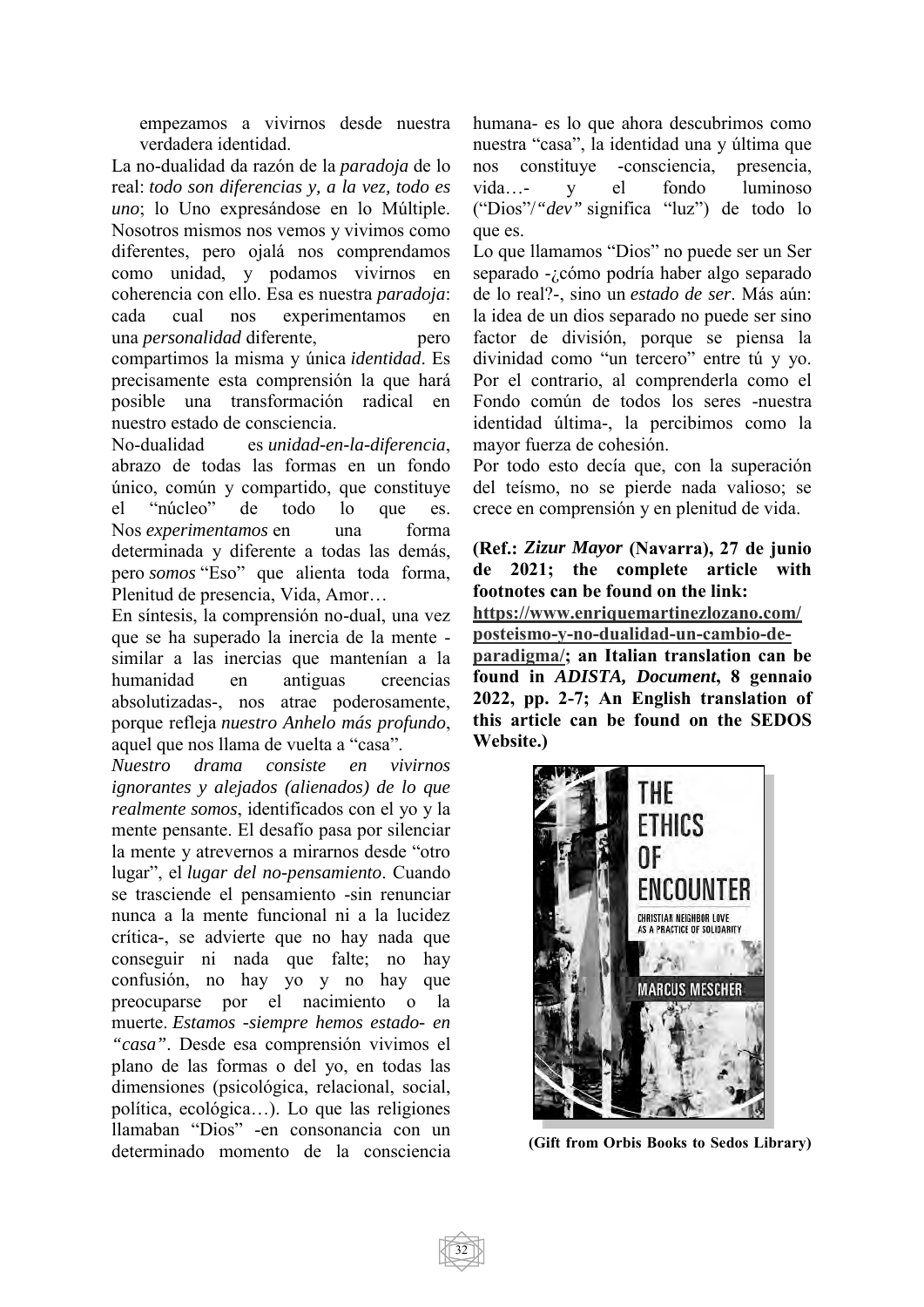# **Buddhism and the question of God**

*A Belgian national, Peter Baekelmans has been Director of SEDOS (Service of Documentation of Studies on Global Mission) since January 2016. He is a member of the Congregation of the Immaculate Heart of Mary, CICM. He was a missionary in Japan (1990-2010) and in Belgium (2011-2015). He teaches Buddhism, Hinduism and Eastern religions at the Faculty of Theology of the Catholic University of Louvain (KU Leuven), Belgium. He is a member of the editorial board of the Revue Spiritus.*<sup>1</sup>

The Buddha, when asked about god (Brahma or Brahman), used to remain silent. There is thus not much we can "reason" about god in Buddhism. But this does not mean that there is no god in Buddhism and that Buddhism is an *atheistic* religion. He is only beyond our thinking.

#### **PROMOTING THE GOD WITHOUT FORM**

#### **God with and without form**

Brahma was one of the supreme deities of Hinduism from  $5<sup>th</sup>$  century BC to  $5<sup>th</sup>$  century AD. It means that when Buddha was alive, Brahma played a great role in the spiritual life of Hindus, and thus also in his life. Around the middle of the 1<sup>st</sup> century Brahma was taken up as part of the Hindu trinity, called *Trimurti*. By the 7<sup>th</sup> century, *Brahma* (creator god) had lost a lot of its importance, very different as *Shiva* (destroyer god) or *Vishnu* (maintainer god), the two other gods of the Hindu trinity.

In Hindu theology, Brahma is considered to be the *personal* aspect of Brahman. He is a *male* deity. Brahman is an abstract noun referring to the *ultimate reality*. The difference is thus that *Brahma* is "with form", whereas *Brahman* is "formless". As Brahman is without form (attributes,

qualities), it is also logical that one cannot speak about Brahman, as Buddha did, but only about his form as Brahma, namely the "creator".

#### **Buddhism as a religion**

The Buddha is presented in the West as a universal reality, without qualification, and Buddhism as a philosophy. However, in the East you see a Buddhism that believes in a Buddha who has "body, speech and mind", to which one prays for help, does devotions to, and perform rites for. There are initiation rites, priests, and faithful of the temple. It is therefore not correct to present Buddhism as "a godless religion", an *atheist religion*.

We find a similar problem in the West where Hinduism was presented by Hindu scholars as a philosophy more than a religion, in order to find a more easy entrance to a Christian environment. People in the West are also looking for Eastern monistic thinking as different from the Western dualistic thinking.<sup>2</sup> However, more than 95 percent of the Hindus and Buddhists are devotees and not scholars. Westerners who travel to the East are shocked in the beginning to see this religious aspect of Buddhism, especially those going to do meditation in local Zen temples.

#### **Buddha with form**

The "god with form" (or 'god with attributes') is found back in Buddhism under the form of faith in *devas*, Buddhas, Bodhisattvas, and local deities. This kind of faith is already latent present in the life and teachings of Sakyamuni Buddha, and becomes active five centuries later in Mahayana Buddhism, to find its climax again five centuries later in Vajrayana Buddhism. We can speak here of the *Buddha* 

 2 Poorthuis, Marcel; Salemink, Theo, *Lotus in de Lage Landen: De geschiedenis van het boeddhisme in Nederland - Beeldvorming van 1840 tot heden,* Uitgever Parthenon, Almere, 2009, pp. 26-28.

 1 This article was originally written at the request of SPIRITUS Revue.

<sup>33</sup>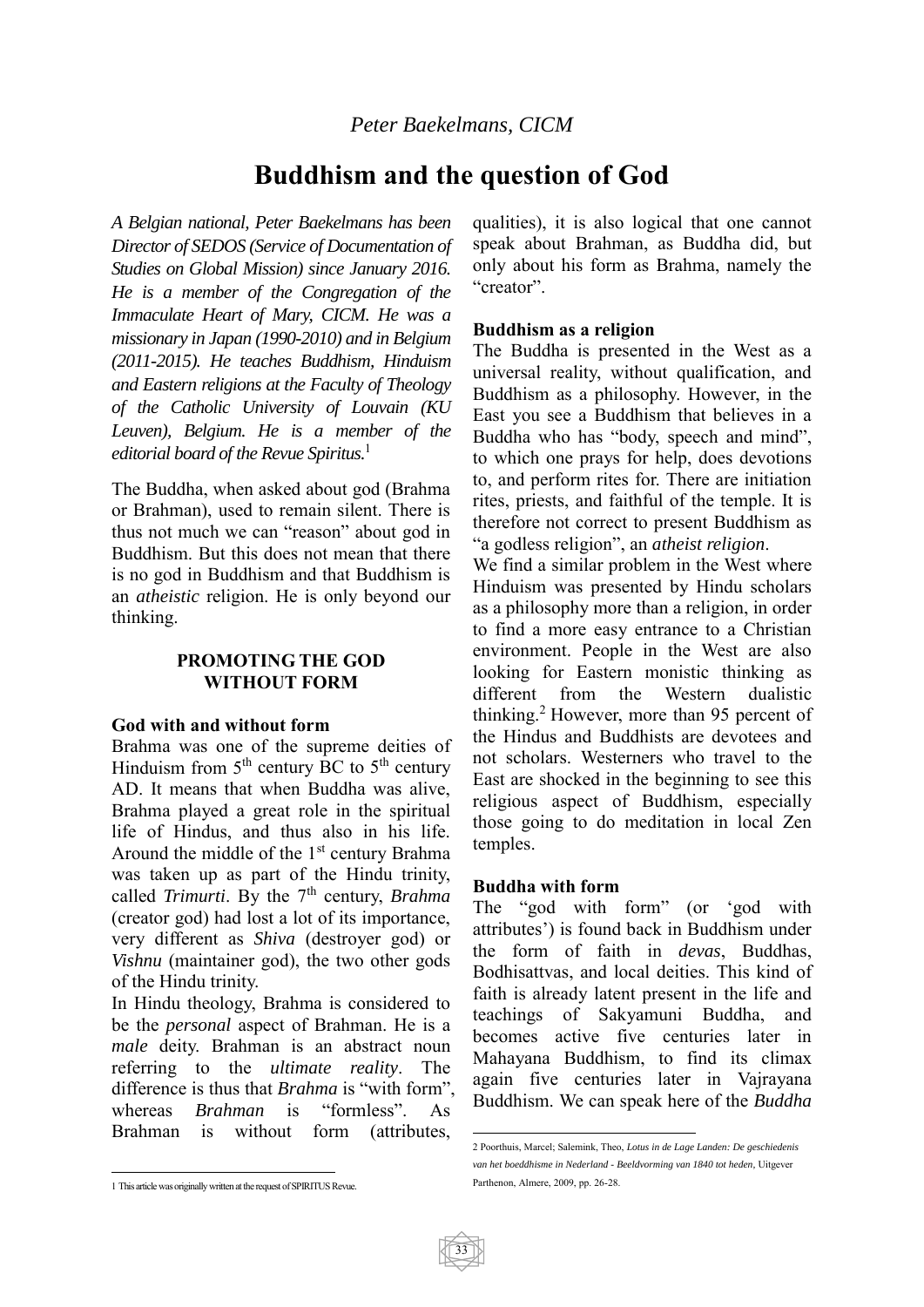*with form*. This path uses a personal god (*Ishvara*) such as the Buddhas and the Bodhisattvas to arrive at the experience of Buddha's awakening, that is, to become a Buddha oneself with a compassionate mind and a mindful heart. But this path is considered to be only a *means* to the end, and not the *end* itself. The general opinion in Buddhism is that one has to let go the form of the Buddha to experience the *Buddha without form* to the full.3

We cannot expect another religion born in another culture to use the same terms as Christianity when it comes to the experience and understanding of the *god with form*. The story will be different, but that doesn't mean that Buddhists don't have a lasting experience of god. They too try to understand it/him in their own way.

However, the strength of Buddhism lies in the understanding and promoting of the *god without form*.

#### **God without form**

When it comes to Buddhism, people mainly see the negative aspect of Buddhism, especially with concepts as *anatta* (a separate ego is not existing), *anicca* (impermanence), *dukkha* (suffering), *Nirvana* (one ends up to exist), *sunyata* (everything is empty), *avidya* (ignorance), and *maya* (this world is not true). There are many people who conclude from this that Buddhism teaches negativity, a meaningless life and a world, in short a *nihilism*. However, those who have experienced the "Emptiness" (*sunyata*) taught by Buddhism know that this emptiness is not meaningless. Indeed, it is just the source of a life full of hope, joy, energy, wisdom and beauty. Seen from the first experience of *sunyata*, everything seems to be meaningless: the ego (*anatta*) and the world (*maya*). But only from a deeper experience of *sunyata*, a true person with true actions will be born in a true world, Nirvana.

One speaks of "the positive way" (*via positiva*) and "the negative way" (*via negativa*) in theology. The positive way accepts the attributes of God and seeks to understand God through deepening these attributes. The negative way is the more *mystical* way, compared to the positive way which is a more *prophetic* way; it wants to understand God through denying everything that is not Him. They search for a god without attributes, the formless, the universal, the ultimate reality.

#### **PASTORAL THEOLOGY**

#### **A pastoral approach**

If joy (*sukha*) is the goal, why does Buddhism stresses then the negativity of human life and world? To understand this we must know that Buddhism uses the *via negativa* as the means to come to a deeper understanding, to come out of ignorance. Christian *negative theology* uses the same way to get to know God, to that what is true, eternal, something real, that makes sense by itself and gives meaning to everything and everyone. Buddhist theology is therefore in essence a *negative theology*, but also a *pastoral theology*, a way of educating people. To get to the ultimate reality, Buddhism teaches that one must begin by emptying one's thoughts, desires, dreams. Leave everything out that is not real, to get to what cannot be denied. The same for the self. You have to start thinking that you are not a father, a teacher, a postman, a mother, etc. Because you are more than your job, your social role, your idea of yourself. To get to an existential experience, you must first deny the things you have learned about parents, teachers, society, culture and religion.

For this reason, in Buddhism one cannot teach that there is an ego or a god. It is just "not done". If one teaches the truth, people no longer will seek. This we can compare to Christianity where it is taught that we are all sinners, in order to arrive at a person's conversion with the desire to become an ethical, holy, wise and compassionate person. Therefore, the doctrine of the absence of an

 $\overline{a}$ 3 Exception to the rule are for instance the Pure Land traditions, *Amidism*, where enlightenment means entering the Pure Land of Amitabha Buddha.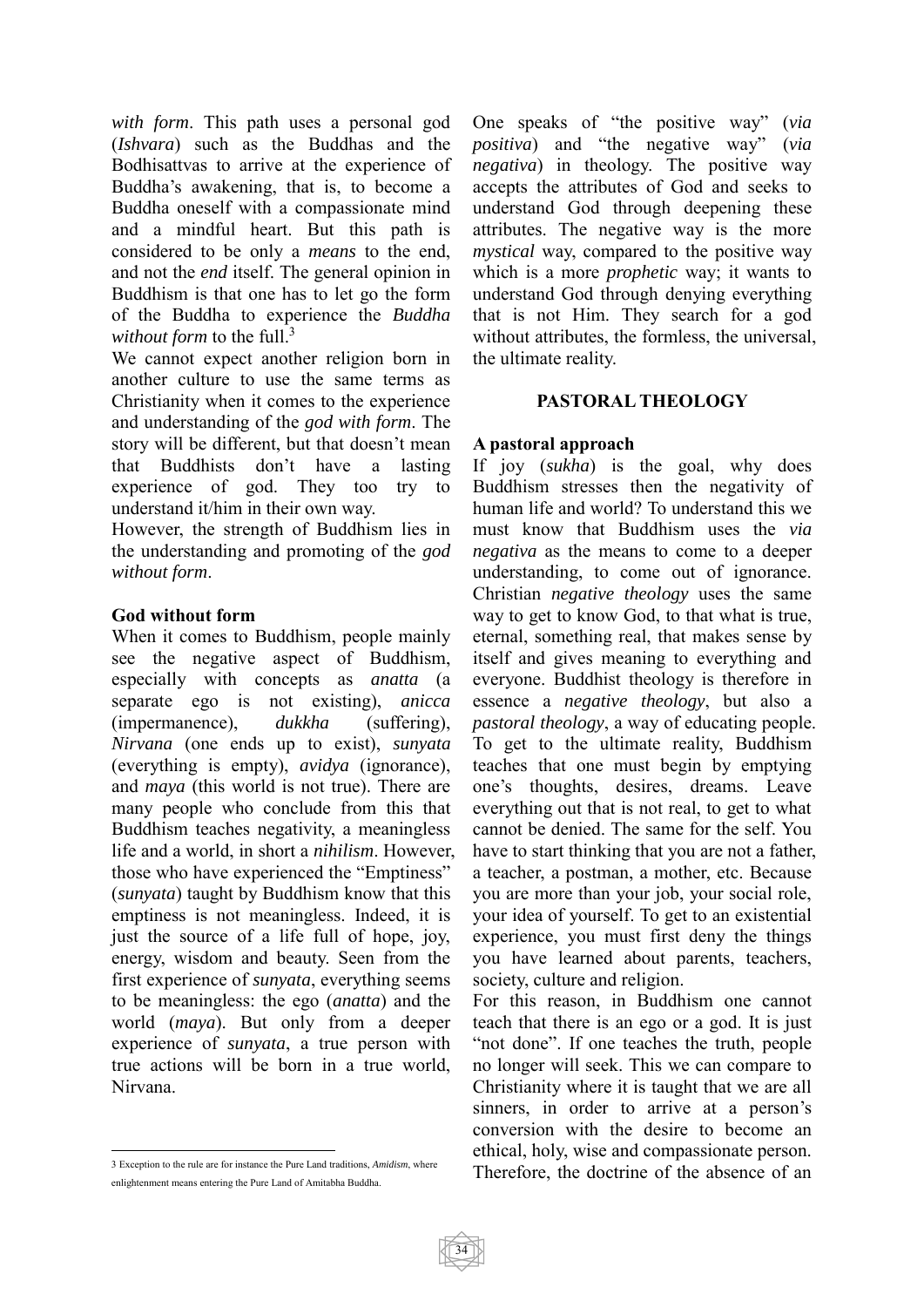eternal and immutable ego (*anatta*), together with the doctrine of suffering (*dukkha*) and the doctrine of impermanence (*anicca*), show Buddha's *pastoral approach*. These concepts are not pessimistic, but fundamentally *positive* teachings.

#### *Upaya***, skillful means**

The Buddha was a real "pastor". He was good at preaching as he uses, just as Jesus, many examples to adapt his message to the audience in order to make it easy to understand. There is a saying in English: "When you want to teach French to John, you have to know French and you have to know John". When you preach, you have to preach at the level of the listener, not showing off with your knowledge. Also as a teacher one has to take care of this last wrong attitude. Of course you know more as a teacher. Where does the need come from to show it also? You have to lower yourself in order that the other can grow in knowledge. To make your message comes thru you have to use some pedagogical methods, aids, to make it easy for the listener/viewer to understand it. This is called *upaya*, "the skillful use of means", a method the Buddha advised to all preachers.

#### **The story of the burning house**

The Buddha explained this "skill in means" by the famous *story of the burning house*. The father, on returning home, sees his children playing in a burning house. He calls on them to come out of the house, but they do not react on his shouting. He therefore goes to buy the nicest toys, shows them from outside, and but then do they listen to him. It is a story that wants to tell that our body is suffering of the heat of our desires, and it is the Buddha that gives us the right medicine to cure our desires (the *Medicine Buddha*). As a father who looks for other ways to convince the children of the need to start moving, in the same way the preacher has to use his/her creativity in order that the message is brought home to the person.

The term *pastoral approach* is the Christian way of saying using *"skillful means*". As a

pastor one has to adapt the official teachings of the Church to the level of the people. When the people are not ready for it, one has to try to find ways to make them accept it. The teaching of the Buddha concerning *anatta* (non-self) can be understood as a *pastoral approach*. The same goes for the idea of *dukkha* (suffering) and *anicca* (impermanence). This does not mean that these teachings are not true, but that they have to be understood in the right context. Also the silence of the Buddha about god is an example of a pastoral approach. However, it was also more. We will come to that later on.

There is always the risk that the means are taken too seriously. For instance, a Buddha statue *is* not the Buddha, but can help to understand what the Buddha *is like*. We need sometimes a person as Zenmaster Tan-Hsia T'iengen (739-824) who chopped and burned a wooden Buddha statue because he had it too cold. One could consider the whole of later Buddhism with its statues, rituals, mantras, Buddhas and Bodhisattvas, nothing more than skillful means for the salvation of people.<sup>4</sup> Are they therefore meaningless? No. If we want to eat, we also need tools. In the very end, all religions are in a way "skillful means", ways to the Divine, the Ultimate Reality, the "great beyond", the "Total Other", the Buddha, the Dharma, the Emptiness, the Suchness, the "other side". But at the same time, they are also expressions of that what they believe in, and should not be taken too lightly neither.

#### **Beyond the concept of "no self"**

The Buddha and his followers never intended to discuss the topic of Atman (the Self) with other schools of their time.<sup>5</sup> The Buddhist teaching that *nothing has a self* (*anatta*) is basically a *pastoral theological way* of encouraging people to look for the real self, the great ego, an ego that is not contaminated with our little desires, dreams, nostalgia, thirst, etc. We must overcome our

 4 Edward Conze, *Aspecten van het Boeddhisme*, Het Spectrum, 1991, p. 57. 5 Hajime Nakamura, *Jiga to Muga, Indo shiso to Bukkyo no konpon mondai*, Heirakuji shoten, Kyoto, 1970, p. 51.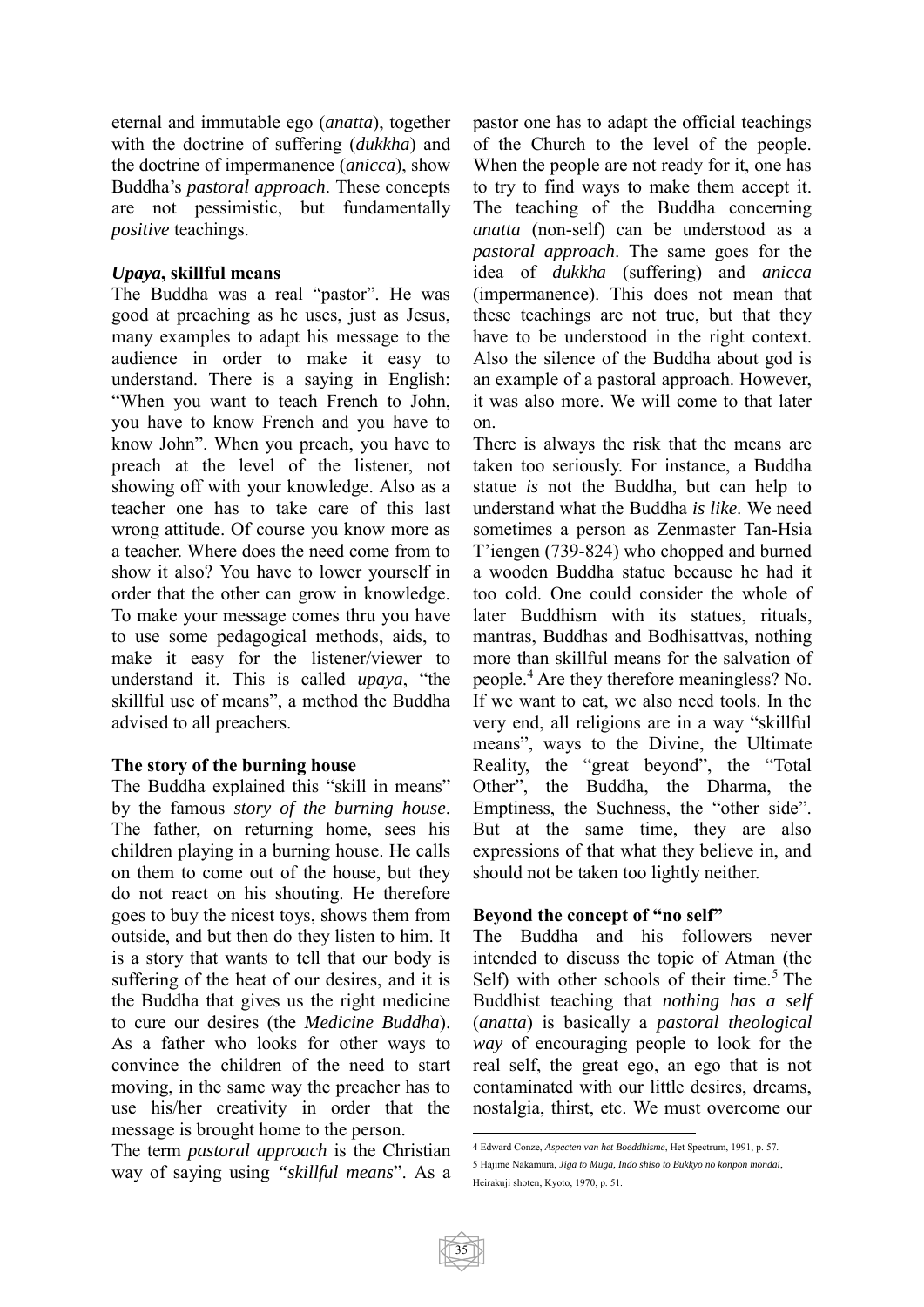human weakness, the cause of our human suffering (*karma*), and find our divinity, our spiritual identity, in short our "Buddhahood". We are all called to become a Buddha, according to early Buddhism, Theravada Buddhism. In later Buddhism, Mahayana Buddhism, the idea came up that we are already in essence enlightened (Jp. *hongaku*), we *are* a Buddha, only we have to realize this *Buddhahood* and to live it out. The way to get to this pure dream of becoming a Buddha is different in Theravada, Mahayana and Vajrayana Buddhism, but this "true self" exists for everyone in an inexplainable way. For this reason, Sakyamuni Buddha always remained silent when he was asked about the existence of Atman.<sup>6</sup> He never taught that the self "is not", but only that "it cannot be apprehended". 7 However, different as Upanishadic philosophies, Buddhism never thought of a metaphysical existence of the self, the Atman, but only searched for the "true self". 8 One can discern six kinds of views on the idea of a self in Buddhism, beginning with the attachment to a self, up to a true self.<sup>9</sup>

#### **Beyond the concept of "no god"**

The concept of god for the Buddha can be understood from the same pastoral approach to the existence of an ego. However, there is also a deeper reason for this silence, as there is regarding the existence of the self. Vietnamese Zen master Thich Nhat Hanh gives the reason:

*The Buddha was not against God. He was only against the notions of God that are mere mental constructions that do not correspond to reality, notions that prevent us from developing ourselves and touching ultimate reality.*<sup>10</sup>

 $\overline{a}$ 

The mystery of god cannot be revealed by logic, but only by practice and experience. Buddha used to say that Brahma is "not susceptible to thought" (Pali: *atakkavacara*, not thought out), meaning he is unthinkable, "non-conceptual". The same goes for concepts as Atman, Dharma, Nirvana, and others. He refuses to discuss in total 14 concepts.11

Brahmins of his time thought they knew god or the ego without having the mystical experience. The Buddha however always remained silent, contrary to many other schools of his time that discussed intensively the theme of Atman and Brahman. Also his disciples did not enter into these discussions. They remained loyal to the Buddha's silence. Buddha's reaction forms part of the negative path in spiritual life, the *via negativa*.

#### **NEGATIVE THEOLOGY**

#### **Decay of the** *via negativa*

The pastoral teaching of emptiness, *via negativa*, narrowed down in Buddhist history. Theravada Buddhism was still strong in denying everything. The life of a Theravada Buddhist monk is a fine example of this faith in the negative path. But five hundred years later, the *via positiva* begins to come up in Mahayana Buddhism with new forms of skillful means to get enlightened. Mahayana teaches that we are all a Buddha in essence and we can continue as a lay person to live in the world to make it visible. We only have to have "faith in our inner goodness" (*Buddha nature*), and bring the best in us out for the good of all living beings. Finally, in Vajrayana Buddhism, the mystical way comes up in which unity with the Buddha will be "the way of faith". The disciple does not have to follow all the monastic rules, the *vinayas*, to find it, but will be offered plenty of skillful means such as mudras, mantras, and mandalas, as his aid.

In this way, the aspect of emptiness is no longer clear on a religious level, although the

<sup>6</sup> Despite this silence, in his sermons there are passages in which he uses the concept of *Atman*.

<sup>7</sup> Edward Conze, *Buddhist thought in India*, Ann Arbor Paperbacks, Michigan US, 1967, pp. 39-49.

<sup>8</sup> Hajime Nakamura, *id.*, p. 60.

<sup>9</sup> Hajime Nakamura, *id.*, p. 142.

<sup>10</sup> Thich Nhat Hanh, *Living Buddha, Living Christ*, Riverhead Books, NY, 1995, p. 151.

<sup>1</sup> 11 Raimon Panikkar, *Het zwijgen van de Boeddha, Inleiding tot het religious atheism*, Uitg. Asoka, Rotterdam, 2002, p. 134, footnotes 319-320.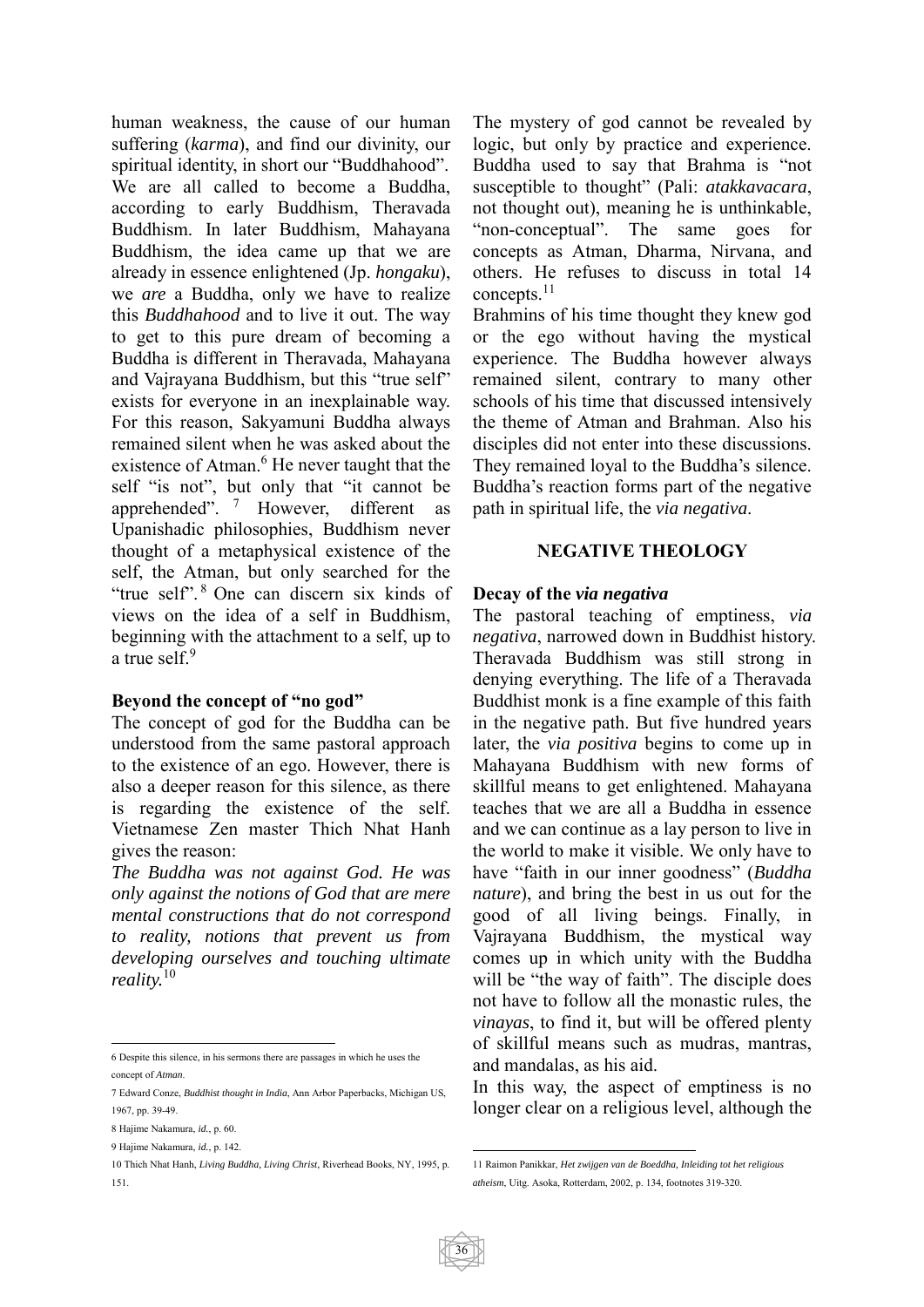dogmatic position of Buddhism does not change: we are all imperfect, sinners, and we must seek the perfect, the eternal, the joy, the just, the wisdom, the great compassion. Buddhism does not teach *original sin* like Christianity, but in a similar way it teaches that we are born with a certain *karma received from former lives*, from parents, from society. We have to overcome that "inborn ignorance", and realize that we are a buddha. The first step is to accept the Buddha and his dream of final liberation into one's own life (*bodhicitta*).

#### **Reappearance in philosophy**

In Mahayana Buddhism, however, the negative path reappears as a philosophy thanks to Nagarjuna's teaching at the beginning of our era. He uses the negative dialectics of *neti-neti* (not this, not that) to come to the Ultimate Truth*.* In this sense, his philosophy is a *negative theology*. The central term in his philosophy is *sunyata*, "emptiness". This idea of the emptiness of the world is not always well explained nor understood. It is not a nihilism, nor a negativism. As we explained above, there is a way of getting to the truth, a way of removing attachments, that is, our affection for things, for people, for work, for himself, for the world, for dogma, for god. We must all see it as nonsense, empty.

We cannot start with the most difficult, but with things visible to arrive at emptiness itself, for example the attachment to the Buddha's vision, or to the concept we have of god and ourselves. There are many levels of emptiness, with the last level also the emptiness of emptiness! The *Prajnaparamita Sutra* teaches for instance 18 types of emptiness. It is clear from that list even the entire teaching of Buddhism must be denied, that is, also the non-existence of the Atman, *anatta*. There is however no teaching in the list regarding the emptiness of Brahma, Brahman, nor any of the Buddhas, Bodhisattvas, devas or asuras. The list shows a process leading to ultimate emptiness. The term "emptiness" is therefore in the first place not an ontological but *a soteriological*  *term* in Buddhism. The list is meant to show the way to Nirvana, the highest spiritual state a person can achieve. $12$ 

#### **Emptiness as the name of god**

When a religion speaks of "one god", "the name of god", and "a revelation from god", we can say that it has reached the last level of belief in a *personal god*, the end of the *via positiva*. Buddhism does not seem to have reached this level, although we have seen that Buddhism is based on "revelations" and that the names of "Buddha", "Bodhisattva", "Dharma" have a divine connotation.

However, Buddhism is basically a *via negativa* and thus its term for god will be different too. "Emptiness", "Void", "Nothingness" are more likely to be names for God in this way, and it will refer more to a *universal and impersonal aspect of god*. Already more than a century ago, Rudolf Otto, the famous religious scholar, observes that the Buddhist terms for the great emptiness such as "Nothing" and "Void", are names for "das Ganz Andere", "the Wholly Other", meaning God:

#### *But, like "nothing", the "void" is actually a numinous ideogram of the "completely different one"*. 13

With these concepts, Buddhism has reached the highest level of belief in an impersonal god. The end of this negative path should though logically be connected with the end of the positive path, even when the terms are different, because both are theological ways in search for god. As Christians, we can reason that God, with his Creation and the gift of his Son, emptied himself out of love. He is *the Emptying God*. 14

#### **(Ref.: The French version of this article is in** *SPIRITUS* **240, Sept. 2020, 304-314)**

<sup>1</sup> 12 There are other such lists in Buddhism. The *Visuddhimagga* (*Path to Purity*, 5th cent. Sri Lanka), drawing on tradition, shows how emptiness should be comprehended in two, four, six, eight, ten, twelve, and forty-two ways, and the *Patisambhidamagga* (*Path of Discrimination*, 2nd cent.) explains it in twenty-four ways. See, Edward Conze, *Buddhist thought in India*, Ann Arbor Paperbacks, Michigan US, 1967, p. 60.

<sup>13</sup> Rudolf Otto, *Das Heilige*, Gotha, Stuttgart, 1924 (12th ed.) pp. 31-32. 14 See John Cobb / Christopher Ives, *The Emptying God: A Buddhist-Jewish-Christian Conversation*, Orbis Books, 1990.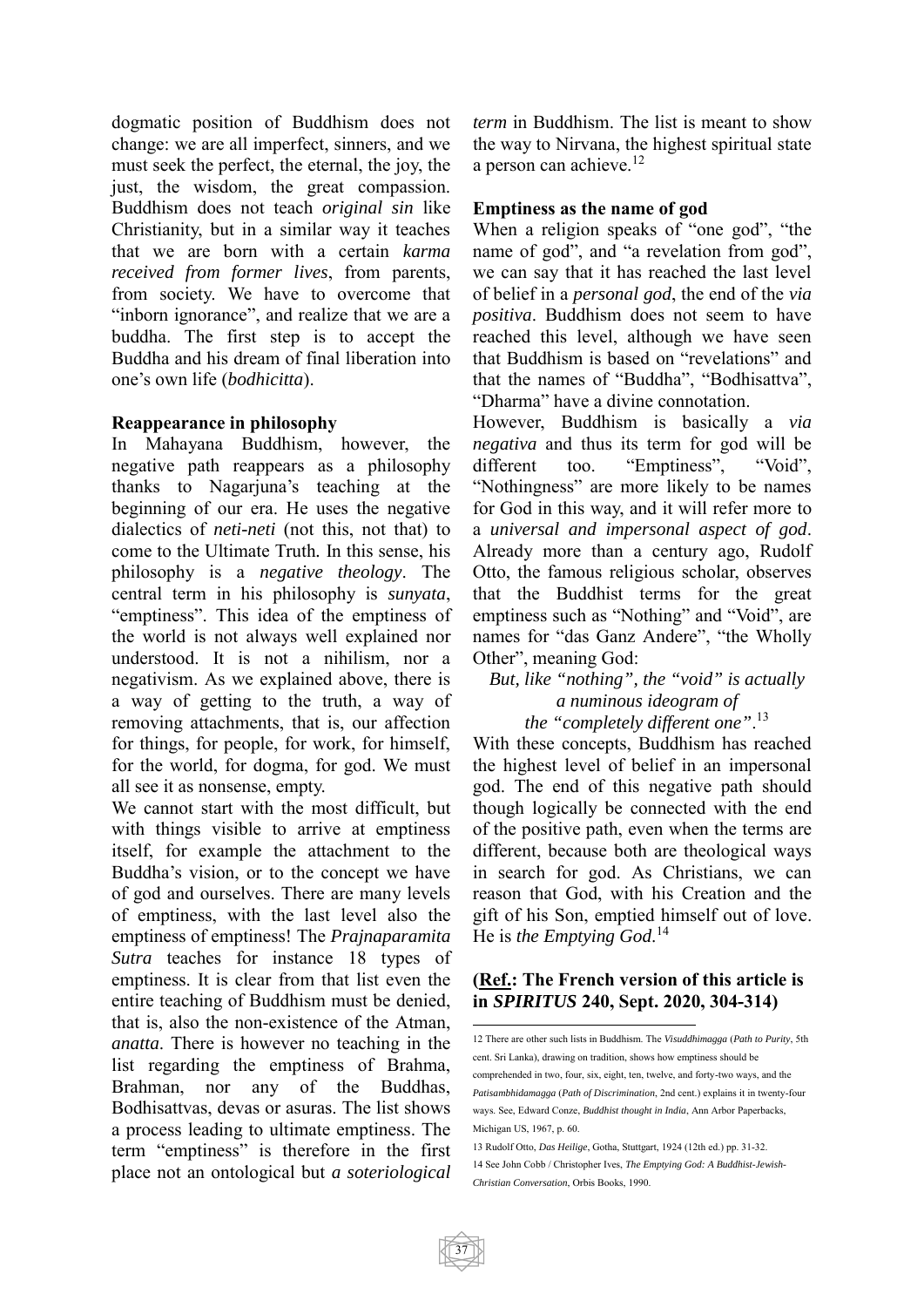#### **Bookreview: "***Extensio Dei***—Mission as Divine Reaching Out"**

When a scholar—after spending long years in a relentless pursuit of plumbing the depths of a particular field of science—offers his insights in the form of a flowing narrative, it is always an enlightening experience to go through it. The author has presented his views finding expression in this volume in numerous forums of both experts in the field as well as students seeking to deepen their

Jacob Kavunkal SVD

Extensio Dei-

Mission as Divine Reaching Out

knowledge of the subject. What is said in it, therefore, are not mere personal opinions, but stirring insights that have been put through a process of scholarly dialogue. If it is armed with this awareness that one turns to reading Jacob Kavunkal's latest offering, *Extensio Dei— Mission as Divine Reaching Out*, I am sure, one's learning experience will be considerably enhanced. The book's contents are skillfully organized as can be expected from an experienced author. A short Preface places

before the reader at the

outset a succinct portrayal of the key concept of *Extensio Dei*, which indeed is the defining theme of the book, running like a golden thread that holds together the whole narrative. It is followed by a soberly composed Introduction which lays out the *status quaestionis* of Christian mission as it exists and unfolds in the contemporary world. Some of the major issues raised in it are then systematically elaborated in the following part of the book, divided into nine chapters, each of which explores significant themes such as mission as a pursuit of love

#### **Jacob Kavunkal**

and service, humanization of life, mission as advocacy, and so on.

What I found as particularly fascinating is the opening chapter of the book which discusses the story of the sin of the first parents as given in chapter three of the book of Genesis, providing an alternative reading to it. The traditional position sees the Genesis narrative as portraying exclusively



enterprise of liberating people from the shackles of original sin and leading them to the path of salvation is too atavistic and amounts to equating a profoundly significant religious text to an entry in a cookbook! When assessed from the vantage point of the kingdom-centred mission of Jesus, the story of the fall discloses primarily the sexual realism of the biblical writer.

The following chapter seems to me to be the heart of the book for in it the author offers us a systematic and logically sound elaboration of its key idea: *extensio Dei*. Through a brief but insightful survey of the major

38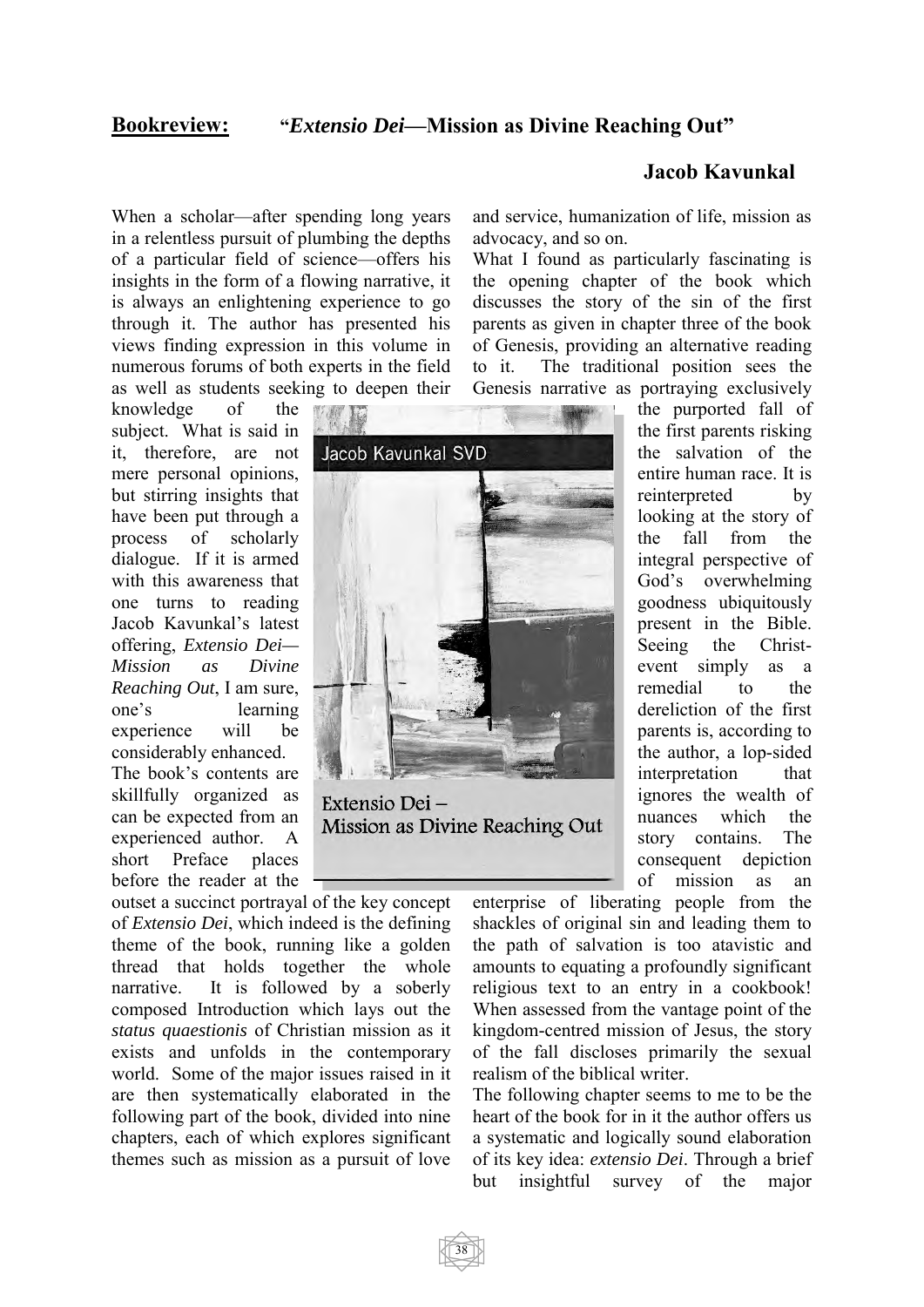developments in the biblical story, he shows how God's benevolent reaching out which started to unfold at creation sweeps through the entire gamut of human history. It basically tells us that "In so far as the nature of love is reaching out, we can approach the same mystery of creation as well as the rest of the biblical narrative as a process of divine self-reaching out, as an unfolding of the divine being" (p. 20). What that makes evident to us is that "The whole biblical discourse can be encapsulated in one phrase: *Extensio Dei* (*extendere* = to reach out), divine self-reaching out" (p. 22). This foundational principle has enormous implications for the life and mission of the human family and particularly of the Church. At a time when the world seems to be gladly dispensing with the sense of transcendence there is an urgent need, the author asserts, "to become aware of the mystifying presence of the divine in and around us, inviting us to respond through a sort of prophetic contemplation that is not only awe-inspired, but also committed to the dignity of life in every form, but above all, to human life" (p. 22). When transferred to the sphere of dayto-day life, it makes us aware that the practice of love in service to fellow human beings is the exercise of mission

The author presents his views in dialogue with a breathtaking range of literature. In fact, the number of books and articles quoted or referred to in the book is truly staggering. They include works from fields as varied as theology, biblical exegesis, missiology and sociological analysis. In addition, the book is replete with references to Church documents and magisterial teachings. There is, however, one lacuna—if it can be called so—that I find in this regard. Although Kavunkal mostly uses the larger Asian and the Indian landscape as the locus of his theologizing effort, references to Asian and Indian authors are rare in the book.

The book's major strength in my assessment is that it offers an integral understanding of Christian mission consonant with the realities of the present-day world. The vision of mission that emerges from the book is based on solid biblical foundation, is inclusive in scope, deeply respectful of the followers of other faith traditions and, therefore, totally non-intimidating. Missionthinkers looking for break-through insights as well as practitioners of mission in search of viable ways of doing mission will find it a rich source book.

#### **Thomas Malipurathu, SVD**



**(This interesting book is the summary of a research done in Milan, Italy, regarding the faith of Italian youth. The title sums it up well: "***God in my own way***")**

39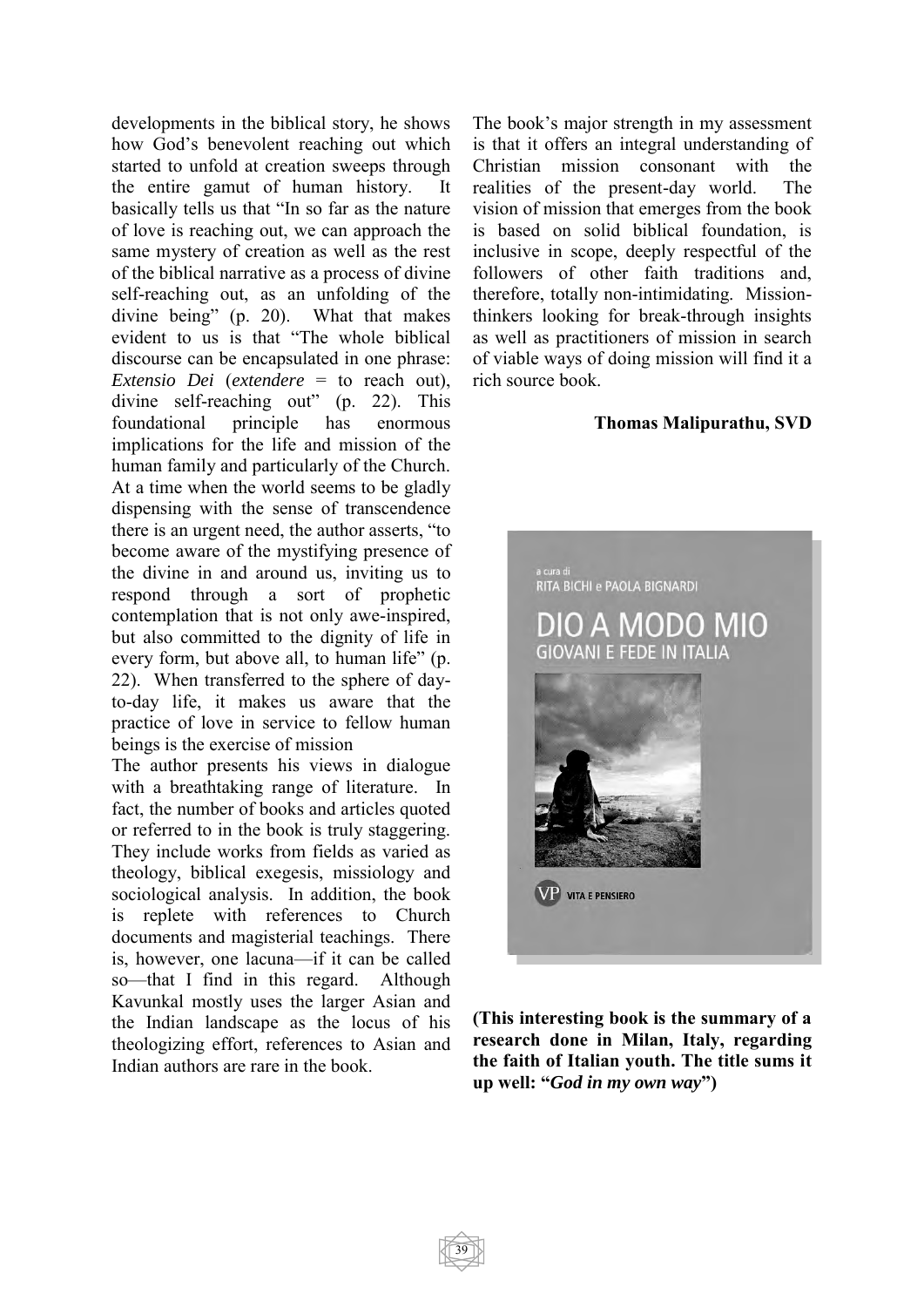# **SEDOS Annual Report 2021**

#### **1. Activities of SEDOS in 2021**

Before the last General Assembly, from 16 to 17 October 2020, we had a two-day **Autumn Seminar 2020** on *Past, Present, Future of our Congregational Structures in the Service of Mission* at the UISG, but the participation was only online, and it was organized in cooperation with the *Faith and Praxis* organization. Those who attended the Seminar were very happy. Thanks to the large number of participants (234) the income from the Seminar was more than expected and we were able to give a donation of 500 Euro to Faith and Praxis as well. Our fiscal year runs from November to the end of October next year. So, some of the income and expenses have been mentioned in this year's Financial Report.

The one-day **Spring Session 2021** also took place online and its topic was *Islam and Mission*. It was well attended (196) and the finances were ok. Mgr. Markus Solo, SVD, and Fr. John Mallare, CICM, cooperated to give the Seminar a well-founded content with Speakers from around the globe, though mostly from Asia as both the co-operators were from there.

The five-day **Residential Seminar 2021** on *Living Green Mission* was held after one year of patience, but it was well worth it. All the Speakers had agreed to join us again, and this made it easy to organize. However, organizing the event online while the Director was in Belgium, with the webmaster and secretary in Rome, and the Speakers in their own environments, made it less easy to organize, nevertheless the result was praised by all. Once again, the income too was more than expected thanks to the high number of participants (224).

Lastly, the **Autumn Seminar 2021**, conceived of as a five-day MISSION

SYMPOSIUM on the topic of *New Trends in Mission, The Emerging Future*, took place online from 11 to 15 October. A total of 680 people registered, and those who followed online numbered between 280 and 150 depending on the topic. The Executive Committee has proposed to hold the Symposium for free as a kind of present from the SEDOS Member Congregations to all missionaries in the field. There were in total 35 Speakers from around the globe on different aspects of Mission today. The participants were full of praise for the intensity, validity, and diversity of the talks. The talks were summarized by four members, and this was much appreciated because it is not easy to discern the unity behind the concerning different topics and opinions.

We received a word of encouragement from Pope Francis on the occasion of this Symposium, 30 years after the last one, and his Papal Blessing as well. The talks will be published by Orbis Books June next year. One free copy of the book will be sent to all Member Congregations and to the speakers at the Symposium once the book is published.

#### **2. Administration of SEDOS in 2020**

The administration of SEDOS is still in the process of simplification in order to allow the secretary to have more time to attend to new aspects of the work, such as webpage maintenance and the editing of the Bulletin. Thanks to the introduction of online registration for Seminars, Bulletin, Newsletter, and even this Annual General Assembly, more time is saved for other work that needs attention. The new books of this year still have to be entered in the system, and we would like to renew the filing system of the library and change to a more official index system.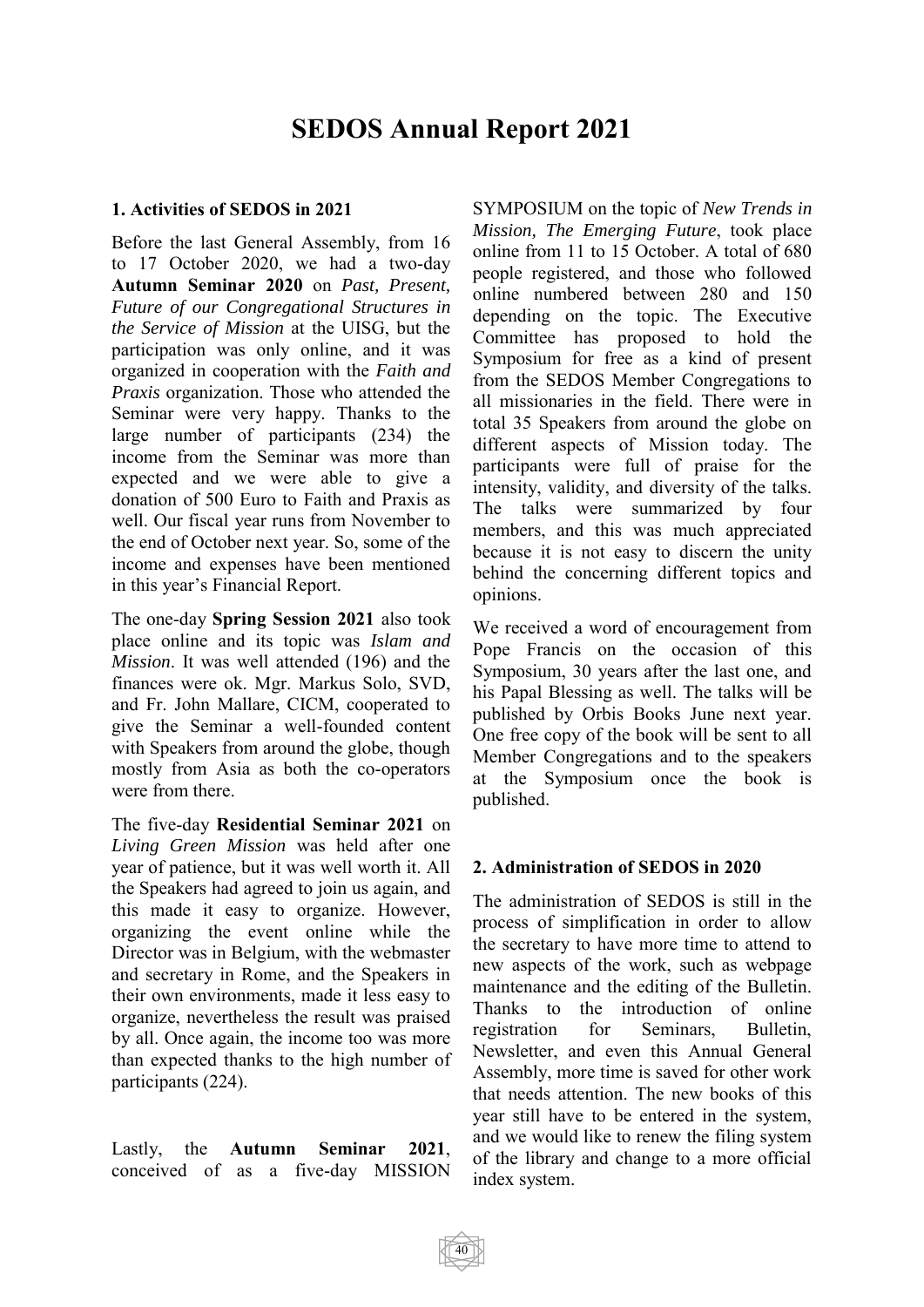The material needs of the office have been solved, with most of the documents systematized and archived, and the computers are working well. Now, more time can be given now to the organization of seminars, workshops, events, and visits to Member Congregations. The website can still be developed to answer the needs of young and old in mission. The form of the SEDOS Bulletin is well stabilized, but more effort is needed in welcoming new paying subscriptions.

#### **3. Finances**

The Executive Committee decided three years ago to set a limit on the finances at the end of each Fiscal Year. This limit is 100,000 Euro. The running cost of the office is about 50,000 Euro, and the total cost per year is about 70,000 Euro. This leaves about 30,000 Euro in case of need. Because there was a substantial surplus last year, it was decided to reimburse this money to the SEDOS Members in 2021, 250 Euro for the smaller Congregations and 500 Euro for the larger ones. This decision was welcomed by the Members especially in this time of Covid, and so now we are only a bit above the maximum.

The financial agreements with those working for SEDOS are in line with the request of the State. The religious working for SEDOS are paid by means of a donation to the respective Congregation, the cleaning lady presents a fiscal bill for every three months, and so do the translators from the last Autumn Seminar: 250 Euro half day, 400 Euro full day, taxes included. The situation of the English lady, Philippa, who has worked for SEDOS since September 1975 as translator, on a semi-volunteer basis, is not yet clear because of Brexit. She did a great job in checking (and translating some of) the articles of the Mission Symposium that were written for the book.

#### **4. Basic Activities of SEDOS in 2022**

#### **Spring Session 2022:**

*Mission in A Secular Europe*

11 March, online

**Residential Seminar 2022:** 

*Formation for Mission*

9 - 13 May, in Ariccia, in-person and online

#### **Autumn Seminar 2022:**

(to be decided by the new SEDOS Team)

#### **5. Conclusion**

The *online Seminars* have become routine these days, and with much success, but we need to try the "hybrid" version: *online and in-person*. The organisation of this, as well as the financial arrangements for it, still have to be worked out. The *face to face encounters* at the Seminars were much appreciated by those living in Rome. It helped them to come home, and to meet members of other Congregations with a view to future cooperation and networking. Without this familial atmosphere SEDOS risks becoming a "virtual" organization that might lose much of its power and attraction. We will return thus slowly to the usual way of doing, but with the extra use of the online platform.

**The out-going Director, Fr. Peter Baekelmans, CICM, expresses his deep gratitude for the six fulfilling years at SEDOS, and thanks all those who have helped him to complete his mission for SEDOS.**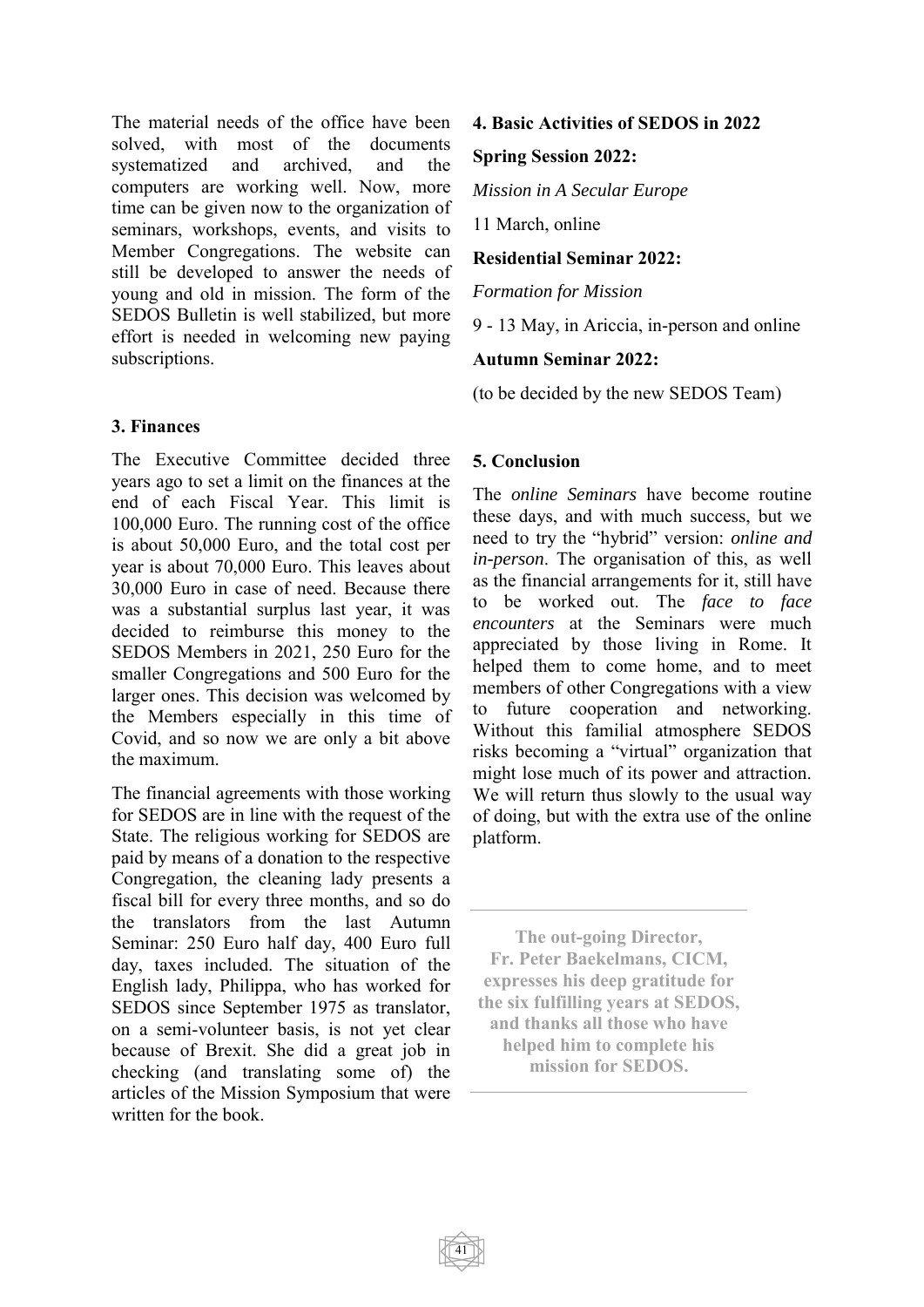## **SEDOS SPRING SESSION 2022**

# *Mission in a Secular Europe*

# **Webinar from Rome, on Friday, the 11th of March**

- **09.30 – 10.00: INTRODUCTION** Sr. Marie-Hélène Robert, OLA, and Fr. Peter Baekelmans, CICM (FR/EN)
- **10.00 – 11.00:** Fr. Christian Tauchner, SVD (EN) Director of Mission Institute, Sankt Augustin, Germany. *Mission in a Secular Context.*

#### **BREAK**

**11.30 – 12.30:** Fr. Timothy Radcliffe, OP (EN) Former Master of the Order of the Dominicans. *Does Europe need missionaries?*

#### **LUNCH TIME**

- **14.00 – 14.30:** Mr. Lieven Boeve (EN) General Director of Flanders Catholic Education, Belgium.  *How to transmit the Catholic faith in a school setting?*
- **14:30 – 15:00:** Sr. Kristina Wolf, MMS (EN) Center for Christian Meditation and Spirituality, Frankfurt. *Eastern spirituality as a way of mission.*

#### **BREAK**

- **15.30 – 16.00:** Sr. Rose Quansah, OLA, and Fr. Dieudonné Baloitcha, SMA (FR) Parish of Vaulx-en-Velin in the periphery of Lyon, France.  *The Reality of Catechumenate in France.*
- **16.00 – 16.30:** Sr. Agnès Granier of the Sisters of Saint Andrew, and Br. Jean-Marie of the Taizé Community (FR) The Ecumenical Community of Taizé, France. *The Role of Ecumene for the Future of the Catholic Church.*
- **16.30 – 17.00: CLOSING REMARKS** Sr. Lieve Stragier, Superiors General of the ICM Sisters, and Fr. Charles Phukuta, Superior General of the CICM Missionaries.
	- **Simultaneous Translations:** English / Italian / Spanish / French

#### **Participation fee: Free, but with registration!**

#### **Register here: https://forms.gle/1fVPAtuVbha6YK5h9**

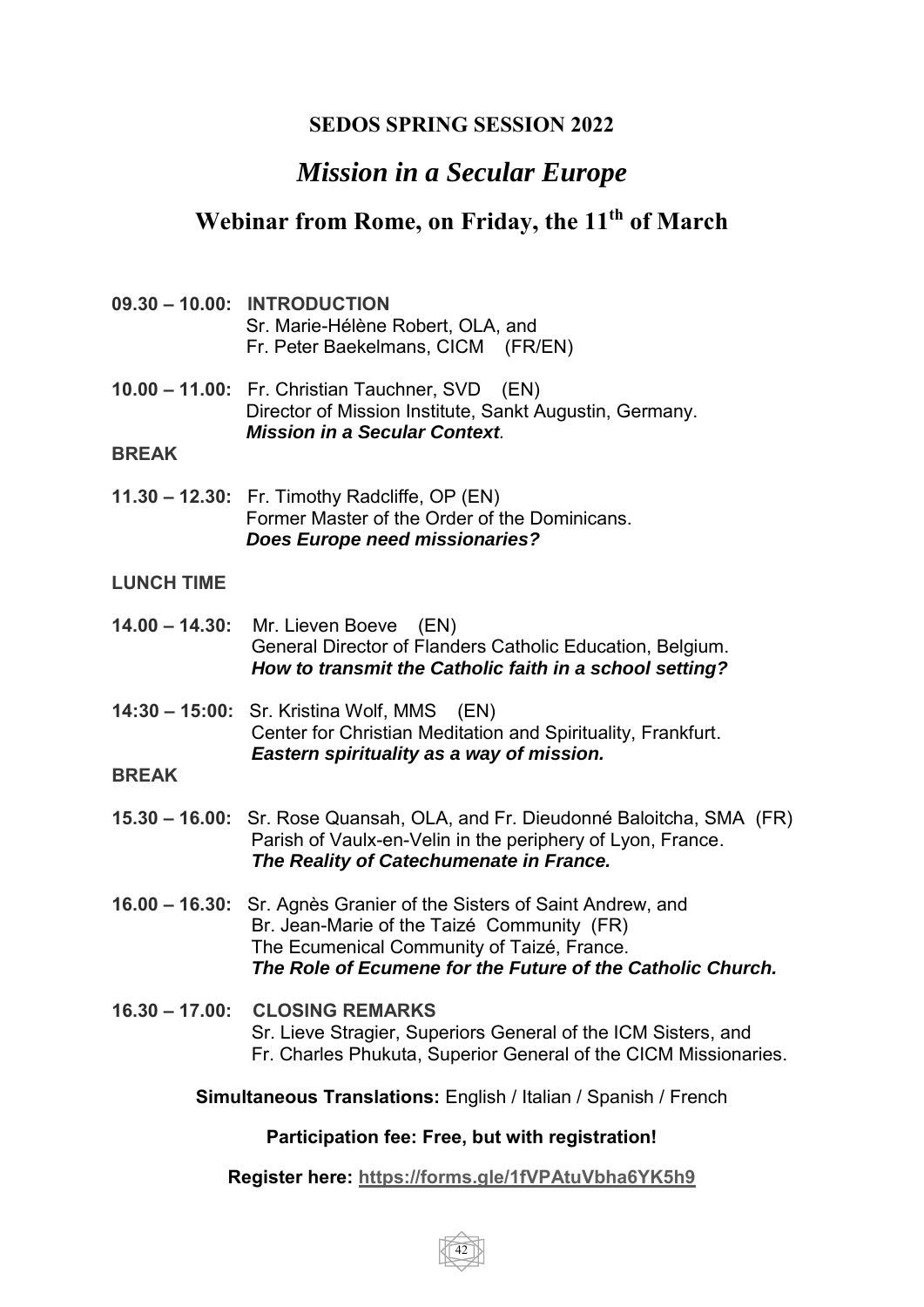#### **SEDOS RESIDENTIAL SEMINAR**

### **at** *House of the Divine Master***, ARICCIA (ROME), IN-PERSON and ONLINE**

**Monday, 9 May – Friday, 13 May 2022** 

# *Formation for Mission*

| <b>TIME</b>     | MONDAY, 9/5/2022 (opening session)                                        |
|-----------------|---------------------------------------------------------------------------|
| 15:00 - 16:00   | Arrival - Check in                                                        |
| 16:00 - 17:00   | Coffee / Tea Break                                                        |
| 17:00 - 18:30   | <b>Opening Para-Liturgy (outside)</b>                                     |
|                 | Opening Address: Fr. Tesfaye T. Gebresilasie, MCCJ, SEDOS President       |
|                 | Orientation: Peter Baekelmans, CICM, SEDOS Executive Director             |
|                 | Prof. Luca Pandolfi<br><b>OPENING LECTURE:</b>                            |
|                 | Intercultural Competence in Missionary Formation (IT)                     |
|                 | Pontifical Urbanian University                                            |
| 19:30 - 20:30   | Supper/ Free time                                                         |
| $20:30 -$       | Getting together                                                          |
|                 |                                                                           |
| <b>TIME</b>     | <b>TUESDAY, 10/5/2022</b><br><b>Formation and Missionary Spirituality</b> |
| $07:30 - 08:30$ | Breakfast / Free time                                                     |
| $08:30 - 08:45$ | Prayer in Portuguese/ Orientation - Moderators:                           |
| $08:45 - 10:15$ | Panel:                                                                    |
|                 | What helped me in becoming a missionary,                                  |
|                 | and what sustained my vocation?                                           |
|                 |                                                                           |
| $10:15 - 10:45$ | Coffee / Tea Break                                                        |
| $10:45 - 12:15$ | Fr. Antonio Pernia, SVD                                                   |
|                 | Importance of fostering the Missionary Spirit (EN)                        |
|                 | Divine Word Institute of Mission Studies, Tagaytay, the Philippines       |
| $13:00 - 15:00$ | Lunch / Free time - Personal reflection                                   |
| 15:00 - 16:00   | Discussion in small groups                                                |
| $16:00 - 16:30$ | Coffee / Tea Break                                                        |
| $16:30 - 17:30$ | Prof. Em. Sr. Maria Ha Fong Ko, FMA                                       |
|                 | How did Jesus form his disciples to become missionary? (EN/IT)            |
| $18:15 - 19:15$ | Pontifical Fac. of Educational Sciences Auxilium, Rome                    |
| 19:30 - 20:30   | Eucharistic Celebration (all together)<br>Supper / Free time              |
| $20:30 - 21:15$ | Video:                                                                    |
|                 |                                                                           |
| <b>TIME</b>     | <b>Formation for Mission</b>                                              |
|                 | <b>WEDNESDAY, 11/5/2022</b>                                               |
| $07:30 - 08:30$ | Breakfast / Free time                                                     |
| $08:30 - 08:45$ | Prayer in Spanish/ Orientation - Moderators:                              |
| $08:45 - 10:15$ | Bro. Rey Mejias, FSC                                                      |
|                 | Growth in becoming a Missionary (EN)                                      |
|                 | Secretary for formation for both Lasallian Brothers and Partners, Rome    |
| $10:15 - 10:45$ | Coffee / Tea Break                                                        |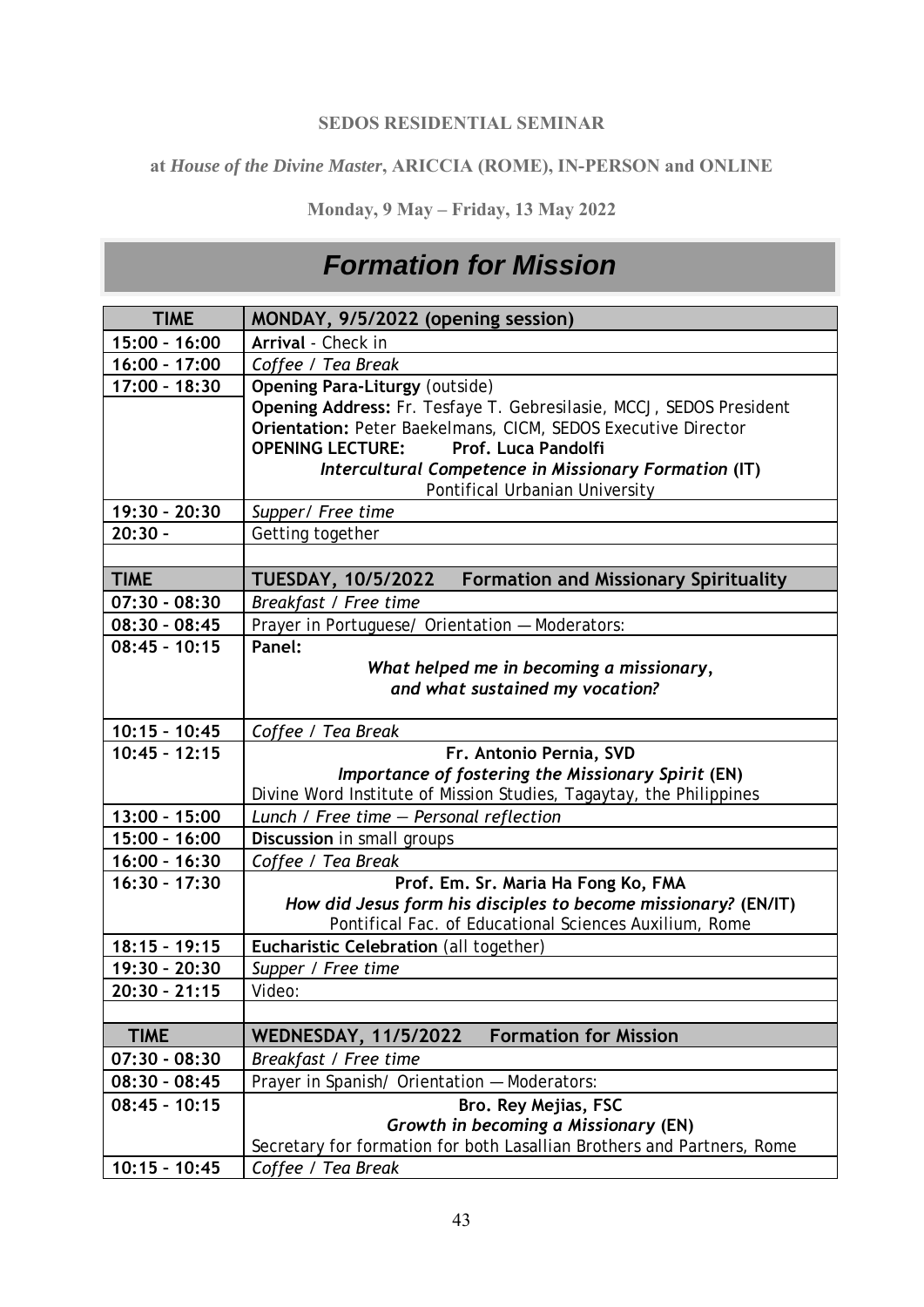| $10:45 - 12:15$ | Prof. Severino Elias Ngoenha                                          |
|-----------------|-----------------------------------------------------------------------|
|                 | Interculture as a sine qua non in formation (IT)                      |
|                 | Intercultural Philosophy, Pedagogical University, Maputo (Mozambique) |
| $13:00 - 15:00$ | Lunch / Free time $-$ Personal reflection                             |
| $15:00 - 16:00$ | Discussion in small groups                                            |
| $16,00 - 16,30$ | Coffee / Tea Break                                                    |
| $16:30 - 17:30$ | Prof. Sr. Enrica Ottone, FMA                                          |
|                 | Interculturality in multicultural formation communities (IT)          |
|                 | Intercultural Pedagogy, Pontifical Fac. of Educational Sciences, Rome |
| $18:15 - 19:15$ | Eucharistic Celebration (all together)                                |
| 19:30 - 20:30   | Supper / Free time                                                    |
| $20:30 - 21:15$ | Special Talk (English only): Mary L. Gautier (online)                 |
|                 | Lessons taken from International Sisters in the United States (EN)    |
|                 | Research associate at CARA, Georgetown University, Washington         |

| <b>TIME</b>     | <b>Missionary Formation of Formators</b><br><b>THURSDAY, 12/5/2022</b>  |
|-----------------|-------------------------------------------------------------------------|
| $07:30 - 08:30$ | Breakfast / Free time                                                   |
| $08:30 - 08:45$ | Prayer in English / Orientation - Moderators:                           |
| $08:45 - 10:15$ | <b>PANEL:</b>                                                           |
|                 | What did you learn while being a formator?                              |
|                 |                                                                         |
| $10:15 - 10:45$ | Coffee / Tea Break                                                      |
| $10:45 - 12:15$ | Fr. Dr. Len Kofler, MHM                                                 |
|                 | <b>Formation and Accompaniment of Formators (EN)</b>                    |
|                 | Director of Institute of St. Anselm, Ciampino (Rome)                    |
| $13:00 - 15:00$ | Lunch / Free time - Personal Reflection                                 |
| $15:00 - 16:00$ | Sr. Emma Paloma, ICM                                                    |
|                 | Ongoing formation for formators who are already long on the job         |
|                 | Spiritual Director in the ICM House of Prayer, Baguio City, Philippines |
| $16:00 - 16:30$ | Coffee / Tea Break                                                      |
| $16:30 - 17:30$ | Discussion in small groups                                              |
| $18:15 - 19:15$ | <b>Eucharistic Celebration</b>                                          |
|                 | (Language wise: English, Spanish, French)                               |
| 19:30 - 20:30   | Festive Supper / Free time                                              |
| 20:30 - 22:00   | <b>Event and Party</b>                                                  |
|                 |                                                                         |
| <b>TIME</b>     | FRIDAY, 13/5/2022 (closing session)                                     |
| $07:30 - 08:30$ | Breakfast / Free time                                                   |
| $08:30 - 08:45$ | Prayer in French / Orientation - Moderators:                            |
| $08:45 - 10:00$ | PLENARY: Sharing and Evaluation                                         |
| $10:00 - 10:30$ | Coffee / Tea Break                                                      |
| $10:30 - 11:15$ | <b>SPECIAL TALK:</b><br><b>Brother Daniele Giusti, MCCJ</b>             |
|                 | What did we learn as missionaries from the Covid-19 crisis?             |
|                 | Medical Doctor and Secretary General of Comboni Missionaries            |
|                 | CLOSING ADDRESS: Fr. Tesfaye T. Gebresilasie, MCCJ, SEDOS President     |
| $11:45 - 12:45$ | <b>Eucharist Celebration and Sending Ceremony</b>                       |
| 13:00 - 15:00   | Lunch<br>Departure                                                      |